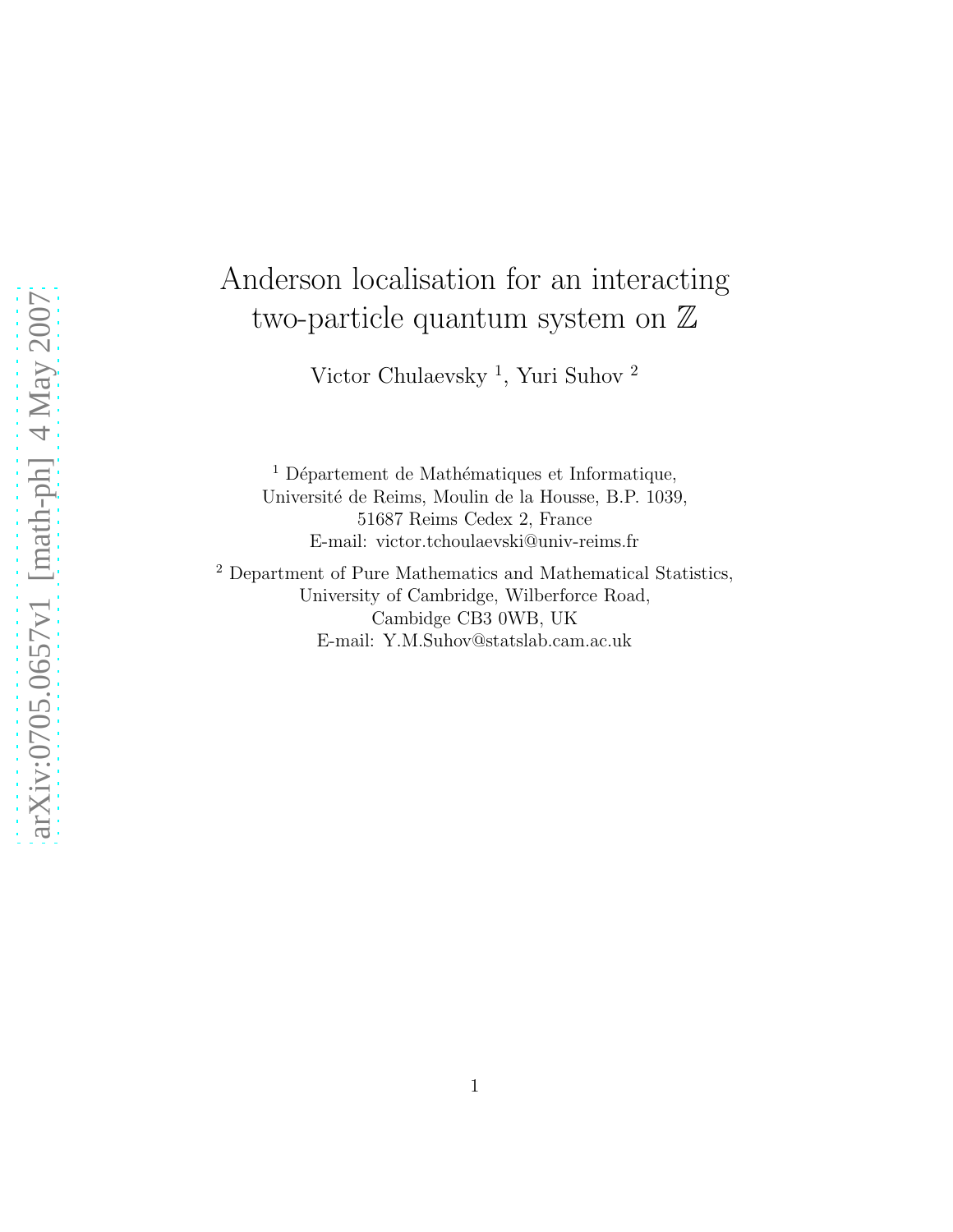#### Abstract

We study spectral properties of a system of two quantum particles on an integer lattice Z with a bounded short-range two-body interaction, in an external random potential field  $x \mapsto V(x, \omega)$  with independent, identically distributed values. The main result is that if the common probability density f of random variables  $V(x, \cdot)$  is analytic in a strip around the real line and the amplitude constant  $g$  is large enough (i.e. the system is at high disorder), then, with probability one, the spectrum of the two-particle lattice Schrödinger operator  $H(\omega)$  (bosonic or fermionic) is pure point, and all eigenfunctions decay exponentially. The proof given in this paper is based on a refinement of a multiscale analysis (MSA) scheme proposed by von Dreifus and Klein ([\[9\]](#page-35-0)), adapted to incorporate lattice systems with interaction.

# 1 Introduction

### 1.1 Random operators

Random self-adjoint operators appear in various problems of physical origin, in particular, in solid state physics. For example, they model properties of an ideal or non-ideal crystal where immovable atoms create an external potential field for moving electrons. Typically, it is difficult to analyse spectral properties of each sample operator  $H(\omega)$ . However, one rarely, if ever, needs such a detailed information. A more subtle approach is to consider *almost* every operator and establish properties held with probability one. Perhaps the most popular model of a random operator is a lattice Schrödinger operator (LSO)  $H (= H_{V,g}^{(1)}(\omega))$  with a random external potential. Operator H has the form  $H^0 + gV$  and acts on functions f from  $\ell_2(\mathbb{Z}^d)$ :

$$
H\phi(\underline{x}) = H^0\phi(\underline{x}) + gV\phi(\underline{x}) = \sum_{\langle \underline{y}, \underline{x} \rangle} f(\underline{y}) + gV(\underline{x}, \omega)f(\underline{x}), \ \underline{x} \in \mathbb{Z}^d. \tag{1.1}
$$

Here  $H<sup>0</sup>$  stands for the kinetic energy operator (the lattice Laplacian) and V for the potential energy operator. Further,  $\langle y, \underline{x} \rangle$  indicates a nearest-neighbor pair of lattice sites  $y, \underline{x} \in \mathbb{Z}^d$ . Finally, g is an amplitude constant.

In particular, the Anderson model is where  $V(\underline{x}, \omega)$ ,  $\underline{x} \in \mathbb{Z}$ , are realvalued independent, identically distributed (IID) random variables (RVs).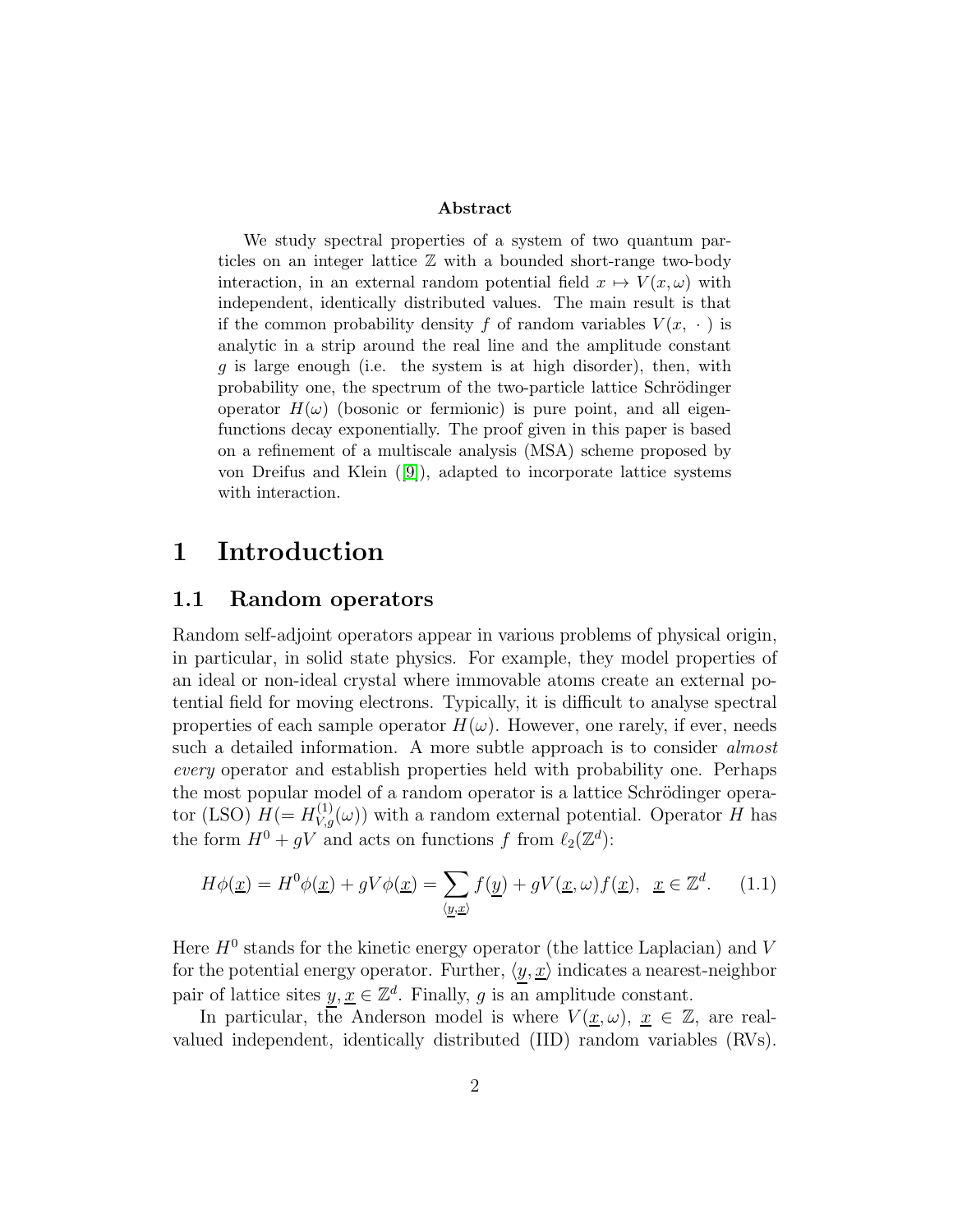This model describes the motion of a single lattice electron in a potential field generated by random 'impurities' present at sites  $\underline{x}$  of the cubic lattice  $\mathbb{Z}^d$  independently for different sites. The question here is about the character of the spectrum of LSO  $H$  in  $(1.1)$ .

The single-particle Anderson model generated a substantial literature, and Anderson's localisation in a single-particle system is now well understood. The initial result was suggested by Sinai in the mid-70's and proved in [\[14\]](#page-35-1) for one-dimensional case  $(d = 1)$ . We refer the reader to subsequent works [\[12\]](#page-35-2), [\[17\]](#page-35-3), [\[11\]](#page-35-4), [\[8\]](#page-34-0), and particularly [\[9\]](#page-35-0). A multi-scale analysis (MSA) scheme proposed in [\[9\]](#page-35-0) proved to be very general and flexible and has been applied to different models of disordered media. The scheme was re-fined in [\[2\]](#page-34-1) and [\[1\]](#page-34-2). The general result of these papers is that for the Anderson model in any dimension  $d \geq 1$ , with a fairly general distribution of  $V(\cdot, \omega)$  and a sufficiently large amplitude |g|, operator  $H_{V,g}$  has with probability one a pure point spectrum, and all its eigen-functions (EFs) decay exponentially fast at infinity ("exponentially localised", in physical terminology). This phenomenon is often called Anderson, or exponential, localisation.

### 1.2 Interacting systems

This paper considers a two-particle Anderson system on a one-dimensional lattice  $\mathbb{Z}$ , with *interaction*, in a random external potential. The Hamiltonian/LSO  $H\left(=H_{U,V,g}^{(2)}(\omega)\right)$  is of the form  $H^0+U+g(V_1+V_2)$ :

$$
H\phi(\underline{x}) = H^0\phi(\underline{x}) + \left[ (U + gV_1 + gV_2)\phi \right](\underline{x})
$$
  
=  $\phi(x_1 - 1, x_2) + \phi(x_1 + 1, x_2) + \phi(x_1, x_2 - 1) + \phi(x_1, x_2 + 1)$  (1.2)  
+  $[U(\underline{x}) + gV(x_1, \omega) + gV(x_2, \omega)]\phi(\underline{x}), \underline{x} = (x_1, x_2) \in \mathbb{Z}^2_{\geq}.$ 

Here, as before,  $H^0$  stands for the kinetic energy operator (the lattice Laplacian), and  $U + gV_1 + gV_2$  is the potential energy operator; all operators act in the two-particle Hilbert space  $\ell^2(\mathbb{Z}^2)$ . Next,  $\mathbb{Z}^2$  is the 'sub-diagonal half' of the two-dimensional lattice  $\mathbb{Z}^2$ :

$$
\mathbb{Z}^2 \geq \{ \underline{x} = (x_1, x_2) : x_1, x_2 \in \mathbb{Z}, x_1 \geq x_2 \}. \tag{1.3}
$$

A boundary condition on the diagonal

$$
\partial \mathbb{Z}_{\geq}^2 = \{ \underline{x} = (x_1, x_2) : x_1 = x_2 \}
$$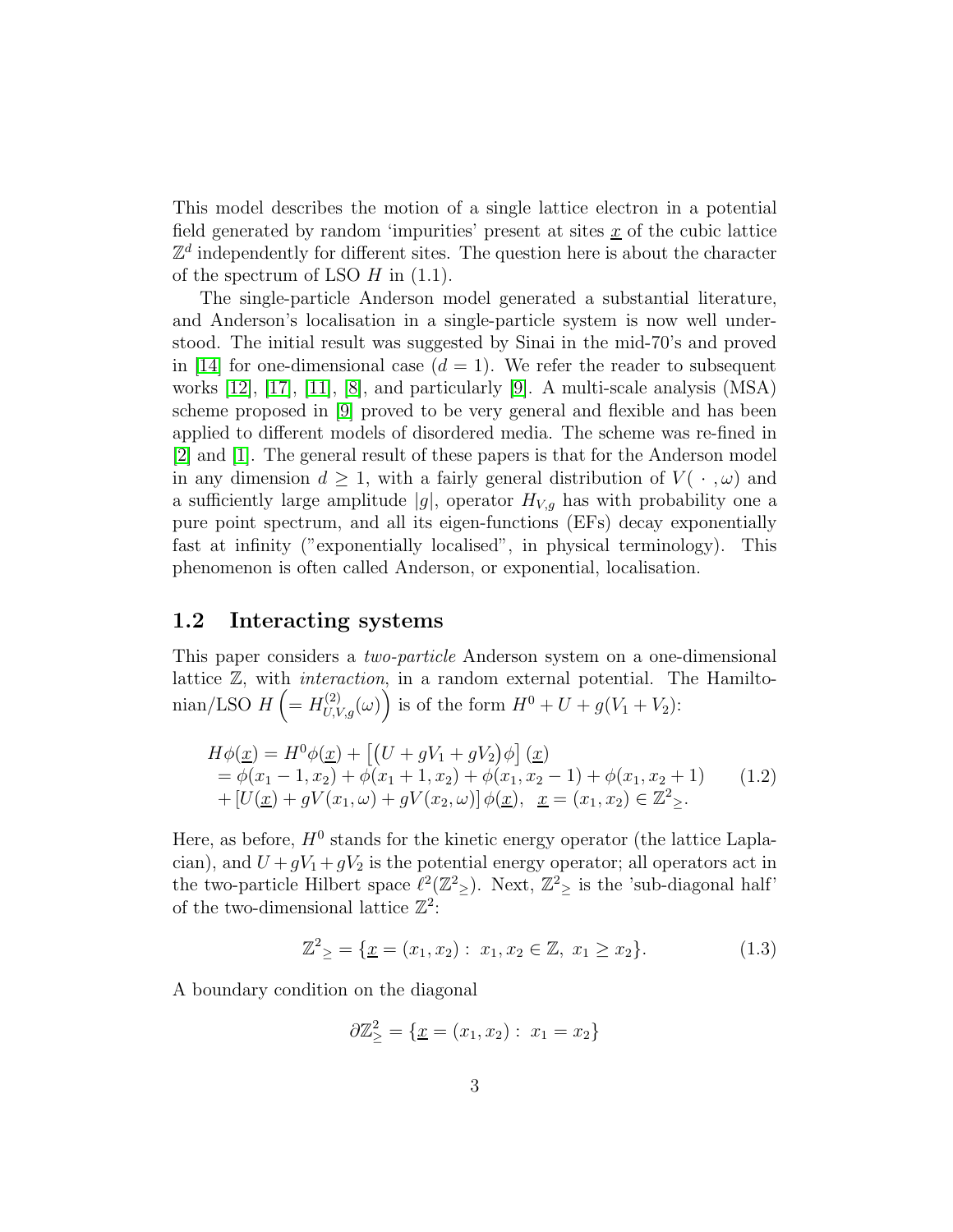specifies the statistics of the two-particle system: it is a reflection condition for a bosonic and zero (Dirichlet's) condition for a fermionic system. Consequently, in the RHS of (1.2), in the bosonic case

$$
H^{0}\phi(\underline{x}) = 2\phi(x_{1} + 1, x_{2}) + 2\phi(x_{1}, x_{2} - 1), \ \underline{x} \in \partial \mathbb{Z}^{2}_{\geq},
$$

while in the fermionic case H is considered on functions f vanishing on  $\partial \mathbb{Z}_{\geq}^2$ .

Remark. The method used in this paper had been specifically designed for bosonic and fermionic systems. An extension of our results to the Maxwell– Boltzmann statistics is possible but would require additional technical constructions.

The interaction potential  $U: \underline{x} \in \mathbb{Z}_{\geq}^2 \mapsto \mathbb{R}$  is a fixed real-valued function vanishing when  $x_1 - x_2$  exceeds a given value  $d < \infty$ :

$$
U(\underline{x}) = 0, \text{ if } x_1 - x_2 > d. \tag{1.4}
$$

In addition, there is given a family of real IID random variables  $V(x, \cdot)$ ,  $x \in \mathbb{Z}$ , representing the external field. Constant q (the amplitude parameter) will be assumed big, but may be of positive or negative sign.

As a working approximation for H we consider a Hermitian  $|\Lambda| \times |\Lambda|$ matrix  $H_{\Lambda}$   $\left(=H_{\Lambda,U,V,g}^{(2)}(\omega)\right)$  where  $\Lambda \subset \mathbb{Z}_{\geq}^2$  is a finite set of cardinality  $|\Lambda|$ . Matrix  $H_{\Lambda}$  is of the form  $H_{\Lambda}^0 + U + g(V_1 + V_2)$  and respresents an LSO in  $\Lambda$ :

$$
H_{\Lambda}\phi(\underline{x}) = H_{\Lambda}^{0}\phi(\underline{x}) + \left[ (U + gV_{1} + gV_{2})\phi \right](\underline{x})
$$
  
= 
$$
\left[ \phi(x_{1} - 1, x_{2})\mathbf{1}_{\Lambda}(x_{1} - 1, x_{2}) + \phi(x_{1} + 1, x_{2})\mathbf{1}_{\Lambda}(x_{1} + 1, x_{2}) + \phi(x_{1}, x_{2} - 1)\mathbf{1}_{\Lambda}(x_{1}, x_{2} - 1) + \phi(x_{1}, x_{2} + 1)\mathbf{1}_{\Lambda}(x_{1}, x_{2} + 1) \right]
$$
  
+ 
$$
\left[ U(\underline{x}) + gV(x_{1}, \omega) + gV(x_{2}, \omega) \right] \phi(\underline{x}), \underline{x} = (x_{1}, x_{2}) \in \Lambda,
$$
 (1.5)

 $1<sub>Λ</sub>$  being the indicator function of  $Λ$ . In fact, we focus on lattice squares or their intersections with  $\mathbb{Z}_\geq^2$ , and use the notation

$$
\Lambda_L(\underline{u}) = \left( [u_1 - L, u_1 + L] \times [u_2 - L', u_2 + L'] \right) \cap \mathbb{Z}_{\geq}^2. \tag{1.6}
$$

Such a set is called a (lattice) sub-square.

Given a finite set  $\Lambda^{(1)} \subset \mathbb{Z}$ , we can also consider a single-particle LSO  $H_{\Lambda^{(1)}}^{(1)}\left(=H_{\Lambda^{(1)},V,g}^{(1)}\right)$  of the form

$$
H_{\Lambda^{(1)}}^{(1)} \phi(x) = \left[ \phi(x-1) \mathbf{1}_{\Lambda^{(1)}}(x) + \phi(x+1) \mathbf{1}_{\Lambda^{(1)}}(x+1) \right] + gV(x,\omega)\phi(x), \ x \in \Lambda^{(1)}.
$$
 (1.7)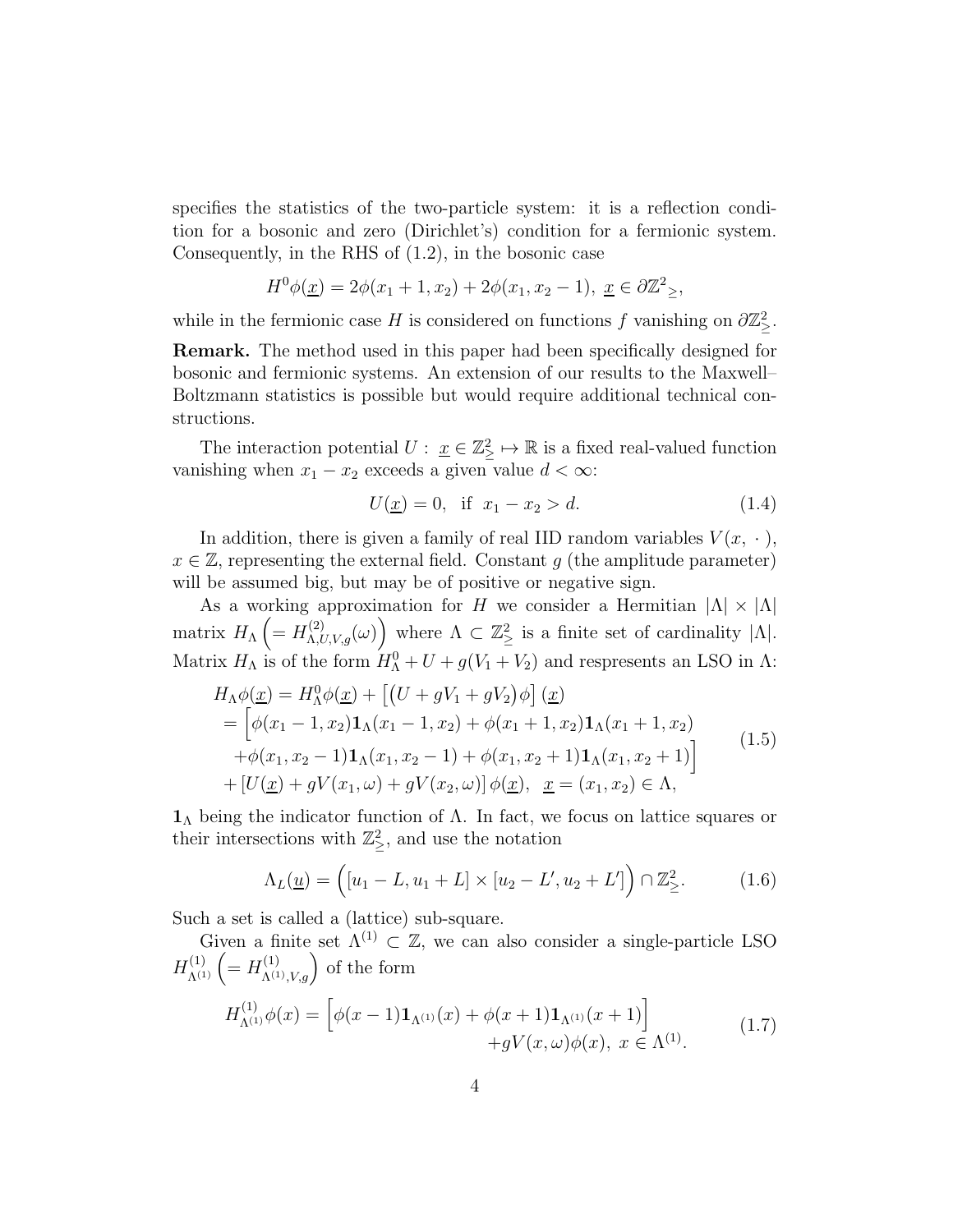Of particular interest to us are (lattice) segments:

$$
\Lambda^{(1)} = \Lambda_L^{(1)}(u) = [u - L, u + L] \cap \mathbb{Z}.
$$
 (1.8)

Matrix  $H^{(1)}_{\lambda^{(1)}}$  $\Lambda_L^{(1)}(u)$  gives a finite-volume approximation to a single-particle LSO  $H^{(1)}$  on  $\mathbb{Z}$ :

$$
H^{(1)}\phi(x) = \left[\phi(x-1) + \phi(x+1)\right] + gV(x,\omega)\phi(x), \ x \in \mathbb{Z},\tag{1.9}
$$

which acts in the single-particle Hilbert space  $\ell_2(\mathbb{Z})$ .

Next, a system of two particles in a finite volume  $\Lambda \in \mathbb{Z}_\geq^2$  with no interaction is described by the LSO  $H_{\Lambda}^{n-i}$ Λ  $\left(=H^{(2),n-i}_{\Lambda,U,V,g}\right)$  of the form  $H^0_{\Lambda}+g(V_1+V_2)$ :

$$
H_{\Lambda}^{n-i}\phi(\underline{x}) = H_{\Lambda}^{0}\phi(\underline{x}) + g [(V_{1} + V_{2})\phi] (\underline{x})
$$
  
= 
$$
\left[\phi(x_{1} - 1, x_{2})\mathbf{1}_{\Lambda}(x_{1} - 1, x_{2}) + \phi(x_{1} + 1, x_{2})\mathbf{1}_{\Lambda}(x_{1} + 1, x_{2}) + \phi(x_{1}, x_{2} - 1)\mathbf{1}_{\Lambda}(x_{1}, x_{2} - 1) + \phi(x_{1}, x_{2} + 1)\mathbf{1}_{\Lambda}(x_{1}, x_{2} + 1)\right]
$$
  
+
$$
g[V(x_{1}, \omega) + V(x_{2}, \omega)] \phi(\underline{x}), \underline{x} = (x_{1}, x_{2}) \in \Lambda.
$$
 (1.10)

In this paper we work with matrices  $H_{\Lambda}^{n-i}$  where  $\Lambda$  is a (lattice) square  $\Lambda_L(\underline{u}) = \Lambda_L^{(1)}(u_1) \times \Lambda_L^{(1)}$  $L^{(1)}(u_2)$  lying inside  $\mathbb{Z}^2_{\geq}$ , where segments  $\Lambda_L^{(1)}(u_j)$  are as in (1..). In this case we can use the straightforward representation

$$
H_{\Lambda_L(\underline{u})}^{\mathbf{n}-\mathbf{i}} = H_{\Lambda_L^{(1)}(u_1)}^{(1)} \otimes I_{\Lambda_L^{(1)}(u_2)} + I_{\Lambda_L^{(1)}(u_1)} \otimes H_{\Lambda_L^{(1)}(u_2)}^{(1)}.\tag{1.11}
$$

Of course, the spectrum of matrix  $H_{\Lambda_L(\underline{u})}^{n-i}$  will be formed by the sums of the eigen-values (EVs) of  $H^{(1)}_{\lambda^{(1)}}$  $\Lambda_L^{(1)}(u_1)}$  and  $H_{\Lambda_L^{(1)}}^{(1)}$  $\Lambda_L^{(1)}(u_2)$ .

This brings us to the observation that the principal difference between a single-particle random LSO (1.1) on  $\mathbb{Z}^2$  and a two-particle LSO (1.2) on  $\mathbb{Z}^2_{\geq}$ is that the values of the external potential field

$$
\underline{x} \mapsto g[V_1(x_1, \omega) + V_2(x_2, \omega)] \tag{1.12}
$$

in (1.2) are 'strongly' dependent. For example, for any two points  $\underline{x} = (x_1, x_2)$ and  $\underline{x}' = (x_1 + a, x_2)$  from  $\mathbb{Z}_\geq^2$ , with  $a \geq 1$ , the values

$$
gV(x_1, \omega) + gV(x_2, \omega)
$$
 and  $gV(x_1 + a, \omega) + gV(x_2, \omega)$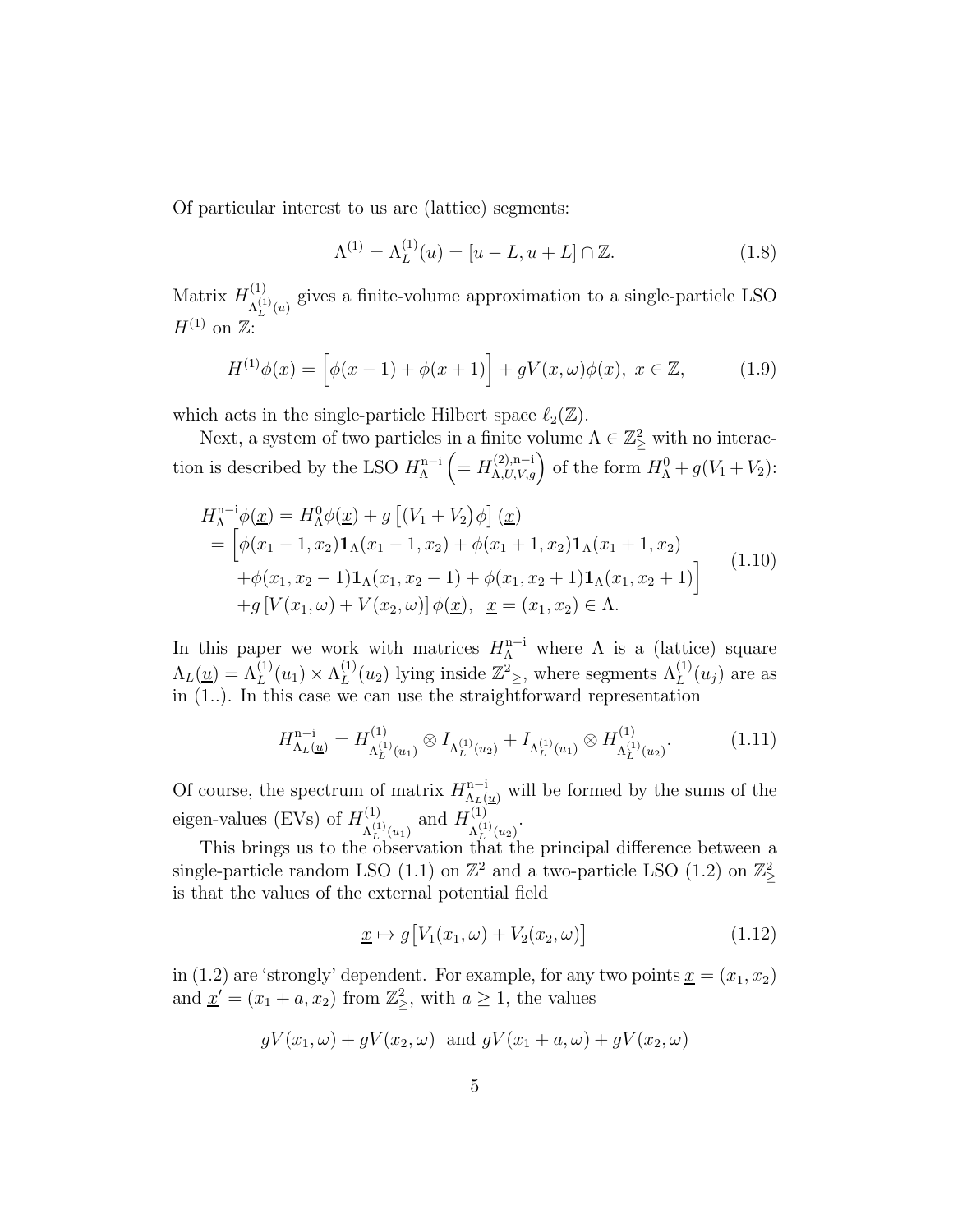are coupled, as RV  $V(x_2, \omega)$  is present in both sums. On the other hand, LSOs (1.1) and (1.2) bear essential similarities, owing to the fact that the approximating matrix  $H_{\Lambda}$ , for a square  $\Lambda_L(\underline{u})$  'deeply inside'  $\mathbb{Z}_{\geq}^2$ , coincides with  $H_{\Lambda_L}^{n-i}$  $n_{\Lambda_L(\underline{u})}^{n-1}$ . This allows us to apply a number of results and techniques from the single-particle MSA scheme, while some other key points of the scheme have to be modified or extended.

### 1.3 The main result

Our assumptions throughout the paper are as follows.

(A)  $RV's V(x, \cdot), x \in \mathbb{Z}$ , are IID and have a probability density function *(PDF)* f *which is bounded on* R*:*

$$
||f||_{\infty} = \sup [f(y) : y \in \mathbb{R}] < \infty,
$$

*and is such that the characteristic function*

$$
\mathbb{E}\left[e^{itV(x,\,\cdot\,)}\right] = \int_{\mathbb{R}} \mathrm{d}y \, e^{ity} f(y)
$$

*admits the bound*

$$
\left| \mathbb{E} \left[ e^{itV(x, \cdot)} \right] \right| \leq be^{-a|t|}, \tag{1.13}
$$

*where*  $a > 0$  *and*  $b \ge 1$  *are constants.* 

(B) *U* is a real bounded function on  $\mathbb{Z}_\geq^2$  satisfying (1.4).

Bound (1.13) implies that PDF  $f(y)$ ,  $y \in \mathbb{R}$ , admits the analytic continuation into a strip  $\{z \in \mathbb{C} : |\text{Im } z| < a\}.$ 

As was indicated, the statistics of the system is defined by the type of the boundary conditions on  $\partial \mathbb{Z}_{\geq}^2$ . In both cases, LSO H formally defined by  $(1.2)$ is initially considered on the set of functions  $f$  with compact support. Here, with probability one, it is essentially self-adjoint, and we take its self-adjoint extension which is again denoted by  $H = H_{U,V,g}^{(2)}(\omega)$ . Theorem 1.1 below addresses both cases.

Theorem 1.1 *Assume that conditions* (A) *and* (B) *are fulfilled. Then there exists*  $g_0 \in (0, \infty)$  *such that if*  $|g| \ge g_0$  *then LSO H in* (1.2) *satisfies the following property. With probability one,*

(a) the spectrum of H is pure point:  $\sigma(H) = \sigma_{\text{pp}}(H)$ , and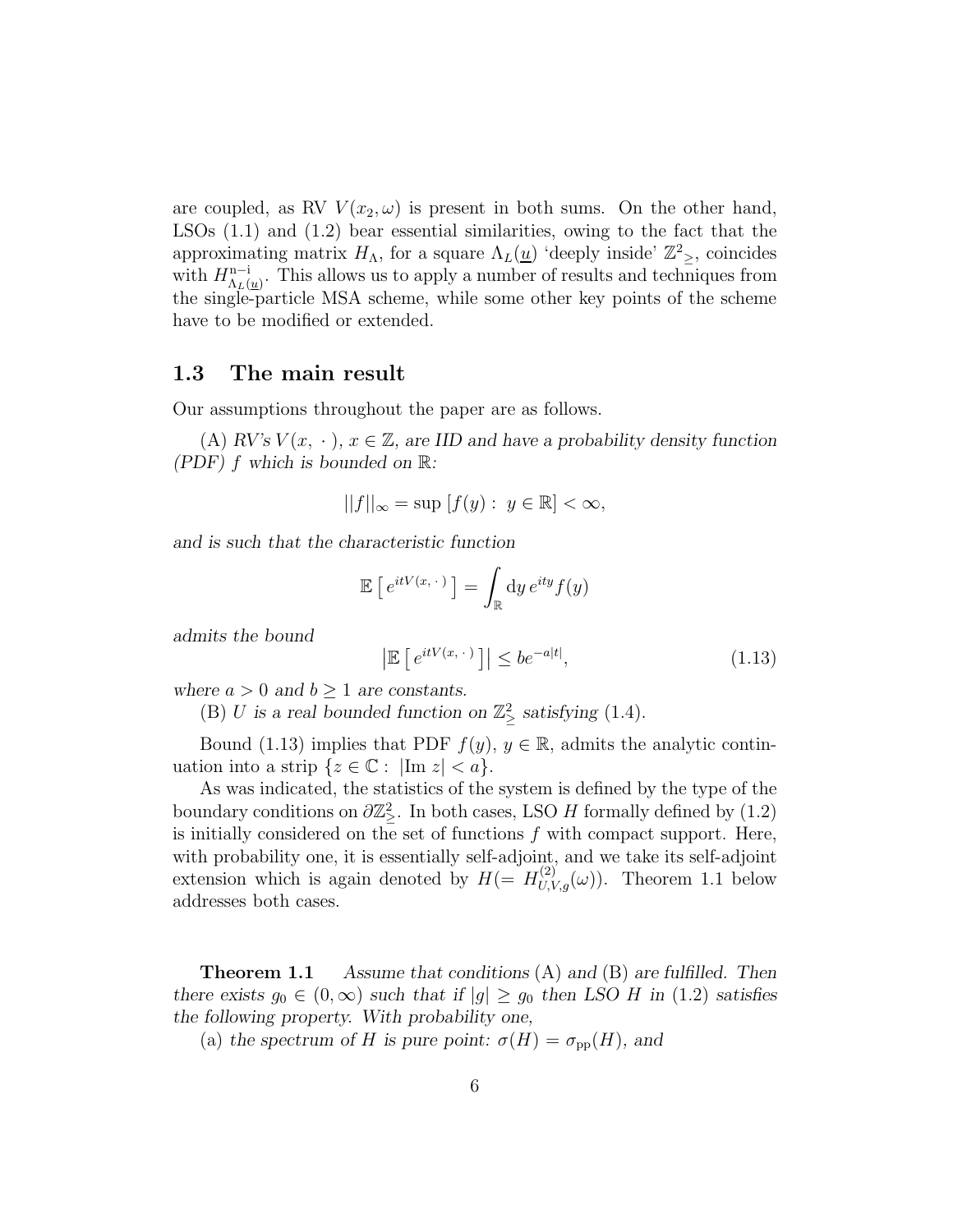(b)  $\forall$  *eigen-value*  $E \in \sigma_{\text{pp}}(H)$ , *every corresponding*  $EF \psi(\underline{x}; E)$  *exhibits an exponential decay:*

$$
\limsup_{||\underline{x}|| \to \infty} \frac{\log |\psi(\underline{x}; E)|}{||\underline{x}||} = -m < 0. \tag{1.14}
$$

*Here,*  $||\underline{x}||$  *stands for the Euclidean norm*  $(|x_1|^2 + |x_2|^2)^{1/2}$ *; the value m*  $(= m(\psi(\cdot ; E)))$  is called the mass (of eigen-function  $\psi(\cdot ; E)$ ).

The threshold  $g_0$  in Theorem 1.1 can be assessed in terms of the sup–norm  $|f|_{\infty}$ , the constants a and b in Assumption (A) and the radius of interaction d and the maximum max  $[|U(r)|: r \in \mathbb{Z}_+]$  in Assumption (B).

Throughout the paper, symbol  $\Box$  is used to mark the end of a proof.

# 2 Wegner-type estimates

One of the key ingredients of MSA is an estimate of the probability to find an EV of LSO  $H_{\Lambda}$  (see (1.5)) in an interval  $(E_0 - r, E_0 + r)$ . The Wegner estimate, used for IID values of the external potential, does not apply directly to our problem. So, we need an analog of the Wegner estimate of the density of states. For definiteness, we assume that  $\Lambda$  is a lattice rectangle.

Let  $d\kappa_{\Lambda}(\lambda)$  be the averaged spectral measure of  $H_{\Lambda}$  such that

$$
\mathbb{E}\left[\left\langle \delta_{\underline{u}},\varphi\left(H_{\Lambda}\right)\delta_{\underline{u}}\right\rangle\right]=\int\varphi(\lambda)\mathrm{d}\kappa_{\Lambda}(\lambda),\ \underline{u}\in\Lambda,\tag{2.1}
$$

for any bounded test function  $\varphi$ . Here and below,  $\delta_{\underline{u}}$  stands for the Dirac's delta, and  $\langle \cdot, \cdot \rangle$  and  $\|\cdot\|$  denote the inner product and the norm in  $\ell^2(\mathbb{Z}^2)$ . It is well-known that measure  $d\kappa_\Lambda$  is independent of the choice of an element  $\phi = \sum$  $u∈Λ$ </u>  $\langle \phi, \delta_{\underline{u}} \rangle \delta_{\underline{u}}$  with  $||\phi|| = 1$ : for any such  $\phi$ ,

$$
\mathbb{E}\left[\left\langle \phi, \varphi\left(H_{\Lambda}\right) \phi\right\rangle\right] = \int \varphi(\lambda) d\kappa_{\Lambda}(\lambda). \tag{2.2}
$$

Actually,  $d\kappa_{\Lambda}$  is a normalised (i.e. a probability) measure on R. Let  $\hat{k}_{\Lambda}(t)$  be its inverse Fourier transform (the characteristic function, in a probabilistic terminology),

$$
\widehat{k}_{\Lambda}(t) = \mathbb{E}\left[\left\langle \delta_{\underline{u}}, e^{itH_{\Lambda}} \delta_{\underline{u}} \right\rangle\right], \ \underline{u} \in \Lambda, \ t \in \mathbb{R}.
$$
\n(2.3)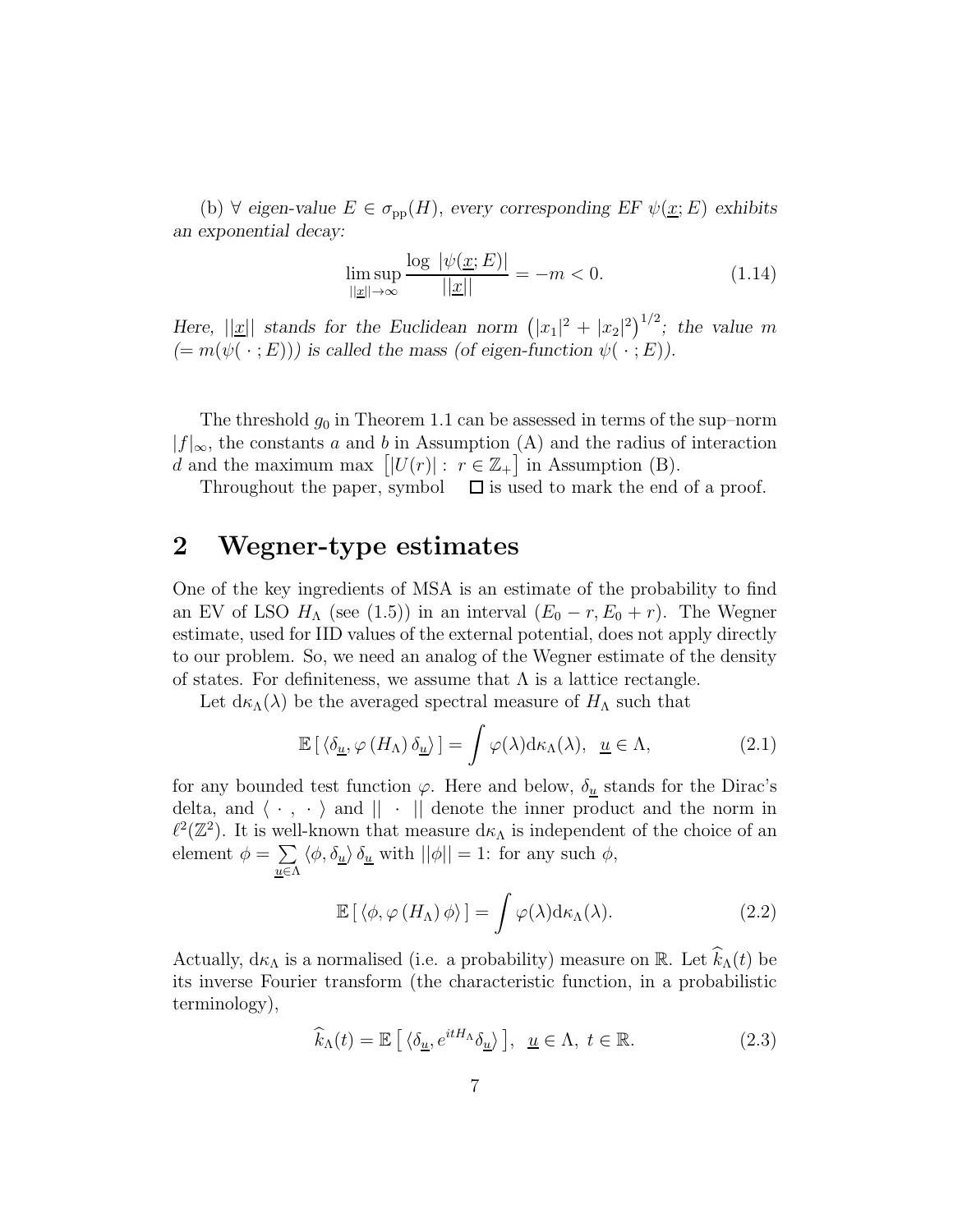then

$$
k_{\Lambda}(s) = \frac{1}{2\pi} \int_{\mathbb{R}} e^{-ist} \widehat{k}_{\Lambda}(t) dt.
$$
 (2.4)

<span id="page-7-0"></span>**Lemma 2.1.** The quantity  $\widehat{k}_{\underline{u},\Lambda}$  defined in (2.3) obeys

$$
\left|\widehat{k}_{\underline{u},\Lambda}(t)\right| \le e^{-B|t|}, \ \underline{u} \in \Lambda, \ t \in \mathbb{R}, \tag{2.5}
$$

where

$$
B = 2(a|g| - b - 1),
$$
\n(2.6)

independently of  $\Lambda$ . Therefore,  $k_{\Lambda}(\lambda)$  is analytic in a strip around real line, so it has a bounded derivative on any interval.

Proof of Lemma [2.1.](#page-7-0) For definiteness, we focus on the fermionic case. To estimate  $\left|\hat{k}_{\underline{u},\Lambda}(t)\right|$ , we use Molchanov's formula expressing matrix elements of  $e^{itH_A}$  in terms of the integral over trajectories of a Markov jump process on the time interval  $[0, |t|]$ . Namely,

$$
\langle \delta_{\underline{u}}, e^{itH_{\Lambda}} \delta_{\underline{u}} \rangle = e^{4|t|} \mathbf{E}_{\underline{u}} \left( \mathbf{1}(\underline{X}(t) = \underline{u}) i^{K(|t|)(\text{sign }t)} \exp \left[ i (\text{sign }t) \int_{0}^{|t|} W(\underline{X}(s)) \, ds \right] \right).
$$

Here  $\{\underline{X}(s), s \geq 0\}$  is the continuous-time Markov jump process on  $\Lambda$ , with holding times of rate 2, equiprobable jumps to four nearest neighbour sites and Dirichlet's boundary conditions outside  $\Lambda$ . Next,  $\mathbf{E}_{\underline{u}}$  denotes the expectation generated by the distribution of the process when the initial site is  $\underline{u}$ . Further,  $K(|t|)$  (=  $K(|t|; {\underline{X(s)}})$ ) is the number of jumps of  ${\underline{X(s)}}$  between times 0 and  $|t|$ . Now,

$$
\widehat{k}_{\underline{u},\Lambda}(t)
$$
\n
$$
= e^{4|t|} \mathbb{E}\left[\mathbb{E}_{\underline{u}}\left[\mathbb{1}(\underline{X}(t) = \underline{u})i^{K(|t|)(\text{sign }t)} \exp\left(i(\text{sign }t)\int_{0}^{|t|} W(\underline{X}(s))ds\right)\right]\right]
$$
\n
$$
= e^{4|t|} \mathbb{E}_{\underline{u}}\left[\mathbb{E}\left[\mathbb{1}(\underline{X}(t) = \underline{u})i^{K(|t|)(\text{sign }t)} \exp\left(i(\text{sign }t)\int_{0}^{|t|} W(\underline{X}(s))ds\right)\right]\right]
$$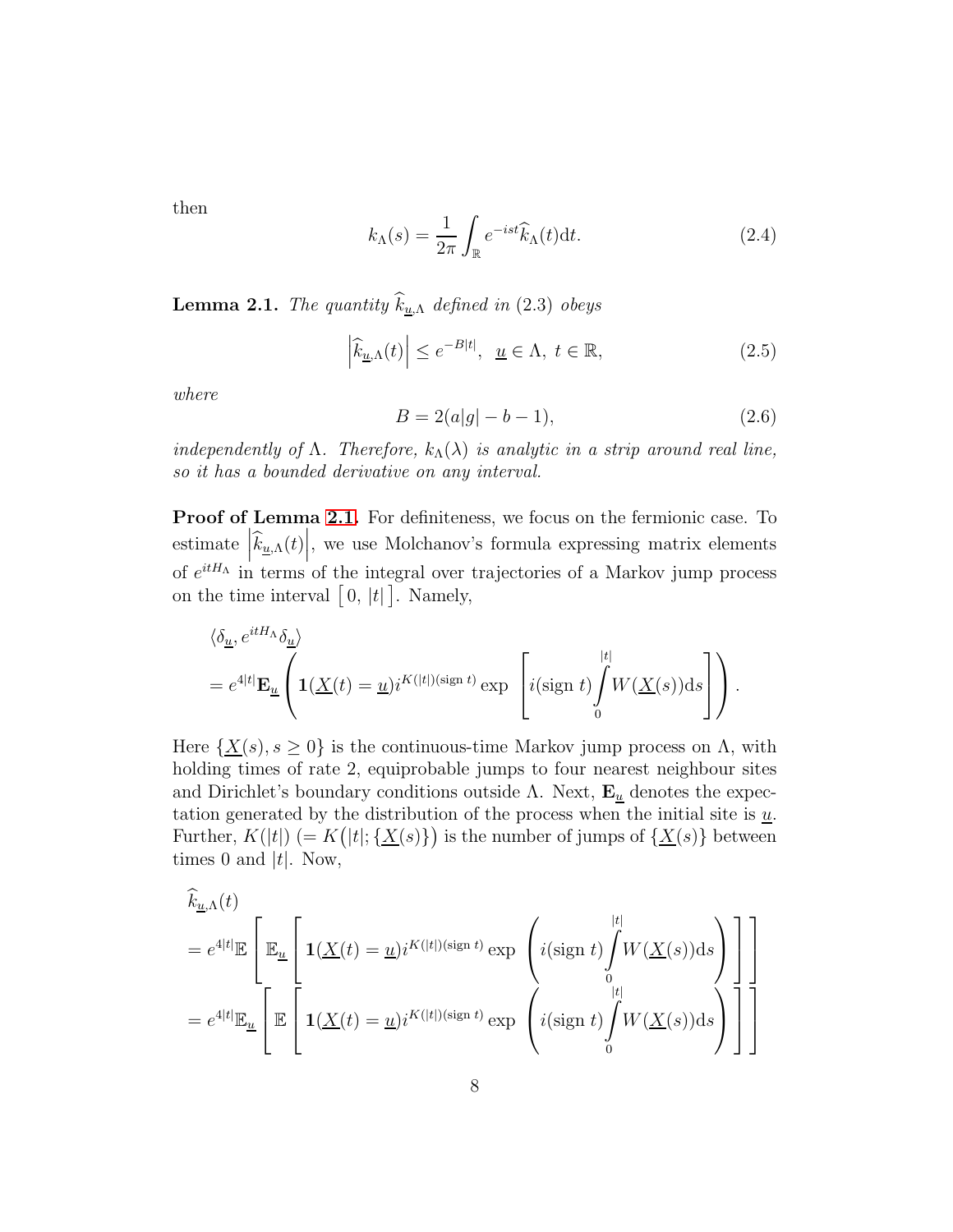the change of order of integration is justified by the boundedness of the integrand.

For simplicity we assume from now on that  $t > 0$ . In our case,

$$
W(\underline{u}) = V(u_1) + V(u_2) + U(\underline{u}), \ \ \underline{u} = (u_1, u_2).
$$

Given trajectory  $\underline{X}(s)$ ,  $s \geq 0$ , the values  $K(t)$  and  $U(\underline{u})$ ,  $\underline{u} \in \Lambda$ , are nonrandom. Hence, the internal expectation

$$
\mathbb{E}\left(\mathbf{1}(\underline{X}(t) = \underline{u})i^{K(t)} \exp\left[i\int_0^t W(\underline{X}(s))ds\right]\right)
$$
  
=  $\mathbf{1}(\underline{X}(t) = \underline{u})i^{K(t)} \exp\left[i\int_0^t U(\underline{X}(s))ds\right] \mathbb{E} \exp\left(ig\sum_{j=1}^2 \int_0^t V(X_j(s))ds\right),$ 

where  $X_1(s)$ ,  $X_2(s)$  are the components of  $\underline{X}(s)$ .

Write

$$
\sum_{j=1}^{2} \int_{0}^{t} V(X_{j}(s)) \mathrm{d}s = \sum_{z \in \mathbb{Z}} V(z) \sum_{j=1}^{2} \tau^{j}(z),
$$

where  $\tau^{j}(z)$  is the time spent at z by process  $\{X_{j}(s)\}\$  between 0 and t. This yields

$$
\mathbb{E}\left[\mathbf{E}_{\underline{u}}\left(\mathbf{1}(\underline{X}(t)=\underline{u})i^{K(t)}\exp\left[i\int_{0}^{t}W(\underline{X}(s))\mathrm{d}s\right]\right)\right]
$$
\n
$$
=\mathbf{E}_{\underline{u}}\left[\mathbf{1}(\underline{X}(t)=\underline{u})i^{K(t)}\mathbb{E}\exp\left(i g\sum_{z\in\mathbb{Z}}V(z)\sum_{j=1}^{2}\tau_{j}(z)\right)\right].
$$

Then

$$
\begin{aligned}\n& \left| \mathbb{E} \left[ \mathbf{E}_{\underline{u}} \left( \mathbf{1}(\underline{X}(t) = \underline{u}) i^{K(t)} \exp \left[ i \int_0^t W(\underline{X}(s)) \mathrm{d}s \right] \right) \right] \right| \\
& \leq \mathbf{E}_{\underline{u}} \left[ \mathbf{1}(\underline{X}(t) = \underline{u}) \left| \mathbb{E} \exp \left( ig \sum_{z \in \mathbb{Z}} V(z) \sum_{j=1}^2 \tau^j(z) \right) \right| \right] \\
& = \mathbf{E}_{\underline{u}} \left[ \mathbf{1}(\underline{X}(t) = \underline{u}) \prod_{z \in \mathbb{Z}} \left| \mathbb{E} e^{igV(z)(\tau^1(z) + \tau^2(z))} \right| \right];\n\end{aligned}
$$

the last equality holds as RVs  $V(z)$  are independent for different z.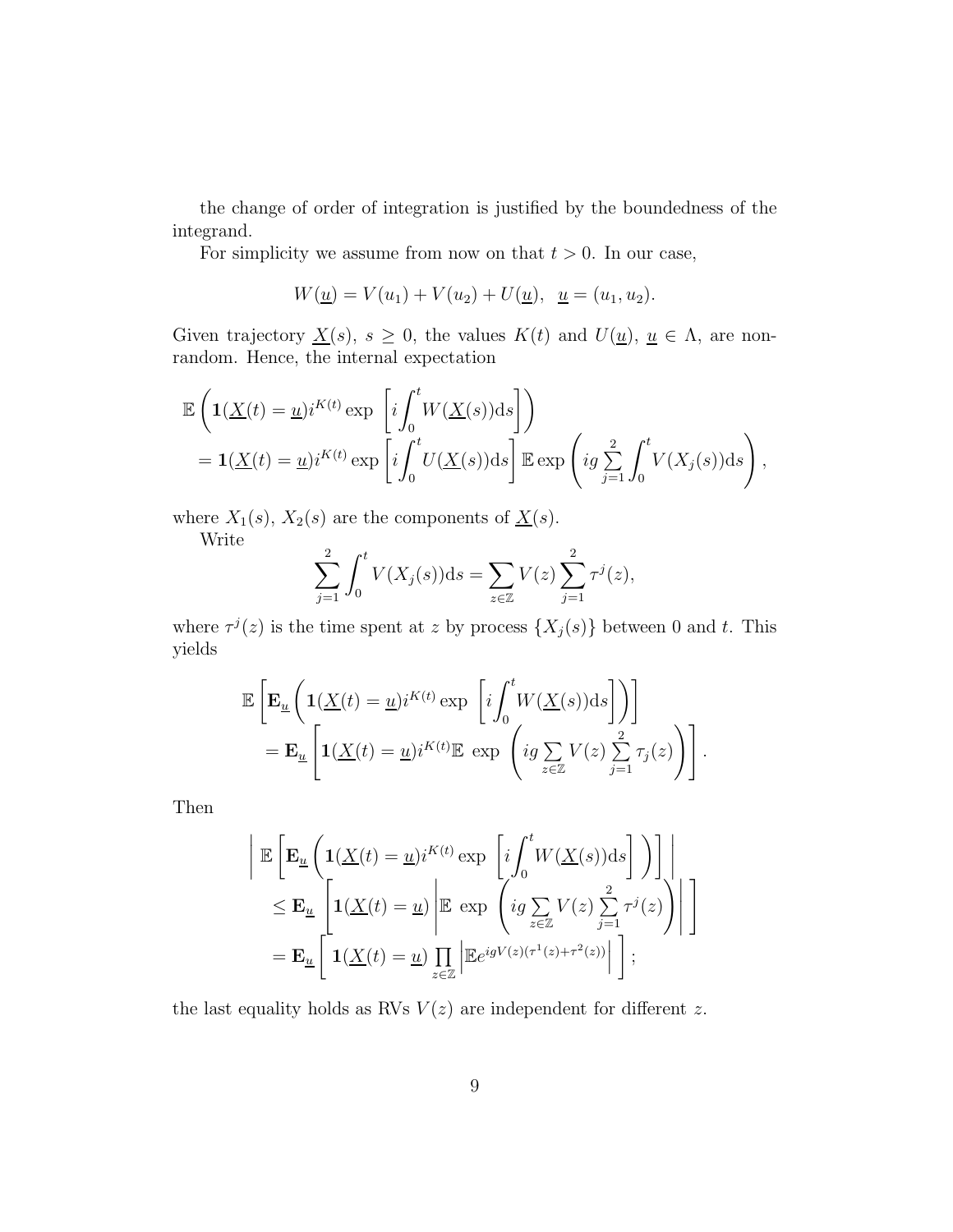By (1.13), the last expression is

$$
\leq \mathbf{E}_{\underline{u}}\left[\mathbf{1}(\underline{X}(t)=\underline{u})b^{M(t)}\exp\left(-a|g|\sum_{z\in\mathbb{Z}}\left(\tau^1(z)+\tau^2(z)\right)\right)\right]
$$

which equals  $e^{-a|g|\cdot 2t} \mathbf{E}_{\underline{u}} b^{M(t)}$ , as the sum  $\sum$ z∈Z  $(\tau^1(z) + \tau^2(z)) = 2t$ . Here  $M(t)$  (=  $M(t; {\underline{X}(s)}$ ) is the total number of sites in Z visited by processes  $\{X_j(s)\}\,$ ,  $j = 1, 2$ , between times 0 and t. Since  $M(t) \leq K(t)$ , we have that

$$
e^{-2at} \mathbf{E}_{\underline{u}} b^{M(t)} \le e^{-2a|g|t} \mathbf{E}_{\underline{u}} b^{K(t)} = e^{-2t(a|g|-b+1)}.
$$

For the matrix elements  $\langle \delta_{\underline{u}}, e^{itH_\Lambda}\delta_{\underline{u}} \rangle$  we get the bound

$$
\left|\langle\delta_{\underline{u}},e^{itH_\Lambda}\delta_{\underline{u}}\rangle\right|\leq e^{-2t(a|g|-b-1)}
$$

.

This completes the proof of Lemma [2.1.](#page-7-0) □

Remark. Molchanov's formula has been used in [\[7\]](#page-34-3), Proposition VI.3.1, to prove analyticity of the integrated density of states in the single-particle Anderson model with an IID random potential of the same type as in the present paper. As we will see, path integration techniques can be adapted to multi-particle lattice systems in any dimension.

We see that  $d\kappa_{\Lambda}(\lambda)$  admits a density:  $d\kappa_{\Lambda}(\lambda) = k_{\Lambda}(\lambda)d\lambda$ .

Theorem 2.1. (A Wegner-type estimate) *Consider LSO* H<sub>Λ</sub>, as in  $(1.5)$ *, with*  $\Lambda = \Lambda_{L_1,L_2}(\underline{x}) = \Lambda_{L_1}(x_1) \times \Lambda_{L_2}(x_2)$ *. Under conditions* (A) and  $(B)$ , ∀  $E \in \mathbb{R}$ ,  $L_1, L_2 \ge 1$ ,  $r > 0$ , and ∀  $\underline{x} = (x_1, x_2) \in \mathbb{Z}^2$ , probability  $\mathbb{P}\left\{\text{dist}\,[\,E,\sigma(H_\Lambda)]< r\right\}$  satisfies

$$
\mathbb{P}\left\{\text{dist}\left[\ E,\sigma(H_{\Lambda})\right] < r\right\} \le \frac{2}{\pi B}(2L_1+1)(2L_2+1)r,
$$

*where B* is the same as in Equation (2.6). In particular, for  $r = e^{-(L_1 \wedge L_2)^{\beta/2}}$ ,

$$
\mathbb{P}\left\{\text{dist}\left[\ E,\sigma(H_{\Lambda})\right] < e^{-(L_1L_2)^{\beta/2}}\right\} \le \frac{2}{\pi B}(2L_1+1)(2L_2+1)e^{-(L_1\wedge L_2)^{\beta/2}}.\tag{2.7}
$$

*Here and below,*  $L_1 \wedge L_2 = \min\{L_1, L_2\}.$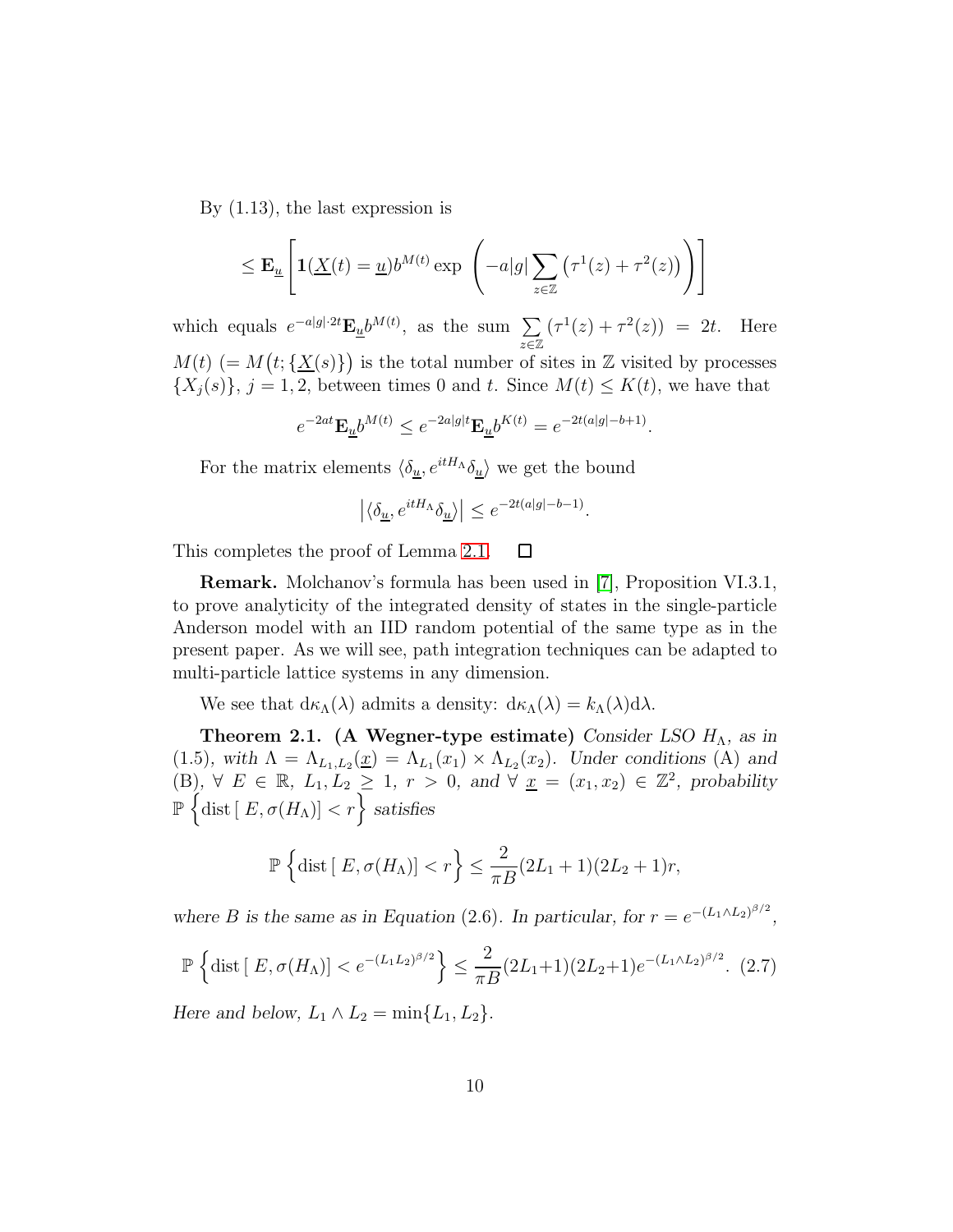Proof of Theorem 2.1. We begin with an elementary inequality (cf. [\[7\]](#page-34-3)). Let  $\Pi_{(E-r,E+r)}^{\Lambda}$  be the spectral projection on the the subspace spanned by the corresponding EFs of  $H_{\Lambda}$ . Then

$$
\mathbb{P}\left\{\text{dist}\left[E,\sigma\left(H_{\Lambda}\right)\right]\n(2.8)
$$

Further, in the Dirac's delta-basis:

$$
\operatorname{tr} \, \Pi_{(E-r,E+r)}^{\Lambda} = \sum_{\underline{u} \in \Lambda} \left\langle \delta_{\underline{u}}, \Pi_{(E-r,E+r)}^{\Lambda} \delta_{\underline{u}} \right\rangle,
$$

and

$$
\mathbb{E} \text{ tr } \Pi_{(E-r,E+r)}^{\Lambda} = \sum_{\underline{u} \in \Lambda} \int_{E-r}^{E+r} k_{\Lambda}(s) \mathrm{d}s.
$$

The assertion of Theorem 2.1 now follows easily from Lemma [2.1](#page-7-0) and Equations  $(2.3)$ – $(2.4)$ .  $\Box$ 

We will also need a variant of the Wegner-type estimate where either the horizontal or vertical projection sample of the potential is fixed. In Lemma [2.2](#page-10-0) and Theorem 2.2 it is assumed that the lattice rectangle  $\Lambda = \Lambda_1^{(1)} \times \Lambda_2^{(1)}$ 2 has  $\Lambda_1^{(1)} \cap \Lambda_2^{(1)} = \emptyset$ . In Lemma [2.2](#page-10-0) we consider the conditional expectation  $\widehat{k}_{\underline{u},\Lambda}\big(t\big|\mathfrak{V}(\Lambda_2^{(1)})\big)$ :

$$
\widehat{k}_{\Lambda}\big(t\big|\mathfrak{V}(\Lambda_2^{(1)})\big)=\mathbb{E}\left[\langle\delta_{\underline{u}},e^{itH_{\Lambda}}\delta_{\underline{u}}\rangle\big|\mathfrak{V}(\Lambda_2^{(1)})\right], \ \underline{u}\in\Lambda, t\in\mathbb{R},\tag{2.9}
$$

where the sigma-algebra  $\mathfrak{V}(\Lambda_2^{(1)}) = \{V(x, \cdot), x \in \Lambda_2^{(1)}\}$  $\binom{1}{2}$  is generated by the values of the potential potential over segment  $\Lambda_2^{(1)}$ .

<span id="page-10-0"></span>**Lemma 2.2.** The quantity  $\widehat{k}_{\underline{u},\Lambda}(t|\mathfrak{V}(\Lambda_2^{(1)}))$  defined in (2.9) obeys

$$
\sup \left| \widehat{k}_{\underline{u},\Lambda} \big( t \big| \mathfrak{V}(\Lambda_2^{(1)}) \big) \right| \le e^{-Bt/2}, \ \ \underline{u} \in \Lambda, \ t \in \mathbb{R}, \tag{2.10}
$$

independently of  $\Lambda$ . Here, as in (2.6),  $B = 2(a|q| - b - 1)$ . Therefore,  $k_{\Lambda}(\lambda)$ is analytic in a strip around real line, so it has a bounded derivative on any interval.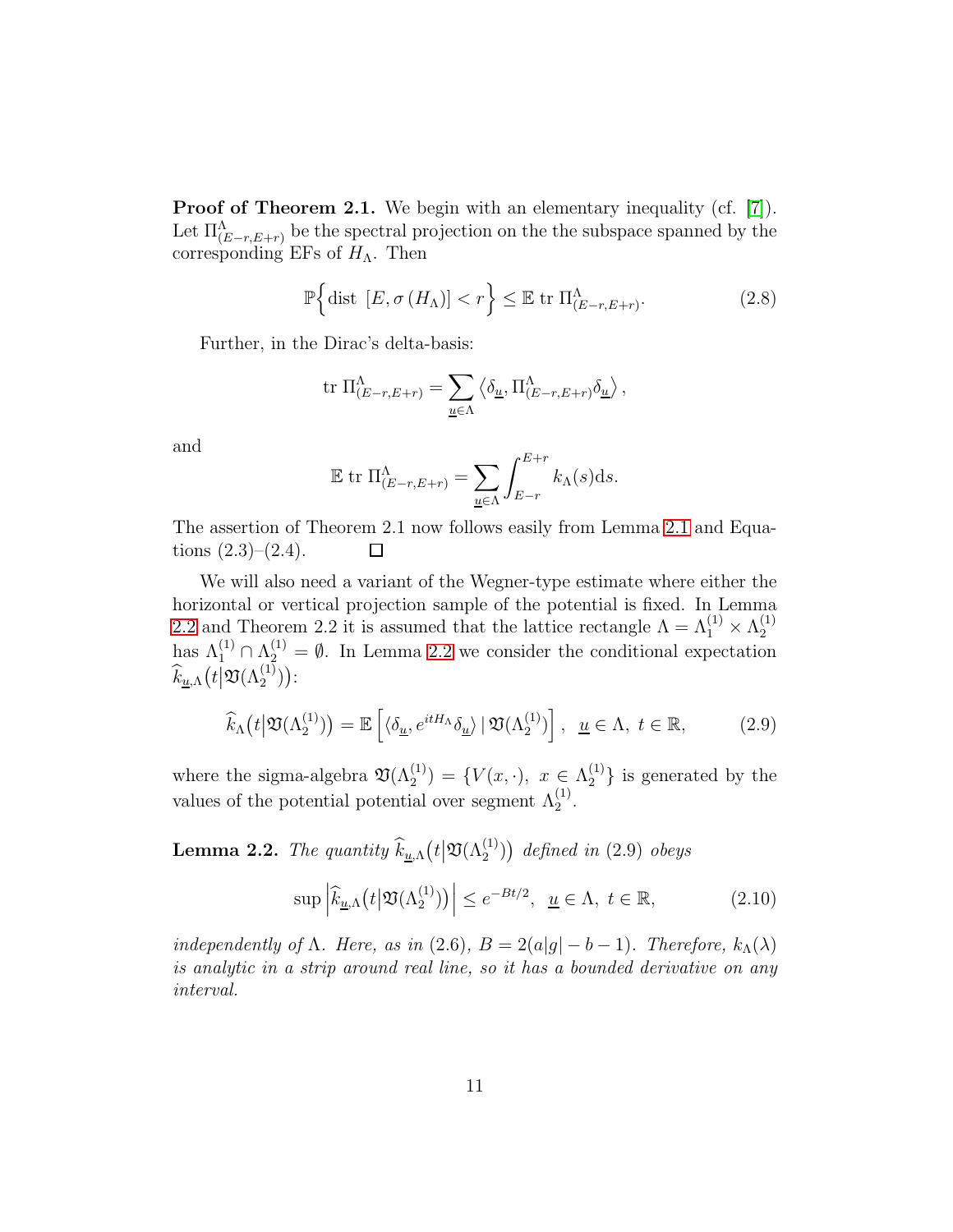Lemma 2.2 is proved in the same way as Lemma 2.1. A direct corollary of Lemma 2.2 is

Theorem 2.2. (A conditional Wegner-type estimate) *For LSO*  $H_{\Lambda}$ , *as in* (1.5), with  $\Lambda = \Lambda_{L_1, L_2}(\underline{x}) = \Lambda_{L_1}(x_1) \times \Lambda_{L_2}(x_2)$  *and*  $\Lambda_{L_1}(x_1) \cap \Lambda_{L_2}(x_2) =$ **Ø**, under assumptions (A) and (B),  $\forall$  E ∈ ℝ, L<sub>1</sub>, L<sub>2</sub> ≥ 1*,* r > 0*,* and  $\forall$  <u>x</u> =  $(x_1, x_2) \in \mathbb{Z}^2$ , the conditional probability  $\mathbb{P}\left\{\text{dist}\left[\ E, \sigma(H_\Lambda)\right] < r \big| \mathfrak{V}(\Lambda_2^{(1)})\right\}$ *satisfies*

$$
\sup \mathbb{P}\left\{\text{dist}\left[\,E, \sigma(H_{\Lambda})\right] < r\big|\mathfrak{V}(\Lambda_2^{(1)})\right\} \le \frac{4}{\pi B}(2L_1+1)(2L_2+1)r,
$$

*where B* is the same as in Equation (2.6). In particular, for  $r = e^{-(L_1 \wedge L_2)^{\beta/2}}$ ,

$$
\sup \mathbb{P}\Big\{\text{dist}\left[\ E, \sigma(H_{\Lambda})\right] < e^{-(L_1 L_2)^{\beta/2}} \left| \mathfrak{V}(\Lambda_2^{(1)}) \right\} \\ < \frac{4}{\pi B} (2L_1 + 1)(2L_2 + 1)e^{-(L_1 \Lambda L_2)^{\beta/2}}. \tag{2.11}
$$

Remark. Obviously, similar estimate holds for the conditional expectation with respect to the sigma-algebra  $\mathfrak{V}(\Lambda_1^{(1)}) = \{V(x, \cdot), x \in \Lambda_1^{(1)}\}.$ 

We conclude this section with the statement which is a straightforward refinement of Theorem 2.2 and can be proved in a similar fashion.

**Theorem 2.3.** Consider segments  $I_1 = [a_1, a_1 + L'_1] \cap \mathbb{Z}$ ,  $I_2 = [a_2, a_2 + L'_2]$  $L''_1] \cap \mathbb{Z}, J_1 = [c_1, c_1 + L'_2] \cap \mathbb{Z}$  and  $J_2 = [c_2, c_2 + L''_2] \cap \mathbb{Z}$ . Assume that

either 
$$
I_1 \cap (J_1 \cup I_2 \cup J_2) = \emptyset
$$
 or  $J_1 \cap (I_1 \cup I_2 \cup J_2) = \emptyset$ .

*Set*  $\Lambda' = I_1 \times J_1$ ,  $\Lambda'' = I_2 \times J_2$ . Let  $\mathfrak{V}(I_2 \cup J_2)$  *stand for the sigma-algebra*  ${V(x), x \in I_2 \cup J_2}$ . Consider an arbitrary function  $\mathcal E$  measurable relative to  $\mathfrak{V}(I_2 \cup J_2)$ . Then

$$
\sup \mathbb{P}\left\{\text{dist}\left[\right.\mathcal{E},\sigma(H_{\Lambda'})\right] < r\big|\mathfrak{V}(I_2\cup J_2)\right\} \leq \frac{4}{\pi B}(2L'_1+1)(2L'_2+1)r.
$$

*In particular, for*  $r = e^{-(L_1' \wedge L_2')^{\beta/2}}$ ,

$$
\sup \mathbb{P}\left\{\text{dist}\left[\mathcal{E}, \sigma(H_{\Lambda'})\right] < r \middle| \mathfrak{V}(I_2 \cup J_2)\right\} \\ < \frac{4}{\pi B} (2L'_1 + 1)(2L'_2 + 1)e^{-(L'_1 \wedge L'_2)^{\beta/2}}.\tag{2.12}
$$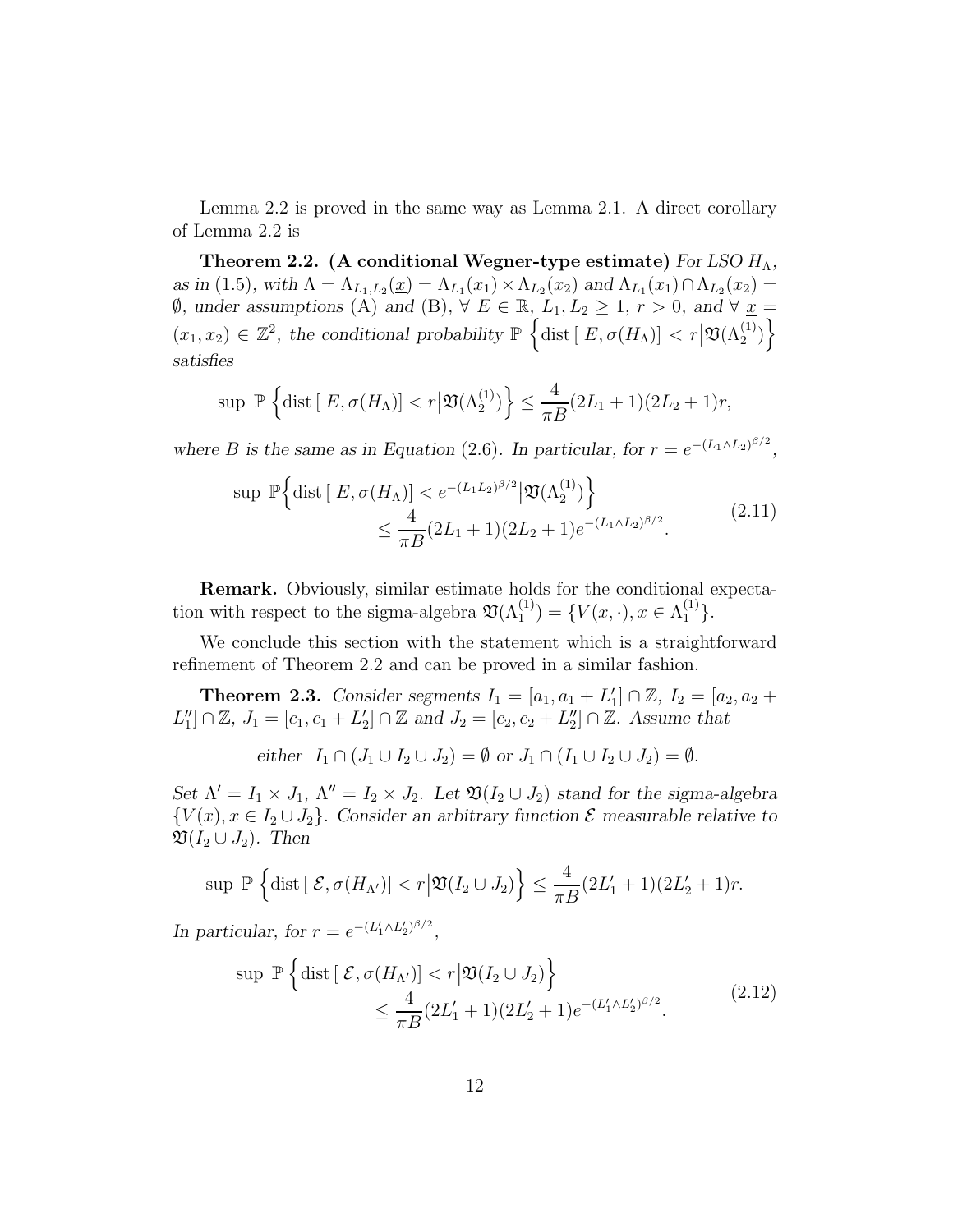<span id="page-12-0"></span>**Lemma 2.3.** Let  $\Lambda' = \Lambda'_L = I_1 \times J_1$ ,  $\Lambda'' = \Lambda''_L = I_2 \times J_2$ , be two sub-squares with  $I_j = [a_j, b_j], J_j = [c_j, d_j], j = 1, 2$  and such that

$$
\Lambda' \cap \mathcal{D}_d \neq \emptyset, \ \Lambda'' \cap \mathcal{D}_d \neq \emptyset.
$$

Assume that the max-norm distance

$$
d_\infty(\Lambda',\Lambda'')>5L
$$

and that  $L > d$ . Then the coordinate projections of  $\Lambda'$  are disjoint from those of  $\Lambda''$ :  $(I_1 \cup J_1) \cap (I_2 \cup J_2) = \emptyset$ , and so the potential samples in  $\Lambda'$  and  $\Lambda''$ are independent.

**Proof of Lemma [2.3.](#page-12-0)** Indeed, since  $\Lambda' \cap \mathcal{D}_d \neq \emptyset$ , then  $(a_2, d_2) \in \mathcal{D}_d$ , so that  $a_2 - d_2 \leq d$ . Further,  $d_2 - c_2 \leq 2L$ , so we have

$$
c_2 \ge d_2 - 2L \ge a_2 - d - 2L.
$$

On the other hand, since  $\Lambda' \cap \mathbb{Z}_{\geq}^2$ , we have  $(b_1, c_1) \in \mathbb{Z}_{\geq}^2$ , so that  $c_1 \leq b_1$ . Therefore,

$$
d_1 \le c_1 + 2L \le b_1 + 2L.
$$

Combining the above inequalities, we see that

$$
c_2 - d_1 \ge (a_2 - d - 2L) - (b_1 - 2L) = (a_2 - b_1) - 4L - d > 5L - (4L + d) > 0,
$$

so that  $J_1 \cap J_2 = \emptyset$ . Taking into account that  $I_1 \cap I_2 = \emptyset$ , we conclude that

$$
(I_1 \cup J_1) \cap (I_2 \cup J_2) = \emptyset. \quad \square
$$

**Definition 2.1.** We call a pair of sub-squares  $\Lambda'$ ,  $\Lambda''$  L-distant (L-D, for short), if

$$
d_{\infty}(\Lambda', \Lambda'') > 8L.
$$

<span id="page-12-1"></span>**Lemma 2.4.** Let  $\Lambda' = (I_1 \times J_1) \cap \mathbb{Z}_\geq^2$  and  $\Lambda'' = (I_2 \times J_2) \cap \mathbb{Z}_\geq^2$  be two subsquares in  $\mathbb{Z}_{\geq}^2$ . Assume that: (a) the lengths of four segments  $I_j$  and  $J_j$  is  $\leq 2L, j = 1, 2, and$  (b)  $\Lambda', \Lambda''$  are L-D, i.e.  $d_{\infty}(\Lambda', \Lambda'') > 8L$ . Then either

(A) at least one of sub-squares  $\Lambda', \Lambda''$  is off-diagonal (and hence is a square), in which case at least one of their coordinate projections is disjoint from the three others,

or

(B) the projections of  $\Lambda'$  are disjoint from those of  $\Lambda''$ :  $(I_1 \cup J_1) \cap (I_2 \cup J_2)$  =  $\emptyset$ .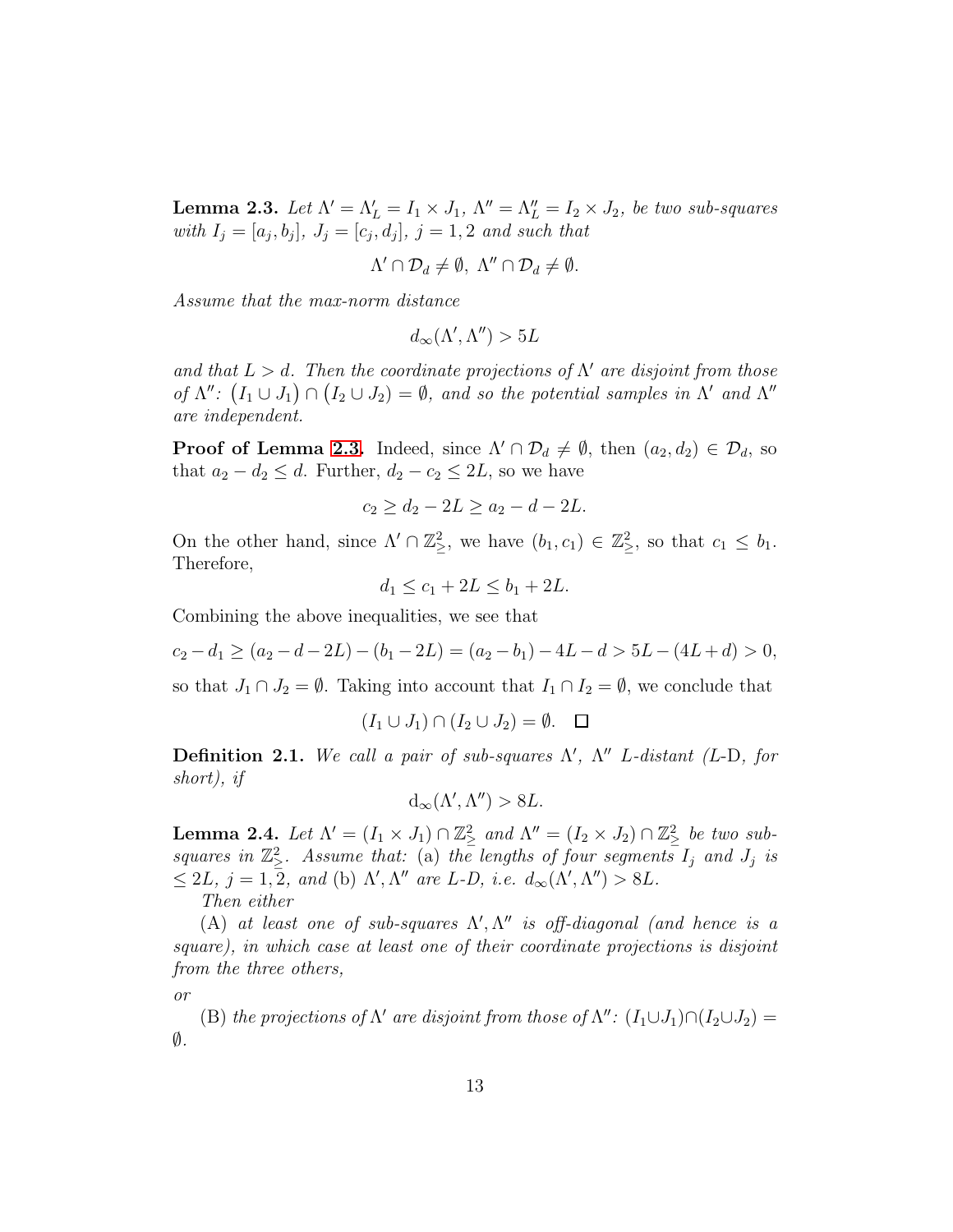**Proof of Lemma [2.4.](#page-12-1)** Denote by  $\mathcal J$  the union of four segements  $I_1 \cup J_1 \cup$  $I_2 \cup J_2$  and call it disconnected if (i) there exists a segment, among the four, disjoint from the three others, or (ii) there are two pairs of segments disjoint from each other, although within each pair the segments have non-empty intersections. Otherwise,  $J$  is called connected.

First, note that had set  $\mathcal J$  been connected, its diameter would have been bounded by 8L, since each interval has length  $\leq 2L$ . Then we would have had

$$
d_{\infty}(I_1, I_2) \le 4L, d_{\infty}(J_1, J_2) \le 8L \Rightarrow d_{\infty}(\Lambda', \Lambda'') \le 8L,
$$

which is impossible by assumption  $(b)$ .

Thus, assume that  $\mathcal J$  is disconnected. It is straightforwad that in case (i) the assertion (A) of the Lemma 2.4 holds true. Hence we only have to show that in case (ii), both  $\Lambda'$  and  $\Lambda''$  are diagonal sub-squares.

In case (ii) we call the unions of segments within a given pair a connected component (of  $\mathcal{J}$ ). By assumption (b), either dist( $I_1, I_2$ ) > 8L or  $dist(J_1, J_2) > 8L$ . For definiteness, suppose that  $dist(I_1, I_2) > 8L$ . Then  $I_1$ is disjoint from  $I_2$ , and the connected component of  $\mathcal J$  containing  $I_1$  should include either  $J_1$  or  $J_2$ . Suppose first that

$$
I_1 \cap J_1 \neq \emptyset, \text{ and } I_2 \cap J_2 \neq \emptyset,
$$
\n
$$
(2.13)
$$

then  $\Lambda' \cap \mathcal{D}_d \neq \emptyset$  and  $\Lambda'' \cap \mathcal{D}_d \neq \emptyset$ . By virtue of property (b), Lemma 2.3 applies, and assertion (B) in this case holds true.

Now suppose that

$$
I_1 \cap J_2 \neq \emptyset
$$
 and  $I_2 \cap J_1 \neq \emptyset$ .

Then

$$
I_1 \cap J_1 = \emptyset, I_2 \cap J_2 = \emptyset \quad \text{and} \quad J_1 \cap J_2 = \emptyset. \tag{2.14}
$$

We see that both  $\Lambda'$  and  $\Lambda''$  are off-diagonal squares. Write  $I_j = [a_j, b_j]$ ,  $J_j = [c_j, d_j], j = 1, 2.$  Since  $I_2 \cap I_1 = \emptyset$ , we can assume without loss of generality that

$$
a_1 < b_1 < a_2 < b_2.
$$

Further,  $(a_1, d_1) \in \Lambda' \subset \mathbb{Z}_>^2$ , so that

$$
c_1 < d_1 < a_2 < b_2 \text{ implying that } I_2 \cap J_1 = \emptyset.
$$

In turn, this yields

$$
I_2 \cap (I_1 \cup J_1) = \emptyset.
$$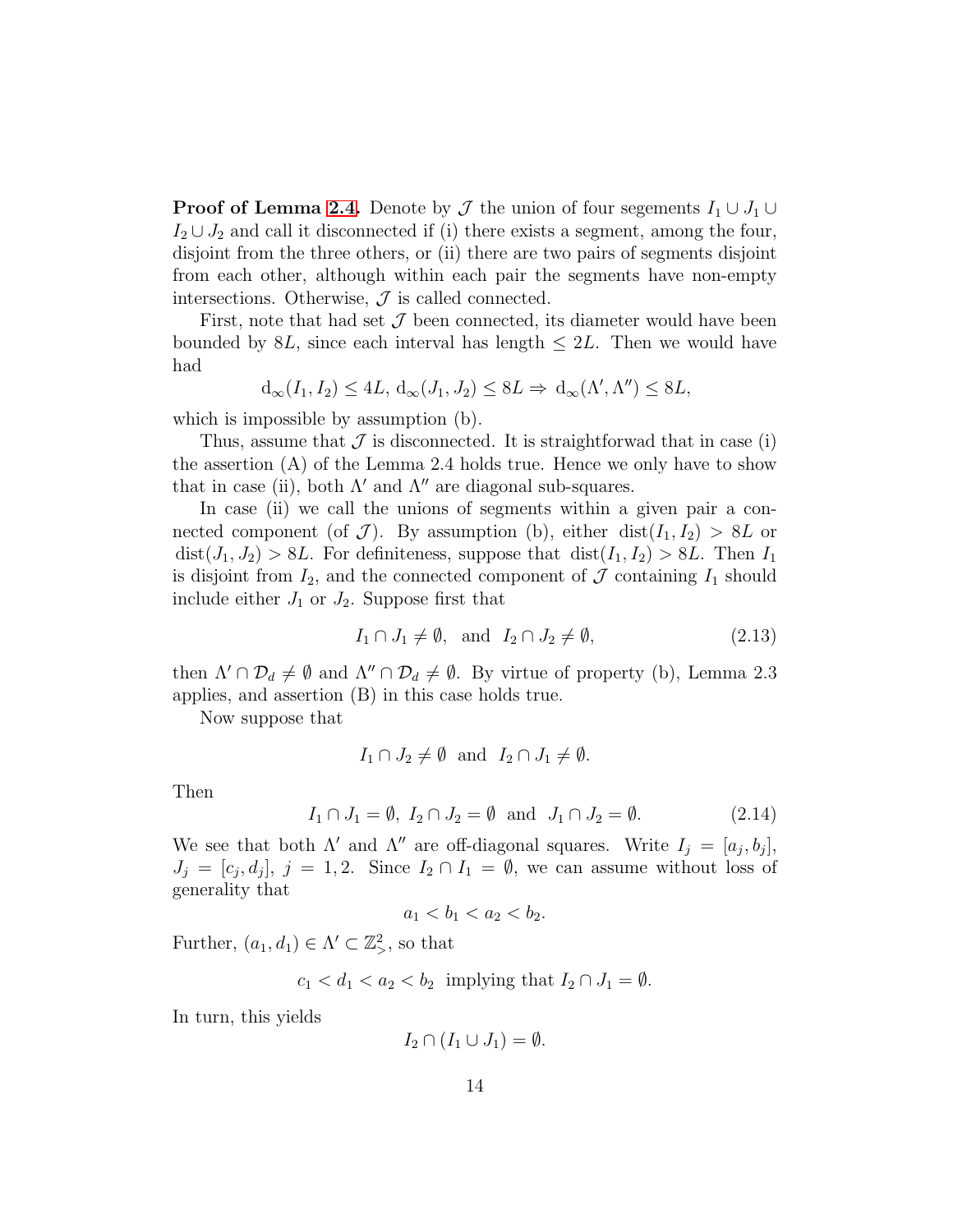But as  $I_2 \cap J_2 = \emptyset$  (see (2.14)), then

$$
I_2 \cap (J_2 \cup I_1 \cup J_1) = \emptyset,
$$

which is impossible: we are in case (ii), so no interval among  $I_1$ ,  $I_2$ ,  $J_1$ ,  $J_2$ is disjoint from the remaining three. This completes the proof of Lemma 2.4.  $\Box$ 

# 3 The MSA scheme: a single-particle case

Throughout this section we assume that condition (A) holds, although the scheme works for a much larger class of IID RVs  $V(x, \cdot), x \in \mathbb{Z}$ . (In fact, the MSA scheme does not even require dimension one.)

For reader's convenience, we reproduce here the principal points of the proof of localisation given in [\[9\]](#page-35-0). To simplify the future adaptation of the MSA scheme to the case of two particles, we choose particular values of parameters p, q,  $\alpha$  and  $\beta$  figuring in the specification of the scheme. This does not reduce the generality of the construction.

**Definition 3.1.** Fix  $\beta = 1/2$ . Given  $E \in \mathbb{R}$ , a segment  $\Lambda_L^{(1)}$  $L^{(1)}(x) = [x [L, x + L] \cap \mathbb{Z}, x \in \mathbb{Z},$  is called E-resonant (E-R, for short) if the spectrum  $\sigma(H^{(1)}_{\scriptscriptstyle{\lambda}(1)}$  $\lambda_L^{(1)}(x)$  of  $H_{\Lambda_L^{(1)}}^{(1)}$  $\Lambda^{(1)}_L{}_{(x)},$  the single-particle LSO in  $\Lambda^{(1)}_L{}$  $L^{(1)}(x)$  (see (1.7)), satisfies

$$
\text{dist}\left[E, \sigma(H_{\Lambda_L^{(1)}(x)}^{(1)})\right] < e^{-L^{\beta}}.\tag{3.1}
$$

Otherwise,  $\Lambda_L^{(1)}$  $L^{(1)}(x)$  is called E-non-resonant (E-NR).

**Definition 3.2.** Given  $E \in \mathbb{R}$  and  $m > 0$ , a segment  $\Lambda_L^{(1)}$  $L^{(1)}(x) = [x - L, x +$  $L] \cap \mathbb{Z}, x \in \mathbb{Z},$  is called  $(E, m)$ -non-singular  $((E, m)$ -NS, for short) if

$$
\max_{u: |u-x|=L} \left| G^{(1)}_{\Lambda_L^{(1)}(x)}(x, u; E) \right| \le e^{-mL}.
$$
\n(3.2)

Otherwise it is called  $(E, m)$ -singular  $((E, m)$ -S). Here,  $G_{(1)}^{(1)}$  $\Lambda_L^{(1)}_{L}(x)(y,u;E), y, u \in$  $\Lambda_L^{(1)}$  $L^{(1)}(x)$ , stands for the Green's function of  $H^{(1)}_{\Lambda^{(1)}}$  $\Lambda_L^{(1)}(x)$  :

$$
G_{\Lambda_L^{(1)}(x)}^{(1)}(y,u;E) = \left\langle \left( H_{\Lambda_L^{(1)}(x)}^{(1)} - E \right)^{-1} \delta_y, \delta_u \right\rangle, \ y, u \in \Lambda_L^{(1)}(x). \tag{3.3}
$$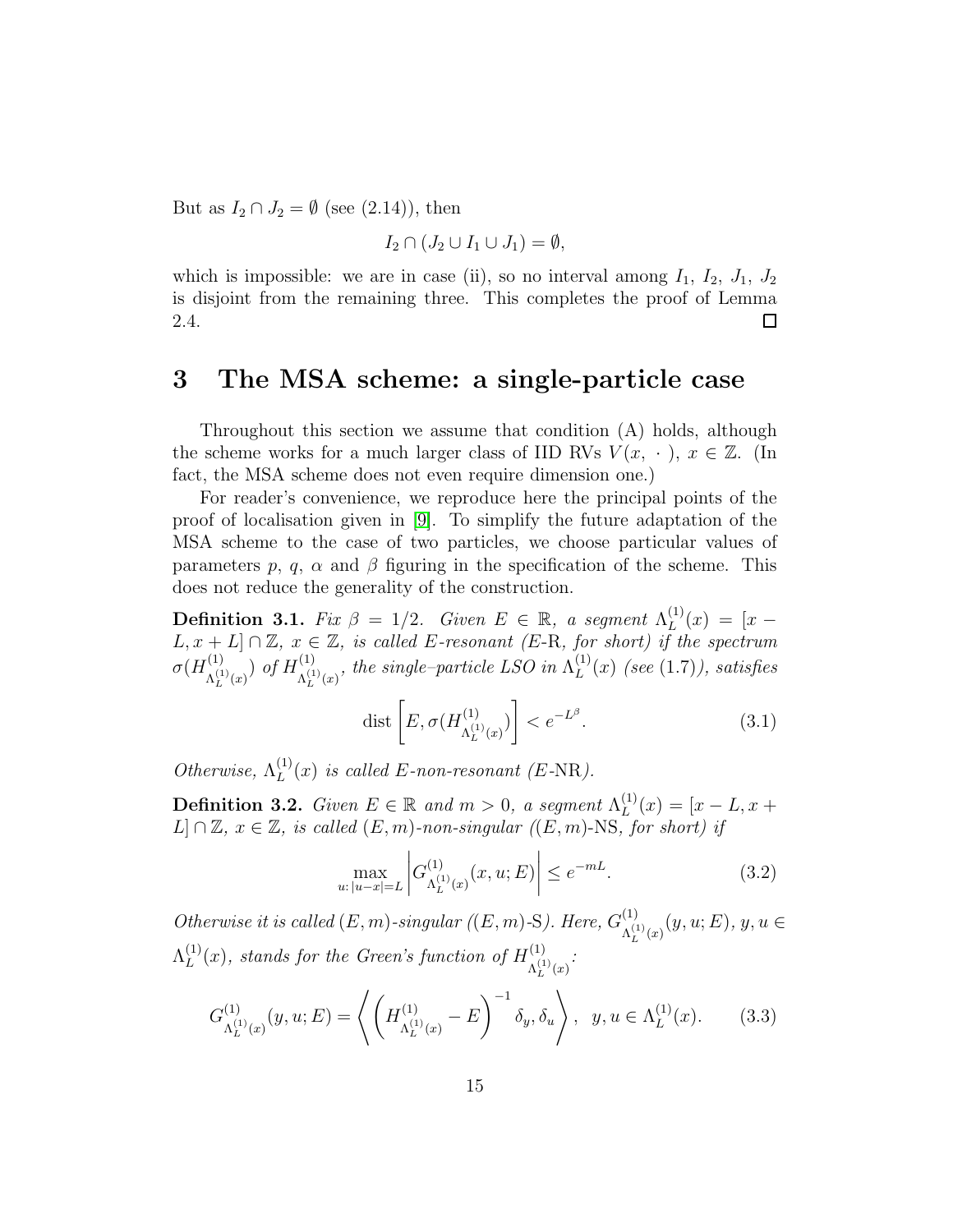In Theorems 3.1 and 3.2 we consider intervals  $I \subset \mathbb{R}$  of length  $\leq 1$ . However, the statements of both theorems can be easily extended to any finite interval.

<span id="page-15-1"></span>**Theorem 3.1.** Let  $I \subset \mathbb{R}$  be an interval of length  $\leq 1$ . Given  $L_0 > 0$ ,  $m_0 > 0$ ,  $p = 6$ ,  $q = 24$  and  $\beta = 1/2$ , consider the following properties (S1.0) and (S2.0) of single-particle LSOs  $H_{\lambda}^{(1)}$  $\Lambda_L^{(1)}$  in (1.7):

$$
\begin{array}{ll}\n\textbf{(S1.0)} & \forall \ x, y \in \mathbb{Z} \text{ and disjoint segments } \Lambda_{L_0}^{(1)}(x) \text{ and } \Lambda_{L_0}^{(1)}(y), \\
\mathbb{P}\left\{\forall \ E \in I : \text{ both } \Lambda_{L_0}^{(1)}(x) \text{ and } \Lambda_{L_0}^{(1)}(y) \text{ are } (E, m_0) - \mathcal{S}\right\} < L_0^{-2p}.\n\end{array} \tag{3.4}
$$

$$
\begin{aligned} \textbf{(S2.1)} \quad & \forall \ L \ge L_0 \ and \ \forall \ E \ with \ \text{dist} \left[ E, I \right] \le \frac{1}{2} e^{-L^{\beta}}, \\ \mathbb{P} \left\{ \Lambda_L^{(1)}(x) \ \text{is} \ E \text{-R} \right\} < L^{-q}. \end{aligned} \tag{3.5}
$$

Take  $\alpha = 3/2$ . Next set  $L_{k+1} = L_k^{\alpha}$ ,  $k = 0, 1, \ldots$ . Given a number  $m \in$  $(0, m_0)$ ,  $\exists Q^0 = Q^0(m_0, m) < \infty$  such that if properties (S1.0) and (S2.0) hold for  $L_0 > Q^0$ , property (S1.0) is valid for  $L_k$ ,  $k \geq 1$ . That is, singleparticle LSOs  $H^{(1)}_{\Lambda^{(1)}}$  satisfy

$$
\begin{array}{ll}\n\textbf{(S1.k)} & \forall \ x, y \in \mathbb{Z} \text{ and disjoint segments } \Lambda_{L_k}^{(1)}(x) \text{ and } \Lambda_{L_k}^{(1)}(y), \\
\mathbb{P}\left\{\forall \ E \in I : \text{ both } \Lambda_{L_k}^{(1)}(x) \text{ and } \Lambda_{L_k}^{(1)}(y) \text{ are } (E, m) - \mathcal{S}\right\} < L_k^{-2p}.\n\end{array} \tag{3.6}
$$

Remark. A detailed analysis of proofs given in [\[9\]](#page-35-0) shows that in fact, the parameters  $p$  and  $q$  can be chosen arbitrarily big, provided that the amplitude  $|g|$  of the random external potential is large enough:

$$
p \ge p(g) \underset{|g| \to \infty}{\longrightarrow} +\infty, \ q \ge q(g) \underset{|g| \to \infty}{\longrightarrow} +\infty. \tag{3.7}
$$

<span id="page-15-0"></span>**Theorem 3.2.** Let  $I \subset \mathbb{R}$  be an interval of length  $\leq 1$ , and fix  $L_0 > 0$ ,  $m > 0, p = 6, \ \alpha = 3/2 \ \text{and} \ m > 0. \ \text{Set } L_{k+1} = L_k^{\alpha}, k = 0, 1, \ldots. \ \text{Suppose}$ that for any  $k = 0, 1, 2, \ldots$ , the single-particle LSOs  $H_{\Lambda^{(1)}}^{(1)}$  in (1.7) obey the bound from  $(S1.k)$ . That is,

$$
\mathbb{P}\left\{\forall E \in I \text{ both } \Lambda_{L_k}^{(1)}(x) \text{ and } \Lambda_{L_k}^{(1)}(y) \text{ are } (E, m) - S\right\} \le L_k^{-2p},\tag{3.8}
$$

 $\forall x, y \in \mathbb{Z}$  and disjoint segments  $\Lambda_{L_n}^{(1)}$  $\Lambda_{L_k}^{(1)}(x)$ ,  $\Lambda_{L_k}^{(1)}$  $L_k^{(1)}(y)$ .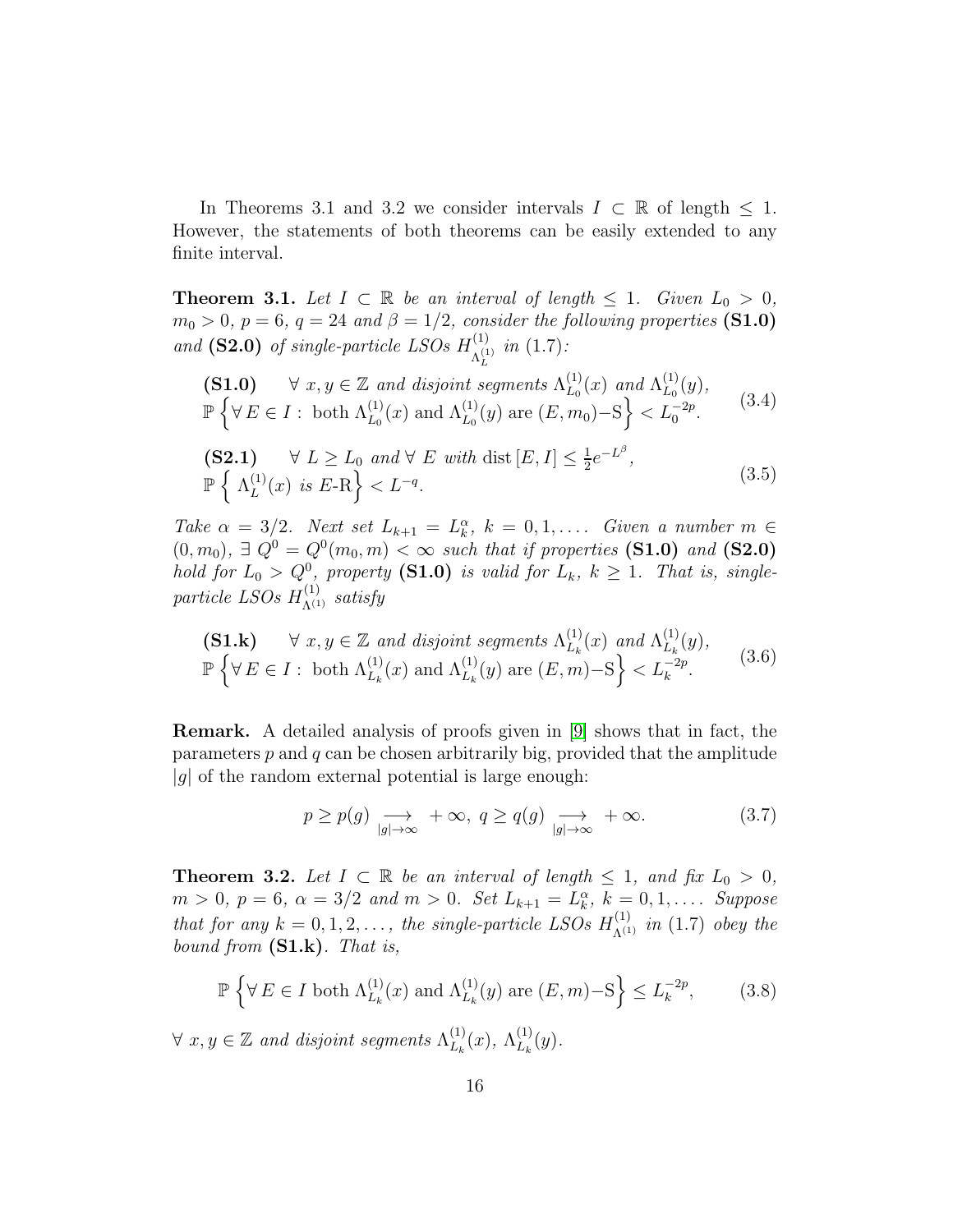Then, with probability one, the spectrum of single-particle LSO  $H^{(1)}$  (cf.  $(1.8)$ ) in I is pure point, and the EFs corresponding to EVs in I decay exponentially fast at infinity.

The proof of Theorem [3.2](#page-15-0) is purely deterministic and does not rely upon probabilistic properties of the random process of potential values  $gV(x, \omega)$ ,  $x \in \mathbb{Z}$ . The core technical statement to be adapted to our two-particle model is the above Theorem [3.1.](#page-15-1) We will see, however, that methods and results of one-particle localisation theory also play an important role in the two-particle theory.

Apart from probabilistic estimates of the Green's functions in finite volumes, we will also need the following result on the exponential decay of EFs of one-dimensional LSOs in finite volumes. It is convenient here to introduce the definition of "tunneling".

<span id="page-16-0"></span>**Definition 3.3.** Given  $x \in \mathbb{Z}$  and an integer  $L > 0$ , let  $\psi_j$ ,  $j = 1, \ldots, 2L+1$ , be the EFs of matrix  $H^{(1)}_{\lambda^{(1)}}$  $\Lambda_{L}^{(1)}(x)$ , the single-particle LSO in segment  $\Lambda_{L}^{(1)}$  $[x-L, x+L] \cap \mathbb{Z}$  (cf. (1.7)). We say that  $\Lambda_L^{(1)}$  $L^{(1)}(x) =$  $L^{(1)}(x)$  is m-non-tunneling (m-NT, for short), if the following inequality holds:

$$
\sum_{j} \sum_{y=x\pm L} |\psi_j(x)\psi_j(y)| \le e^{-mL}.\tag{3.9}
$$

Otherwise,  $\Lambda_L^{(1)}$  $L^{(1)}(x)$  is called m-tunneling (m-T).

The rest of the presentation, in Sections 3 and 4, is based on a sequence of technical lemmas related to single- and two-particle systems.

**Lemma 3.1.** Fix  $\beta = 1/2$ . Given  $E \in \mathbb{R}$ ,  $x \in \mathbb{Z}$  and an integer  $L \geq 1$ , consider segment  $\Lambda_L^{(1)}$  $L^{(1)}(x) = [x - L, x + L] \cap \mathbb{Z}$  and the single-particle LSO  $H_{\Lambda_L^{(1)}(x)}$  in (1.7). Assume that  $\Lambda_L^{(1)}$  $L^{(1)}(x)$  is E-NR and m-NT where  $m \geq 2$ . Then  $\Lambda_L^{(1)}$  $L^{(1)}(x)$  is also  $(E, m')$ -NS where m' satisfies

$$
m' \ge m - L^{-(1-\beta)}.\tag{3.10}
$$

For the proof, use the formula for the Green's functions  $G_{\mu}^{(1)}$  $\Lambda_L^{(1)}(x)(u,y;E)$  $(cf. (3.3))$ :

$$
G_{\Lambda_L^{(1)}(x)}^{(1)}(u,y;E) = \sum_{j=1}^{2L+1} \frac{\psi_j(u)\overline{\psi}_j(y)}{E_j - E},
$$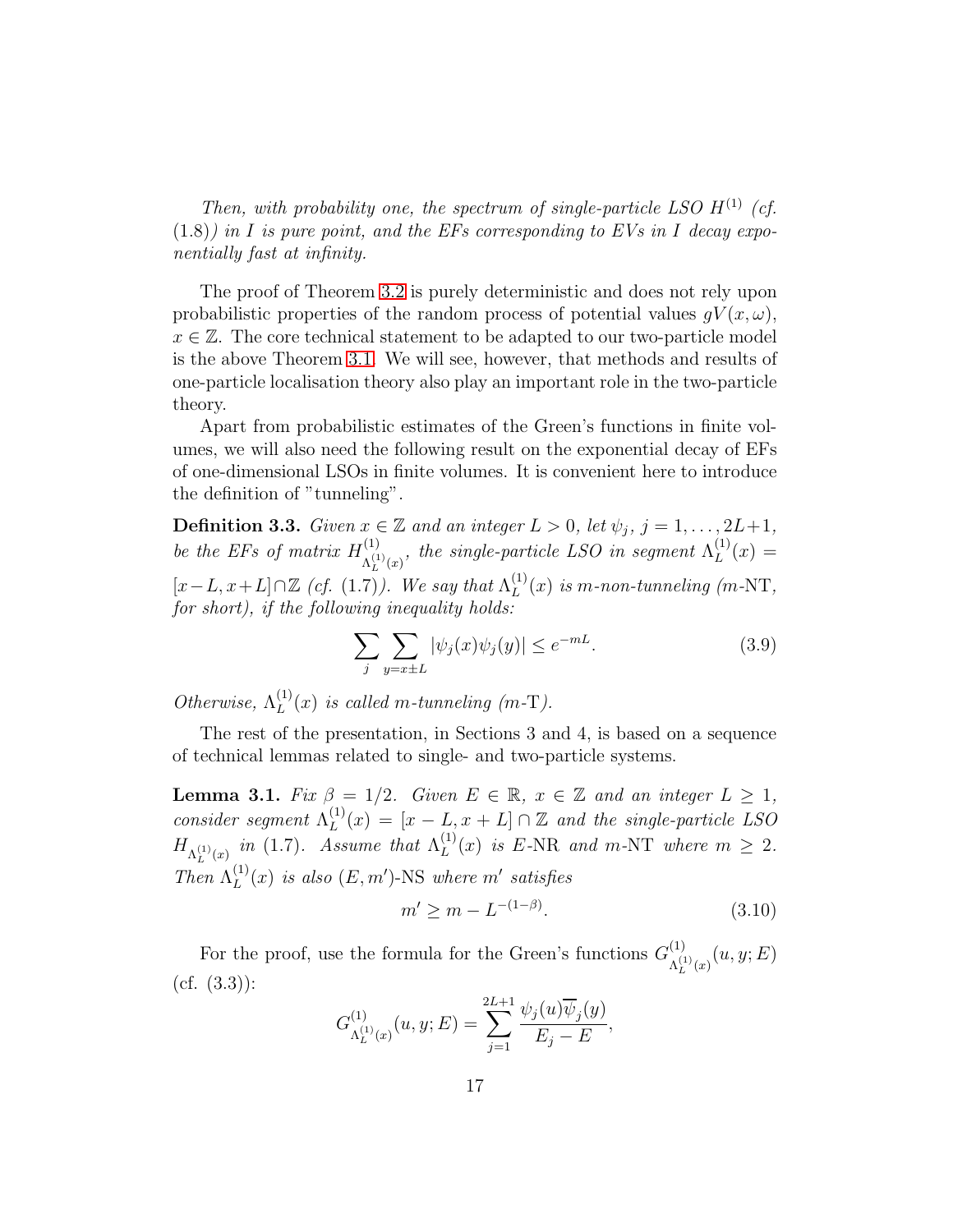where  $E_j$  is the EV of the EF  $\psi_j$  of  $H^{(1)}_{\Lambda^{(1)}}$  $\Lambda^{(1)}_{L}(x)$ .

In the one-dimensional, single-particle Anderson model, it is well-known that the probability of tunneling in segment  $\Lambda_L^{(1)}(x)$  is exponentially small with respect to  $L$ ; see, e.g., [\[14\]](#page-35-1), [\[15\]](#page-35-5)). For convenience, we state here the corresponding assertion in the form used below, with a power-like bound. In this form it has been proven in higher dimensions, for large values of  $|q|$ ; see [\[9\]](#page-35-0), Theorem 2.3 and Lemma 3.1. We note that in [\[2\]](#page-34-1) a stronger bound was established, by using the method of fractional moments of the resolvent.

<span id="page-17-0"></span>**Lemma 3.2.** Consider segment  $\Lambda_L^{(1)}$  $L^{(1)}(x) = [x - L, x + L] \cap \mathbb{Z}$  and the LSO  $H_{\Lambda_L^{(1)}(x)}$ . Then for any  $m > 0$  there exist constants  $g_1 = g_1(m) \in (0, +\infty)$ and  $L_0 = L_0(m)$  such that for all  $|g| \ge g_1$  and  $L \ge L_0$  we have

$$
\mathbb{P}\left\{\Lambda_L^{(1)}(x) \text{ is } m-\text{NT}\right\} \ge 1 - L^{-q}.\tag{3.11}
$$

Lemma [3.2](#page-17-0) plays an important role in the proof of Lemma [4.8;](#page-25-0) see below. We want to note that such strong (in fact, optimal) probabilstic estimates, both for continuous and discrete one-dimensional random Schrödinger operators, go back to earlier works, viz. [\[13\]](#page-35-6), [\[14\]](#page-35-1), [\[16\]](#page-35-7), [\[15\]](#page-35-5), [\[5\]](#page-34-4). The reader can find a detailed account of specifically one-dimensional methods and an extensive bibliography in the monographs [\[7\]](#page-34-3) and [\[18\]](#page-35-8) (cf., in particular, Theorem VIII.3.7 and Section VIII.3 in [\[7\]](#page-34-3)).

### 4 An MSA for a two-particle system

In this section, we propose a modification to the von Dreifus – Klein MSA scheme so as to adapt it to two-particle systems. The scheme allows any finite number of "singular" areas in a given finite volume  $\Lambda \subset \mathbb{Z}^2$ , provided that the "disorder" is high enough ( $|g| \gg 1$ ). This feature is a serious advantage of the MSA scheme which makes it flexible and applicable to the random field (1.12) generated by the potential  $V(x, \omega)$ ,  $x, x_1, x_2 \in \mathbb{Z}^1$ .

As was said before, we follow the general strategy of [\[9\]](#page-35-0), but introduce some technical changes. It was noted that the MSA scheme includes values p, q,  $\alpha$  and  $\beta$  which are subject to certain restrictions. For us, it is convenient to set, throughout Sections 4 and 5:

$$
p = 6, q = 24, \alpha = 3/2, \text{ and } \beta = 1/2,
$$
 (4.1)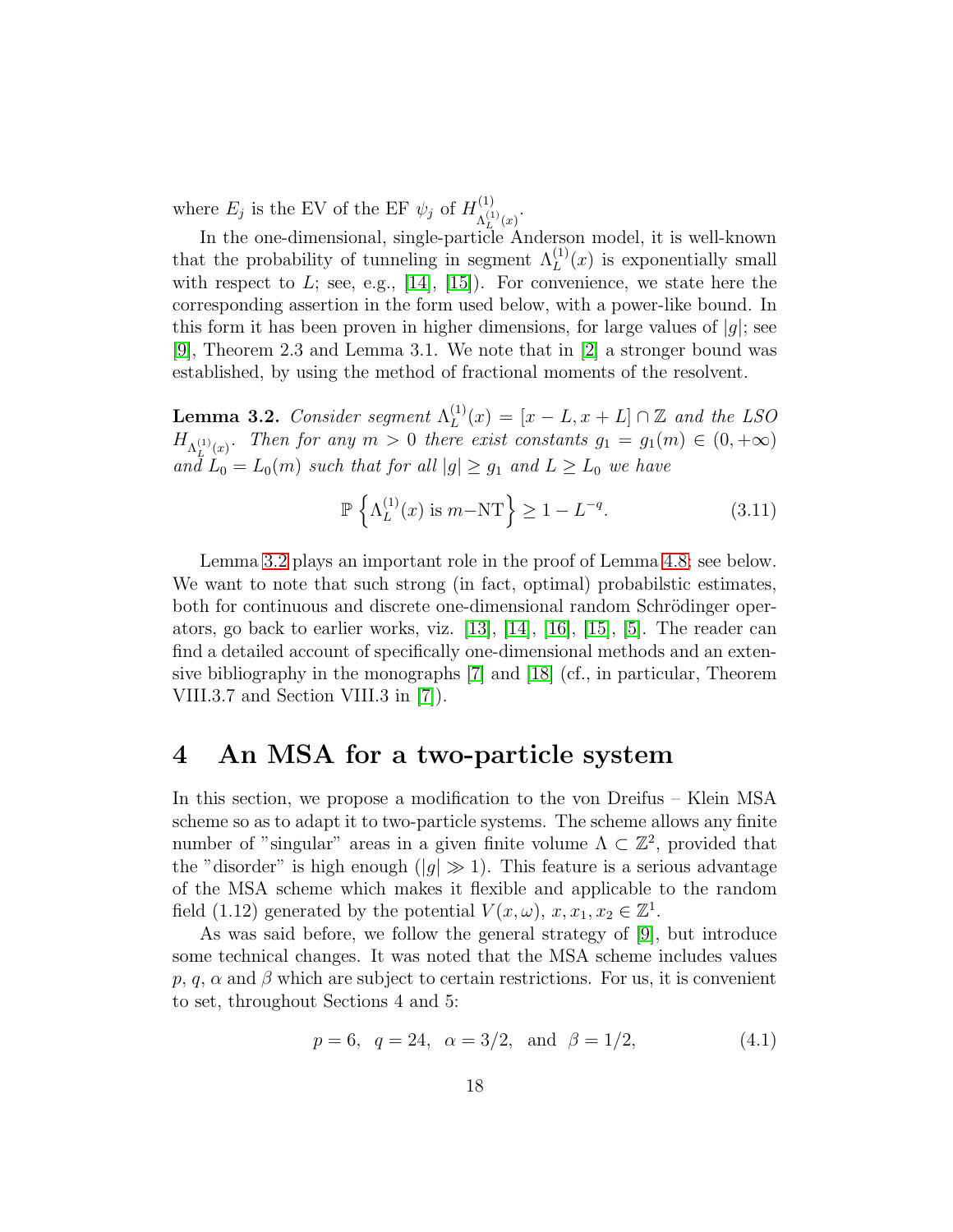similarly to Section 3. However, to make the presentation consistent with that in [\[9\]](#page-35-0), we continue referring to parameters p, q,  $\alpha$  and  $\beta$  in our constructions below. The main components of the MSA scheme are an increasing sequence of positive integer lengths  $L_0, L_1, L_2, \ldots$  and a decreasing sequence of positive masses  $m_0, m_1, m_2, \ldots$  In Sections 4 and 5 these sequences are assumed to be as follows:

(i) for  $k \geq 1$ :

$$
L_k = \text{ the smallest integer } \ge L_{k-1}^{\alpha} \tag{4.2}
$$

and

$$
m_k = m_0 \prod_{j=1}^k \left( 1 - 8L_0^{-j/2} \right), \tag{4.3}
$$

(ii)  $L_0$  is positive integer and  $m_0$  is positive such that

$$
m_0 > 2
$$
,  $L_0 \ge 256$  and  $e^{-m_0 L_0} \le e^{-L_0^{\beta}}$ . (4.4)

 $\overline{\Pi}$ Observe that, owing to the bound  $L_0 \geq 256$ , the infinite product  $j \geq 1$  $(1 - 8L_0^{-j/2})$  $j_0^{-j/2}) \geq 1/2$ . Thus,

$$
m_{\infty} := \liminf_{k \to \infty} m_k \ge m_0/2. \tag{4.5}
$$

In addition, we will have to assume that  $L_0$  is large enough; such restrictions will apeear in various lemmas below. Ultimately, the lower bound on  $L_0$  will depend on a particular choice of  $m_0$ .

In this respect, it should be noted that the choice of  $m_0$  and  $L_0$  dictates the choice of the value of  $|g|$  in Theorem 1.1. More precisely, if  $|g|$  large enough (roughly, ln  $|g| \simeq O(m_0L_0)$ ), then the (modified) MSA scheme will guarantee the exponential decay of the EFs of the two-particle LSO H from  $(1.2)$  with mass  $\geq m_{\infty}$ .

As in [\[9\]](#page-35-0), we define the notions of resonant and singular sub-squares.

**Definition 4.1.** Given  $E \in \mathbb{R}$ , a sub-square  $\Lambda_L(\underline{x})$  of size L with center at <u>x</u> is called E-resonant (E-R, for short) if the spectrum  $\sigma(H_{\Lambda}^{(2)})$  $\lambda_{L\,(\underline{x})}^{(2)})$  of  $H^{(2)}_{\Lambda_L}$  $\Lambda_L(\underline{x})$ , the two-particle LSO in  $\Lambda_L(\underline{x})$ , satisfies

$$
\text{dist}\left[E, \sigma\big(H_{\Lambda_L(\underline{x})}^{(2)}\big)\right] < e^{-L^{\beta}}.\tag{4.6}
$$

Otherwise,  $\Lambda_L(\underline{x})$  is called E-non-resonant (E-NR).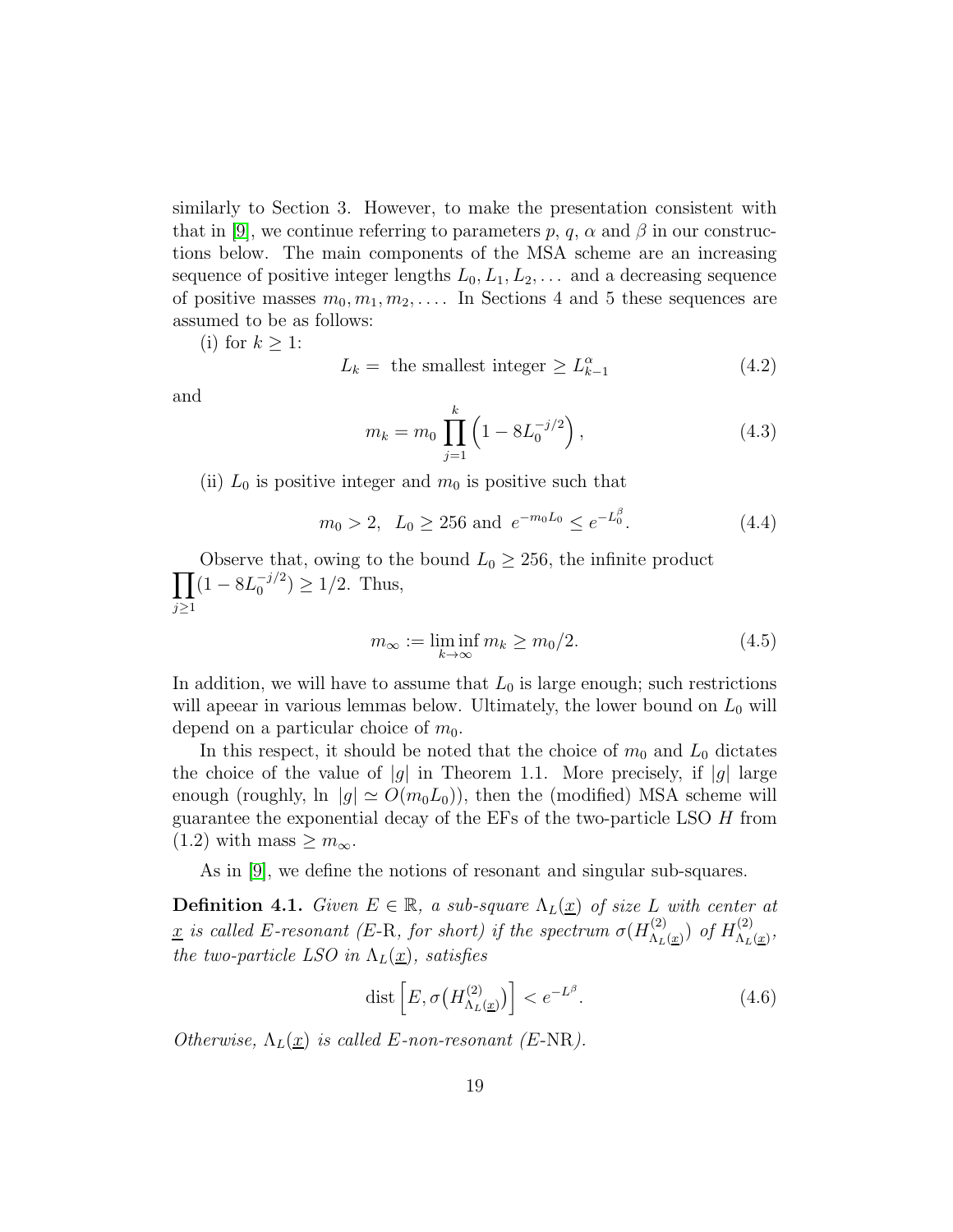**Definition 4.2.** Given  $E \in \mathbb{R}$  and  $m > 0$ , a sub-square  $\Lambda_L(\underline{x})$  is called  $(E, m)$ -non-singular  $((E, m)$ -NS, for short), if

$$
\max_{\underline{u}\in\partial\Lambda_L(\underline{x})}\left|G_{\Lambda_L(\underline{x})}^{(2)}(\underline{x},\underline{u};E;\omega)\right|\le e^{-mL}.\tag{4.7}
$$

Otherwise it is called  $(E, m)$ -singular  $((E, m)$ -S). Here,  $G_{\Lambda_L}^{(2)}$  $\chi_{L(\underline{x})}^{(2)}(\underline{y},\underline{u};E), \underline{y},\underline{u} \in$  $\Lambda_L(\underline{x})$ , stands for the Green's function of  $H_{\Lambda_L}^{(2)}$  $\frac{\Lambda_L(z)}{\Lambda_L(\underline{x})}$ :

$$
G_{\Lambda_L(\underline{x})}^{(2)}(\underline{y}, \underline{u}; E) = \left\langle \left( H_{\Lambda_L(\underline{x})}^{(2)} - E \right)^{-1} \delta_{\underline{y}}, \delta_{\underline{u}} \right\rangle, \ \ \underline{y}, \underline{u} \in \Lambda_L(\underline{x}). \tag{4.8}
$$

Similar definitions hold for  $H_{\Lambda_L}^{n-1}$  $\Lambda_{L}(x_1)\times\Lambda_{L}(x_2)$ , the LSO of a two-particle system with no interaction, in square  $\Lambda_L(x_1) \times \Lambda_L(x_2)$ ; cf. (1.9).

Recall, in this paper, the interaction potential  $U$  has finite range  $d$  (cf. (1.4)). So, there are two kinds of sub-squares: those which are disjoint from the diagonal strip

$$
\mathcal{D} = \{ \underline{z} = (z_1, z_2) \in \mathbb{Z}^2 \geq : z_1 - z_2 \leq d \},
$$

and those having common points with  $\mathcal{D}$ . The former are called off-diagional sub-squares (actually, squares), and the latter diagonal sub-squares. On an off-diagonal square  $\Lambda_l(y)$ , the interaction potential is identically zero, and so the two-particle LSO  $H_{\Lambda}^{(2)}$  $\Lambda_l(y)$  coincides with  $H^{n-i}_{\Lambda_l(y)}$  $\Lambda_{l}(y)$  (cf. (1.9)) and is written as the sum (1.11) involving single-particle LSOs  $H_{\lambda}^{(1)}$  $A_l^{(1)}(y_1)$  and  $H_{\Lambda_l^{(1)}}^{(1)}$  $\Lambda_l^{(1)}(y_2)$ . The distinction between off-diagonal and diagonal sub-squares requires different techniques.

Our version of the two-particle MSA scheme can be summarised in a form similar to that in Section 3. More precisely, the following assertions hold, whose structure is similar to Theorems [3.1](#page-15-1) and [3.2:](#page-15-0)

<span id="page-19-0"></span>**Theorem 4.1.** Let  $I \subset \mathbb{R}$  be an interval of length  $\leq 1$ . Given  $L_0 > 0$ ,  $m_0 > 0$ , consider the following properties (T1.0) and (T2.0) of two-particle LSOs  $H_{\Lambda_L}$  from (1.5):

(T1.0) 
$$
\forall \underline{x}, \underline{y} \in \mathbb{Z}^2_{\geq}
$$
 and  $L_0$ -D sub-squares  $\Lambda_{L_0}(\underline{x})$  and  $\Lambda_{L_0}(\underline{y})$ ,  
\n $\mathbb{P}\left\{\forall E \in I : \text{ both } \Lambda_{L_0}(\underline{x}) \text{ and } \Lambda_{L_0}(\underline{y}) \text{ are } (E, m_0) - S\right\} < L_0^{-2p}.$ \n(4.11)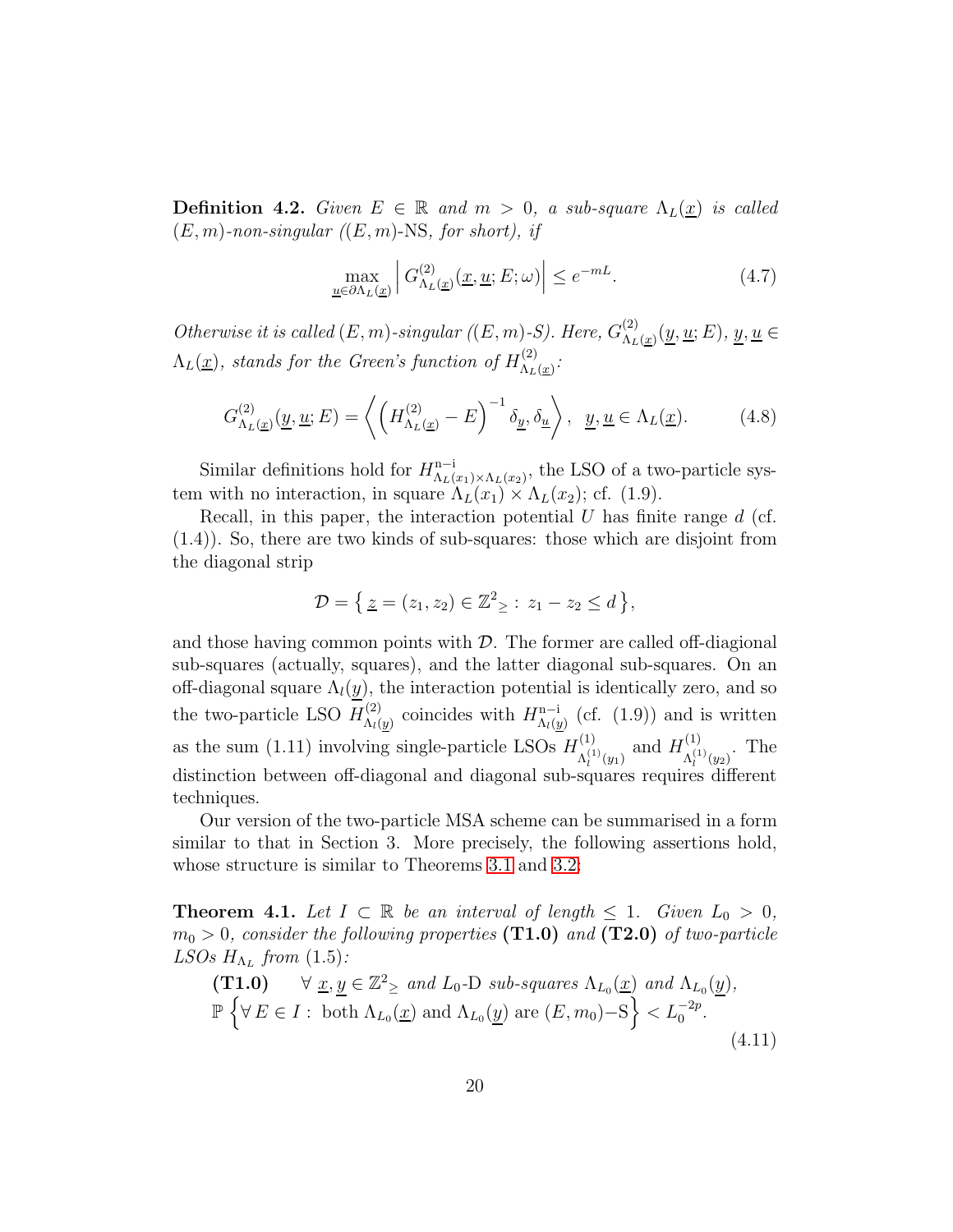$$
\begin{aligned} \textbf{(T2.0)} \quad & \forall \ L \ge L_0 \ and \ \forall \ E \ with \ \text{dist} \ [E, I] \le \frac{1}{2} e^{-L^{\beta}}, \\ \mathbb{P} \left\{ \Lambda_L(\underline{x}) \ \text{is} \ E - \mathcal{R} \right\} < L^{-q}. \end{aligned} \tag{4.12}
$$

Next, define values  $L_k$  and  $m_k$ ,  $k \geq 1$ , as in (4.2) and (4.3). There exists  $Q_0 = Q_0(m_0) \in (0,\infty)$  such that if properties (T1.0) and (T2.0) are valid for  $L_0 > Q_0$  and  $m_0$ , then property (**T1.0**) holds for  $L_k$  and  $m_k$ ,  $k \geq 1$ . That is, the two-particle LSOs  $H_{\Lambda_{L_k}}$ ,  $k = 1, 2, \ldots$ , obey

(T1.k) 
$$
\forall \underline{x}, \underline{y} \in \mathbb{Z}_{\ge}
$$
 and  $L_k$ -D sub-squares  $\Lambda_{L_k}(\underline{x})$  and  $\Lambda_{L_k}(\underline{y})$ ,  
\n $\mathbb{P}\left\{\forall E \in I : \text{ both } \Lambda_{L_k}(\underline{x}) \text{ and } \Lambda_{L_k}(\underline{y}) \text{ are } (E, m_k) - S\right\} < L_k^{-2p}.$  (4.13)

<span id="page-20-0"></span>**Theorem 4.2.** Let  $I \subset \mathbb{R}$  be an interval of length  $\leq 1$ , and fix  $L_0 > 0$ ,  $m_0 > 0$ . Define values  $L_k$ ,  $k \geq 1$ , as in (4.2), and suppose that for some finite constant C, for any  $k = 0, 1, 2, \ldots$ , two-particle LSOs  $H_{\Lambda_L}$  from  $(1.5)$ satisfy the bound

$$
\mathbb{P}\left\{\forall E \in I : \text{ both } \Lambda_{L_k}(\underline{x}) \text{ and } \Lambda_{L_k}(\underline{y}) \text{ are } (E, m_{\infty}) - S\right\} \leq C L_k^{-2p} \quad (4.14)
$$

whenever  $\underline{x}, \underline{y} \in \mathbb{Z}_{\geq}^2$  and  $\Lambda_{L_k}(\underline{y})$ ,  $\Lambda_{L_k}(\underline{y})$  are  $L_k$ -distant sub-squares. Here,  $m_{\infty}$  is defined in (4.3) and (4.5). Then, with probability one, the spectrum of the two-particle LSO H (cf.  $(1.2)$ ) in I is pure point, and the EFs corresponding to the EVs in the interval I decay exponentially fast at infinity, with mass  $\geq m_{\infty}$ .

As in Section 3, the assumption that I has length  $\leq 1$  is introduced for technical convenience and does not restrict generality.

However, the reader should note a difference between Theorem [3.1](#page-15-1) and Theorem [4.1.](#page-19-0) Namely, in Equations (4.11) and (4.13), sub-squares  $\Lambda_{L_0}(\underline{x})$ ,  $\Lambda_{L_0}(\underline{y})$  and  $\Lambda_{L_k}(\underline{x})$ ,  $\Lambda_{L_k}(\underline{y})$ , are assumed to be not simply disjoint but  $L_0$ -D and  $L_k$ -D, respectively. In other words, in the two-particle MSA inductive scheme from this paper it is required less and assumed less compared with the single-particle one from [9]. Formally, the original argument developed in [9] estimates, at each inductive step, the probability that any disjoint pair of volumes (cubes) is simultaneously singular or simultaneously resonant, is sufficiently small. However, a careful analysis shows that it suffices to consider pair of volumes satisfying a stronger requirement:

$$
d_{\infty}(\Lambda_{L_k}(\underline{x}), \Lambda_{L_k}(\underline{y})) \geq CL_k,
$$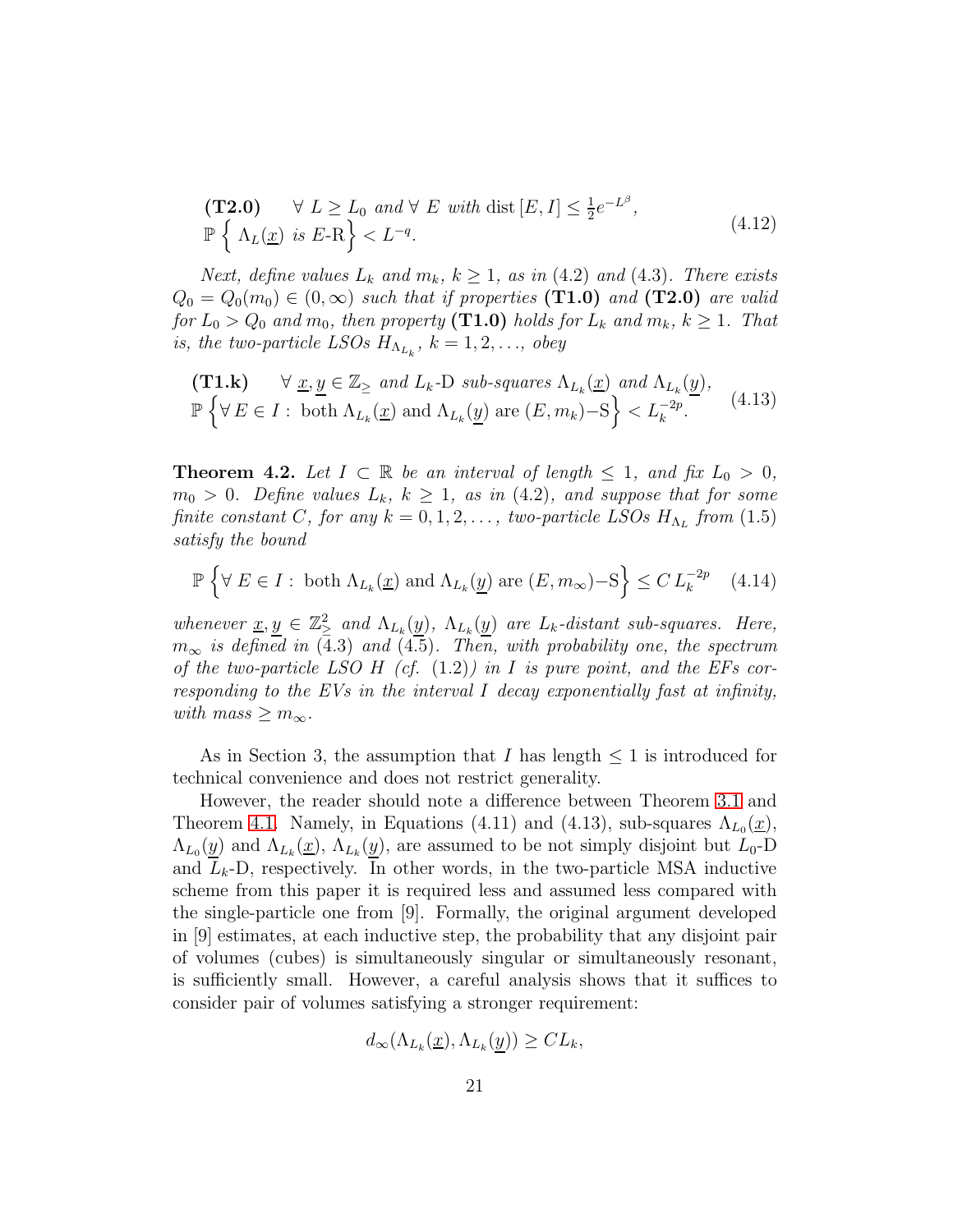for any given positive constant C.

The initial step in the inductive scheme described in Theorems [4.1](#page-19-0) and [4.2](#page-20-0) is provided by Theorem [4.3](#page-21-0) below.

<span id="page-21-0"></span>**Theorem 4.3.**  $\forall L_0 \geq 256 \exists g_0 \in (0, \infty) \text{ such that, for } g \text{ with } |g| \geq g_0, \forall$ interval I of length  $\leq 1$  assumptions (T1.0) and (T2.0) hold true.

Theorem 1.1 follows directly from Theorems  $4.1 - 4.3$ . In turn, Theorem [4.3](#page-21-0) follows from Lemmas [4.1](#page-21-1) and [4.2](#page-21-2) below.

<span id="page-21-1"></span>**Lemma 4.1.** Given  $m, L > 0$  and  $E \in \mathbb{R}$ , assume that sub-square  $\Lambda_L(\underline{x})$  is  $(E, m)$ -S. Then  $\Lambda_L(\underline{x})$  contains at least one site  $\underline{u} = (u_1, u_2)$ , with

$$
|U(\underline{u}) + gV(u_1, \omega) + gV(u_2, \omega) - E| < e^{mL} + ||H^0|| = e^{mL} + 4. \tag{4.15}
$$

Therefore,  $\forall \tilde{p} > 0$ 

$$
L^{\tilde{p}} \cdot \mathbb{P}\left\{\Lambda_L(\underline{x}) \text{ is } (E, m) - S\right\} \underset{|g| \to \infty}{\longrightarrow} 0.
$$

Here  $||H^0||$  stands for the operator norm of  $H^0$ .

Therefore, for any  $\tilde{p} > 0$  and all sufficiently large  $|q|$ ,

$$
\mathbb{P}\Big\{\Lambda_L(\underline{x})\text{ is }(E,m)-\mathcal{S}\Big\}\leq L^{-\tilde{p}}.
$$

<span id="page-21-2"></span>**Lemma 4.2.** Given  $E \in \mathbb{R}$ ,  $\forall \underline{x} \in \mathbb{Z}^2$  and  $L \geq 1$ ,

$$
\mathbb{P}\left\{\Lambda_L(\underline{x}) \text{ is } E\text{-R}\right\} \le |\Lambda_L(\underline{x})|^2 \|f\|_{\infty} e^{-L^{\beta}}.
$$
\n(4.16)

Here and below,  $|\Lambda_L(\underline{x})|$  stands for the number of points in sub-square  $\Lambda_L(\underline{x})$ (which is  $\leq (2L+1)^2$ ), and  $||f||_{\infty}$ , as before, is the sup-norm of PDF f. Therefore, for  $L > 0$  large enough,

$$
\mathbb{P}\left\{\Lambda_L(\underline{x}) \text{ is } E\text{-R}\right\} \le L^{-q}.\tag{4.17}
$$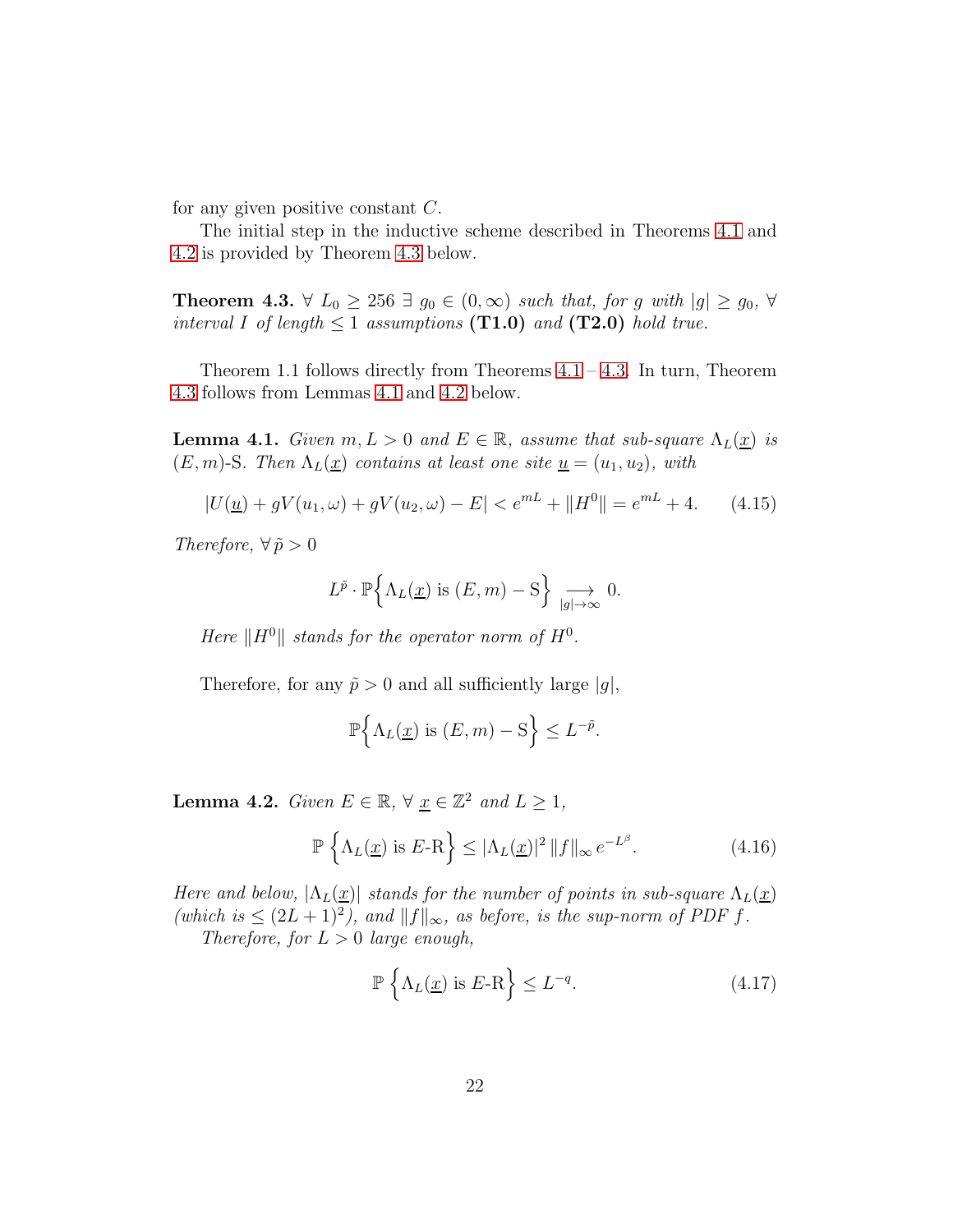Lemmas [4.1](#page-21-1) and [4.2](#page-21-2) follow directly from our Wegner-type estimate in Theorem 2.1 (cf. Theorem A.1.3(i) in [\[9\]](#page-35-0)). The meaning of this lemma is that if a finite (and fixed) size sub-square  $\Lambda_L(\underline{x})$  is singular and the coupling constant g is large enough, then  $\Lambda_L(\underline{x})$  contains necessarily resonant points. The importance of such a relation between resonant and singular domains is explained by the fact that the probability of being resonant is much simpler to estimate than that of being singular.

Both Lemma [4.2](#page-21-2) and Lemma [4.2](#page-21-2) do not use the recursive scheme from (4.2) and (4.3).

The estimates provided by Lemma [4.1](#page-21-1) and Lemma [4.2](#page-21-2) will also be used in the proof of Lemma [4.8,](#page-25-0) in the same way as a similar estimate was used in [\[9\]](#page-35-0).

The statement of Theorem [4.2](#page-20-0) is similar to the assertion of Lemma 3.1 from [\[9\]](#page-35-0). We want to note that Lemma 3.1 in [\[9\]](#page-35-0) is a general statement based only on probabilistic estimates provided by Lemma 3.2 in [\[9\]](#page-35-0), so that the Borel-Cantelli lemma (which is the key ingredient of the proof of Lemma 3.1 in [\[9\]](#page-35-0)), applies. In our situation, the proof of Theorem [4.2](#page-20-0) goes along the same line and is based on probabilistic estimates from Theorem [4.1.](#page-19-0)

Therefore, to prove Theorem 1.1, it suffices to establish Theorem [4.1.](#page-19-0) This is the subject of the rest of the paper. The specification (4.1) will help with producing fairly explicit bounds. In essence, Theorem [4.1](#page-19-0) constitutes an inductive assertion, in the value of  $k$ , guaranteeing a reproduction of property  $(T1.k)$  from properties  $(T1.k - 1)$  and  $(T2.0)$ . More precisely, in our approach to inequality (4.13), we estimate (by using different methods), the probability in the LHS of (4.13) for pairs of  $L_k$ -D sub-squares  $\Lambda_{L_k}(\underline{x})$  and  $\Lambda_{L_k}(\underline{y})$  of three types:

(I) Both  $\Lambda_{L_k}(\underline{x})$  and  $\Lambda_{L_k}(\underline{y})$  are off-diagonal; see Lemma [4.5.](#page-24-0)

(II) Both  $\Lambda_{L_k}(\underline{x})$  and  $\Lambda_{L_k}(\underline{y})$  are diagonal; see Lemmas [4.7](#page-24-1) and [4.8.](#page-25-0)

(III) One of sub-squares  $\Lambda_{L_k}(\underline{x})$  and  $\Lambda_{L_k}(\underline{y})$  is off-diagonal and one diagonal; see Lemma [4.9.](#page-25-1)

As was said earlier, the aim is to show that the probability figuring in  $(T1.k)$ , that  $\forall E \in I$ , both  $\Lambda_{L_k}(\underline{x})$  and  $\Lambda_{L_k}(\underline{y})$  are  $(E, m_k)$ -S, in each of cases (I) – (III) is bounded from above by  $L_k^{-2p}$  $k_k^{-2p}$ . Here and below,  $L_k$  and  $m_k$ are assumed to be as in  $(4.2)$  and  $(4.3)$ .

The rest of Section 4 contains various bounds on probabilities related to LSO  $H_{\Lambda_L(\underline{x})}$ . The first such bound is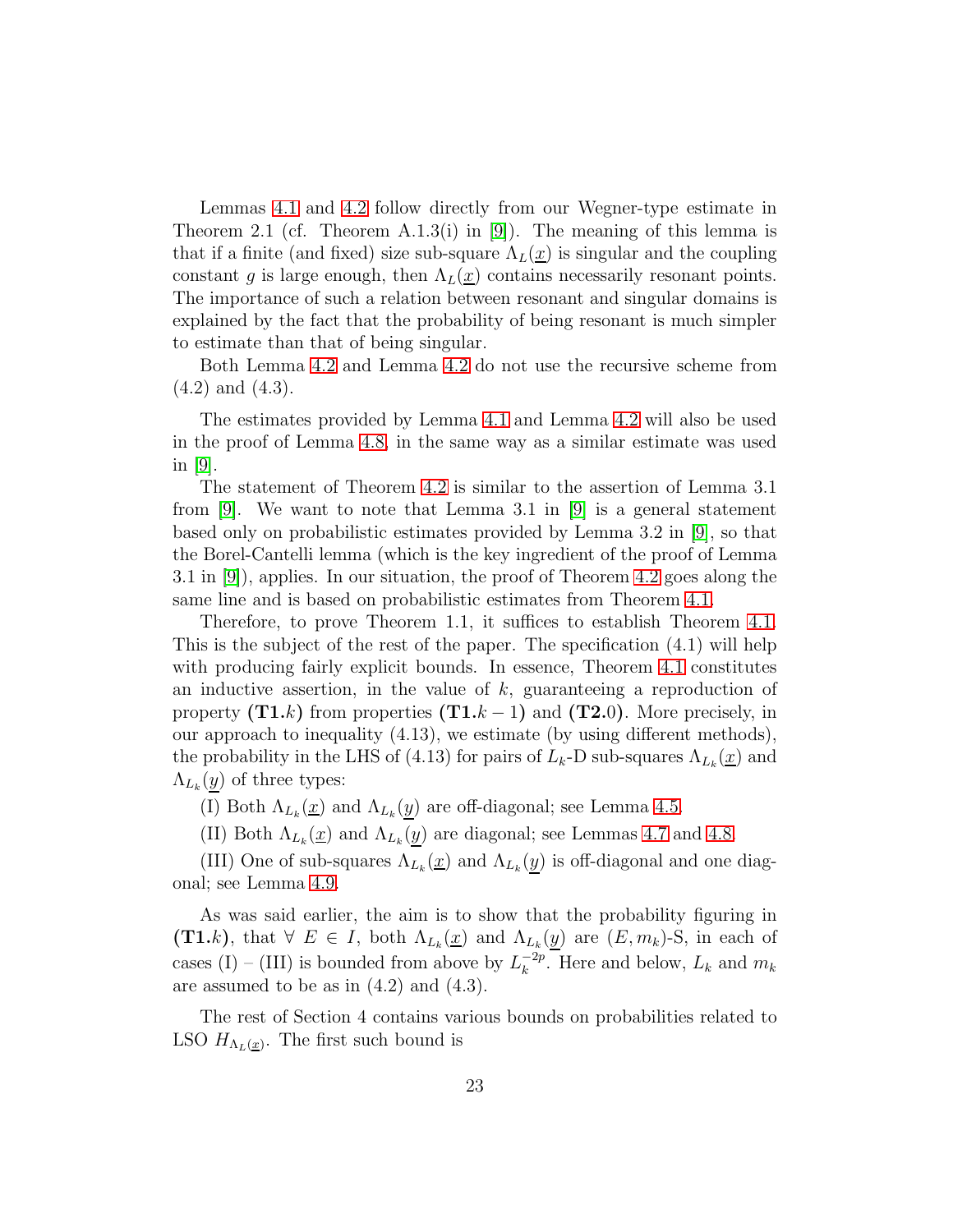<span id="page-23-0"></span>**Lemma 4.3.** Fix  $m > 2$ . There exists  $Q_1 = Q_1(m)$  such that for  $L \geq$  $Q_1$  the following property holds. Let  $\underline{x} \in \mathbb{Z}_{\geq 2}^2$  and assume that  $\Lambda_L(\underline{x}) =$  $\Lambda_L^{(1)}$  $\Lambda_L^{(1)}(x_1) \times \Lambda_L^{(1)}$  $L^{(1)}(x_2)$  is an off-diagonal square. Assume that segments  $\Lambda^{(1)}_L$  $L^{(1)}(x_1)$ and  $\Lambda_L^{(1)}$  $L^{(1)}(x_2)$  are  $(E, m)$ -NT, in the sense of Definition [3.3](#page-16-0). Consider the LSO  $H_{\Lambda_L(\underline{x})} = H_{\Lambda_L(\underline{y})}^{\mathbf{n}-\mathbf{i}}$  $\frac{n-i}{\Lambda_L(\underline{x})}$ . Then there exists positive m' satisfying

$$
m' \ge m - 3L^{-(1-\beta)} \tag{4.18}
$$

such that if square  $\Lambda_L(\underline{x})$  is E-NR, then it is  $(E, m')$ -NS.

For the proof of Lemma [4.3,](#page-23-0) see Section 5.

The next assertion, Lemma [4.4,](#page-23-1) helps to understand several parts of the two-particle MSA scheme. Consider standard coordinate projections  $\Pi_j$ :  $\mathbb{Z}^2 \to \mathbb{Z}, j = 1, 2$ , so that, for a given subset of the lattice  $\Lambda \subset \mathbb{Z}^2$ , its coordinate projections are given by

$$
\Pi_1(\Lambda) = \{ u_1 \in \mathbb{Z} : (u_1, u_2) \in \Lambda \text{ for some } u_2 \in \mathbb{Z} \},
$$

and

$$
\Pi_2(\Lambda) = \{ u_2 \in \mathbb{Z} : (u_1, u_2) \in A \text{ for some } u_1 \in \mathbb{Z} \}.
$$

<span id="page-23-1"></span>**Lemma 4.4.** Fix an interval  $I \subset \mathbb{R}$  of length  $\leq 1$ . Suppose that property  $(T2.0)$  holds, that is

$$
\mathbb{P}\left\{\Lambda_L(\underline{x}) \text{ is } E\text{-R}\right\} < L^{-q}, \ \forall \ L \ge L_0 \ \text{and } E \ \text{with } \text{dist}\left[E, I\right] \le \frac{1}{2}e^{-L^{\beta}}.
$$

Next, let  $\Lambda' = \Lambda_{L'}(\underline{u}')$  and  $\Lambda'' = \Lambda_{L''}(\underline{u}'')$  be two sub-squares such that both their horizontal projections are disjoint and their vertical projections are disjoint:

$$
\Pi_1(\Lambda') \cap \Pi_1(\Lambda'') = \emptyset, \ \Pi_2(\Lambda') \cap \Pi_2(\Lambda'') = \emptyset.
$$

Set  $L = \min\{L', L''\}$ . If  $L \ge L_0$ , then

$$
\mathbb{P}\left\{\exists E \in I : \text{ both } \Lambda' \text{ and } \Lambda'' \text{ are } E - \mathcal{R}\right\} \le L^{-q}.\tag{4.19}
$$

The proof of Lemma [4.4](#page-23-1) is straightforward; see Section 5. Observe that Lemmas  $4.1 - 4.4$  $4.1 - 4.4$  are "non-recursive" statements: they do not refer the recursive scheme introduced in (4.2) and (4.3).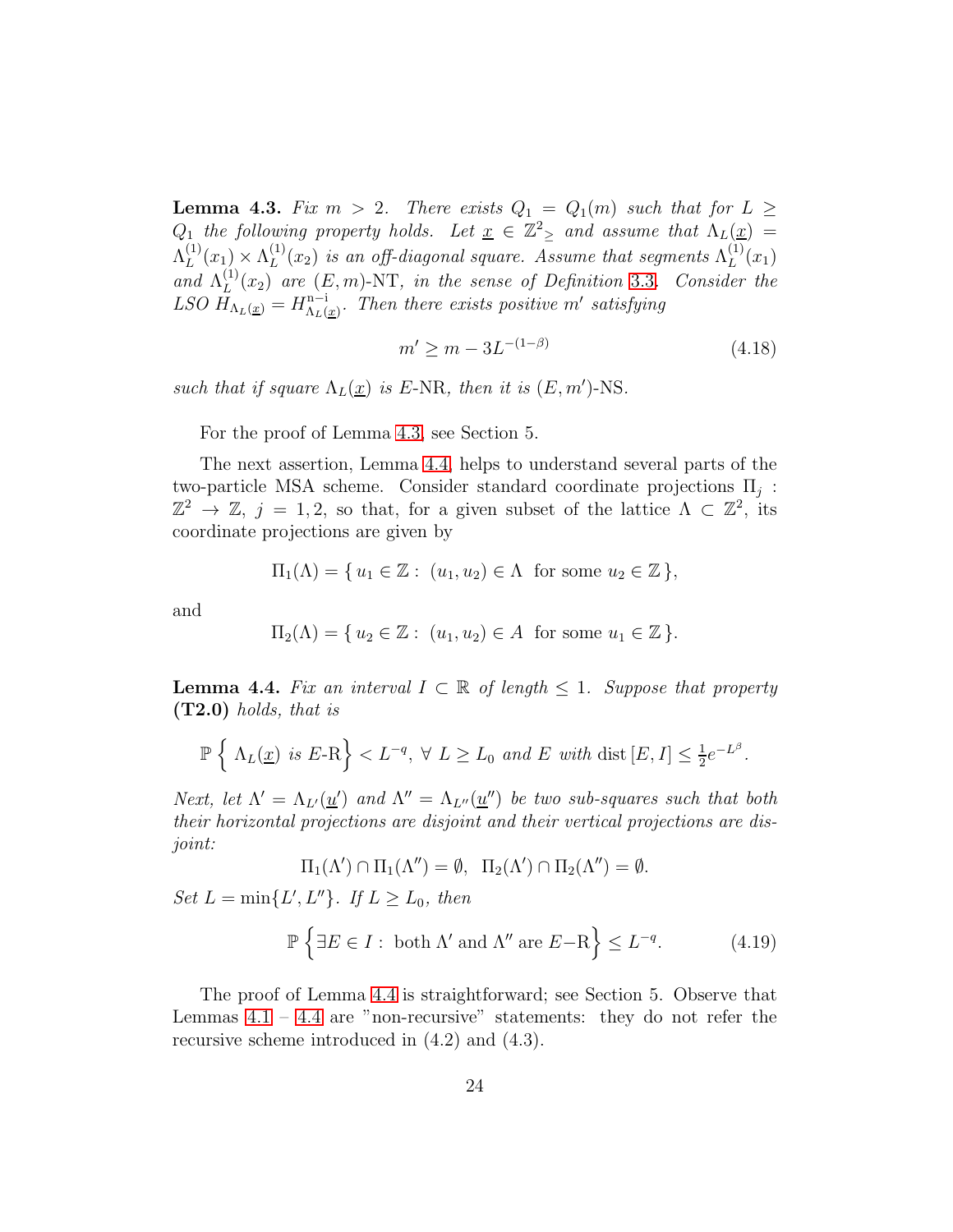We now pass to Lemma [4.5](#page-24-0) which covers the probability in the LHS of (4.13) for two off-diagonal squares  $\Lambda_{L_k}(\underline{x})$  and  $\Lambda_{L_k}(\underline{y})$ . The estimate provided in this lemma is similar to that in Lemma 4.1 from [\[9\]](#page-35-0). However, the difference is that in Lemma [4.5](#page-24-0) the assumption is made for all pairs of disjoint sub-squares and reproduced for pairs of disjoint off-diagonal squares.

<span id="page-24-0"></span>**Lemma 4.5.** Let  $I \subset \mathbb{R}$  be an interval of length  $\leq 1$ . Suppose that,  $\forall L \geq L_0$ , property  $(3.12)$  is fulfilled. That is:

$$
\mathbb{P}\left\{\Lambda_L^{(1)}(x) \text{ is } m-\text{NT}\right\} \ge 1 - L^{-q}.
$$

Then,  $\forall$  pair of  $L_k$ -D, off-diagonal squares  $\Lambda_{L_{k+1}}(\underline{x})$  and  $\Lambda_{L_{k+1}}(y)$ ,

$$
\mathbb{P}\left\{\exists E \in I: \text{ both } \Lambda_{L_{k+1}}(\underline{x}) \text{ and } \Lambda_{L_{k+1}}(\underline{x}) \text{ are } (E, m_{k+1}) - S\right\} \le L_{k+1}^{-2p}.
$$
\n(4.20)

For the proof of Lemma [4.5,](#page-24-0) see Section 5.

The assertion of Lemma [4.6](#page-24-2) below is close to Lemma 4.2 in [\[9\]](#page-35-0) and can be proved in essentially the same way, for it only relies upon singularity/nonsingularity properties of the sub-squares residing in a larger sub-square.

<span id="page-24-2"></span>**Lemma 4.6.** Fix  $E \in \mathbb{R}$  and an integer  $K > 0$ . There exists a constant  $Q_2 = Q_2(K) \in (0, +\infty)$  with the following property. Assume that  $L_0 \geq Q_2$ . Next, given  $k \geq 0$ , assume that a sub-square  $\Lambda_{L_{k+1}}(\underline{x})$  is E-NR and does not contain more than K disjoint sub-squares  $\Lambda_{L_k}(\underline{u}_i) \subset \Lambda_{L_{k+1}}(\underline{x})$  that are  $(E, m_k)$ -S. Then sub-square  $\Lambda_{L_{k+1}}(\underline{x})$  is  $(E, m_{k+1})$ -NS.

Next, consider an assertion

**DS**(*k, I*) : ∀ pair of diagonal *L<sub>k</sub>*-D sub-squares 
$$
Λ_{L_k}(\underline{u})
$$
 and  $Λ_{L_k}(\underline{v})$ 

$$
\mathbb{P}\left\{\exists E \in I : \text{ both } \Lambda_{L_k}(\underline{u}) \text{ and } \Lambda_{L_k}(\underline{v}) \text{ are } (E, m_k) \text{-S}\right\} \le L_k^{-2p}.\tag{4.21}
$$

The following lemma is used in the proof of Lemma [4.8.](#page-25-0)

<span id="page-24-1"></span>**Lemma 4.7.** Given  $k \geq 0$ , assume that property  $DS(k, I)$  in (4.21) holds true. Consider a sub-square  $\Lambda := \Lambda_{L_{k+1}}(\underline{x})$  and let  $N(\Lambda; E)$  be the maximal number of  $(E, m_k)$ -S, pair-wise  $L_k$ -D diagonal sub-squares  $\Lambda_{L_k}(\underline{u}^{(j)}) \subset \Lambda$ . Then  $\forall n \geq 1$ ,

$$
\mathbb{P}\left\{\exists E \in I : N(\Lambda; E) \ge 2n\right\} \le L_k^{n(1+\alpha)} \cdot L_k^{-np/2}.\tag{4.22}
$$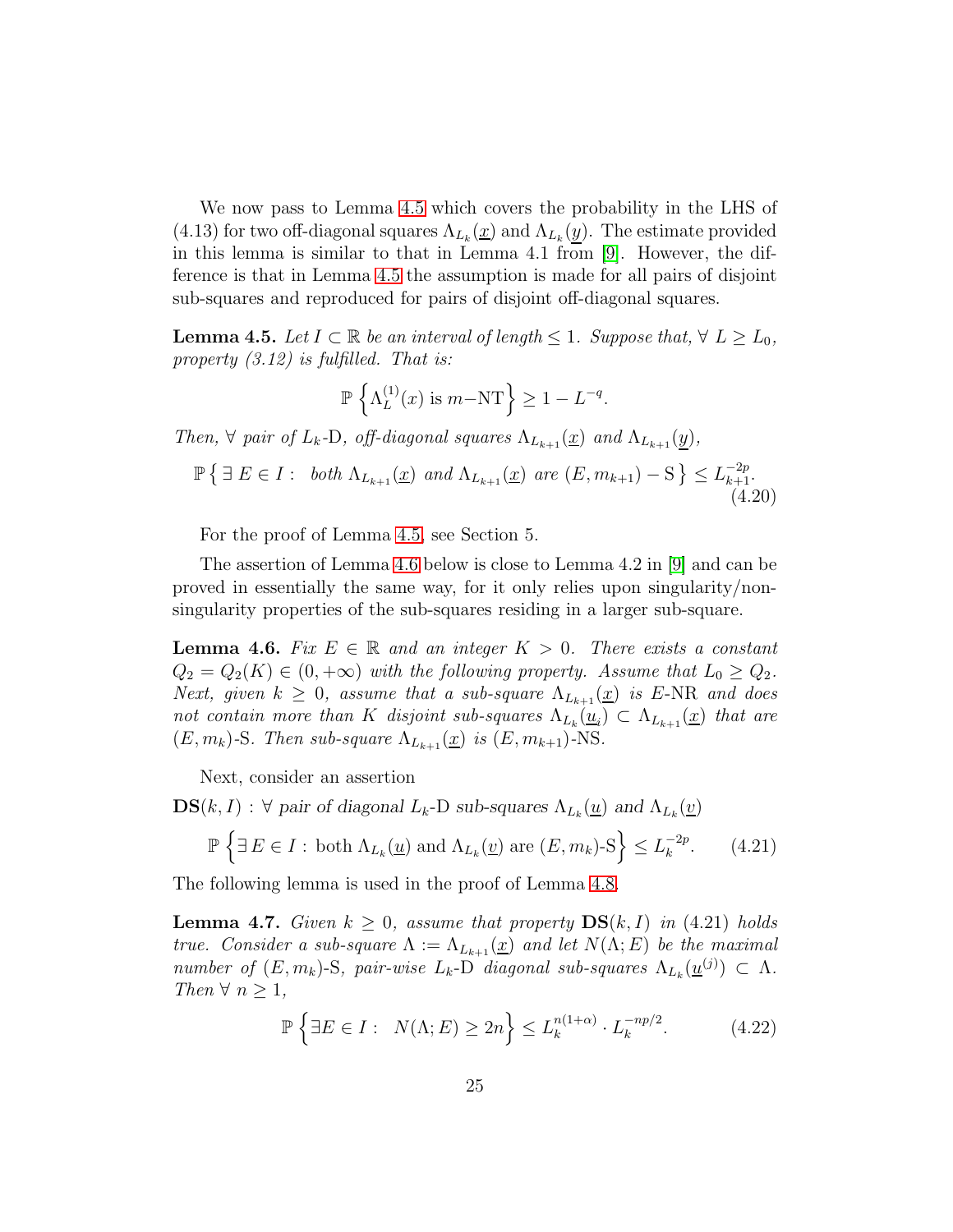Now comes a statement which extends Lemma 4.1 from [\[9\]](#page-35-0) to pairs of diagonal sub-squares.

<span id="page-25-0"></span>**Lemma 4.8.** There exists a constant  $Q_3 \in (0, +\infty)$  such that if  $L_0 \geq Q_3$ , then,  $\forall k \geq 0$ , the property  $\mathbf{DS}(k, I)$  in (4.21) implies  $\mathbf{DS}(k+1, I)$ .

Finally, the case of a pair with one diagonal and one off-diagonal subsquare is covered by

<span id="page-25-1"></span>**Lemma 4.9.** There exists a constant  $Q_4 \in (0, +\infty)$  with the following property. Assume that  $L_0 \ge Q_4$  and that, given  $k \ge 0$ , property  $DS(k, I)$  in (4.21) holds. Let  $\Lambda' = \Lambda_{L_{k+1}}(\underline{x}')$  be a diagonal sub-square and  $\Lambda'' = \Lambda_{L_{k+1}}(\underline{x}'')$  and off-diagonal square, and let  $\Lambda'$  and  $\Lambda''$  be  $L_{k+1}$ -D. Then

$$
\mathbb{P}\left\{\exists E \in I : \text{ both } \Lambda' \text{ and } \Lambda'' \text{ are } (E, m_{k+1}) - S\right\} \le L_{k+1}^{-2p}.\tag{4.23}
$$

From Lemmas [4.5,](#page-24-0) [4.8,](#page-25-0) and [4.9,](#page-25-1) Theorem [4.1](#page-19-0) is deduced by following the remaining parts of the MSA scheme [\[9\]](#page-35-0).

## 5 Proof of MSA Lemmas

**Proof of Lemma [4.3:](#page-23-0)** Let  $\{\psi_j\}$  be normalised EFs of single-particle LSO  $H^{(1)}_{\Lambda(1)}$ <sup>(1)</sup>  $\Lambda_L^{(1)}(x_1)$  with EVs  $E'_j$  and  $\{\psi''_k\}$  be normalised eigen-functions of  $H_{\Lambda_L^{(1)}}^{(1)}$  $\Lambda_L^{(1)}(x_2)$ with EVs  $E_k''$ . As  $\|\psi_j'\|_2 = \|\psi_k''\|_2 = 1$ , we have that

$$
\max_{u \in \Lambda_L^{(1)}(x_1)} |\psi_j'(u)| \le 1, \ \max_{v \in \Lambda_L^{(1)}(x_2)} |\psi_k''(v)| \le 1.
$$

Next, for  $\underline{u} = (u, u')$ ,  $\underline{v} = (v, v') \in \Lambda_L(\underline{x})$ , the two-particle Green's functions have the form

$$
G_{\Lambda_L(\underline{x})}(\underline{u}, \underline{v}; E) = \left\langle \left( H_{\Lambda_L(\underline{x})}^{(n-i)} - E \right)^{-1} \delta_{\underline{u}}, \delta_{\underline{v}} \right\rangle
$$
  

$$
= \sum_{j,k} \frac{\psi_j'(u') \overline{\psi}_j'(v') \psi_k''(u'') \overline{\psi_k}'(v'')}{E - (E_j' + E_k'')}.
$$
(5.1)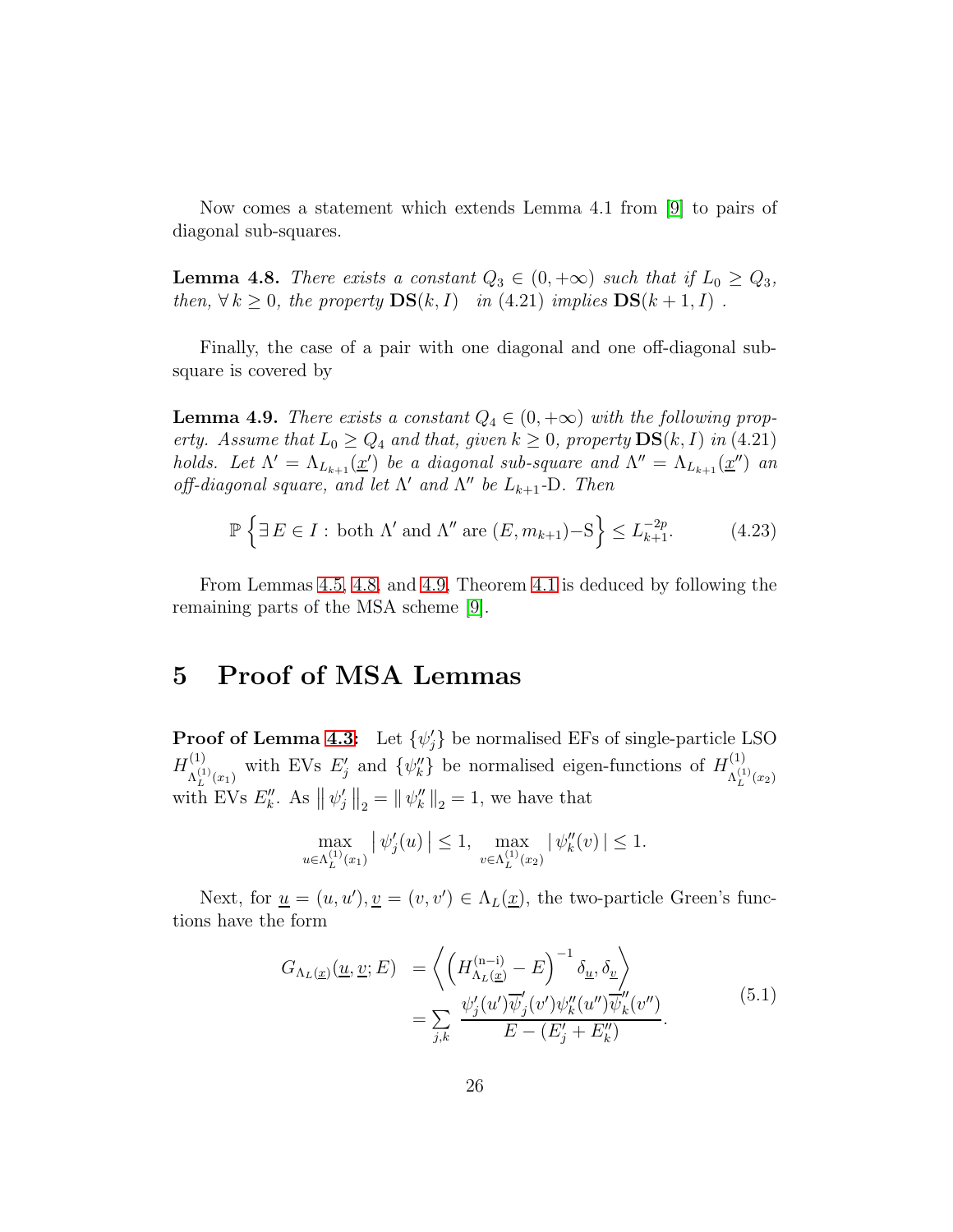Further, assuming that  $\Lambda_L(\underline{x})$  is E-NR, we get

$$
|E - (E'_j + E''_k)|^{-1} \le e^{L^{\beta}}.
$$

Finally, for  $y \in \partial \Lambda_{L,L'}(\underline{x})$ ,

$$
\left| G_{\Lambda_{L,L'}(\underline{x})}(\underline{x}, \underline{y}; E) \right| \le (2L+1)^2 \frac{e^{-mL}}{\min_{j,k} |E - (E_j^1 + E_k^2|)}
$$
\n
$$
\le (2L+1)^2 e^{-mL} e^{L^{\beta}} \le e^{-m'L}, \tag{5.2}
$$

with

$$
m' = m - L^{-1} \left( 2 \ln \left( 2L + 1 \right) + L^{\beta} \right) \ge m - C' L^{-(1-\beta)}. \quad \Box \tag{5.3}
$$

**Proof of Lemma [4.4:](#page-23-1)** Since  $\Lambda'$  and  $\Lambda''$  have both coordinate projections disjoint, the respective samples of potential in these two sub-squares are independent, as in the single-particle theory with IID potential. So, we can use exactly the same argument (conditioning on the potential in  $\Lambda'$ , combined with the Wegner-type estimate for a single-particle model) as in the proof of Lemma 4.1 in [\[9\]](#page-35-0).  $\Box$ 

**Proof of Lemma [4.5](#page-24-0) :** If  $\Lambda'$  and  $\Lambda''$  are off-diagonal and  $L_k$ -D, then, by virtue of Lemma 2.4, at least one of their horizontal and vertical projections among ′′

$$
I_1 = \Pi_1 \Lambda', J_1 = \Pi_2 \Lambda', I_2 = \Pi_1 \Lambda'', J_2 = \Pi_2 \Lambda'
$$

is disjoint with the three others. Without loss of generality, suppose that

$$
I_1 \cap (J_1 \cup I_2 \cup J_2) = \emptyset;
$$

three other possible cases are similar.

Consider the following events:

$$
B = \{ \text{ both } \Lambda' \text{ and } \Lambda'' \text{ are } (E, m_{k+1})\text{-S } \},
$$
  

$$
C = \{ \text{ both } \Lambda' \text{ and } \Lambda'' \text{ are } E\text{-R } \}.
$$
 (5.4)

Then we can write

$$
\mathbb{P}\left\{C\right\}=\mathbb{E}\Big[\mathbb{P}\left\{C\,|\,\mathfrak{V}(\Pi_1\Lambda'\cup\Pi_2\Lambda'')\,\right\}\Big].
$$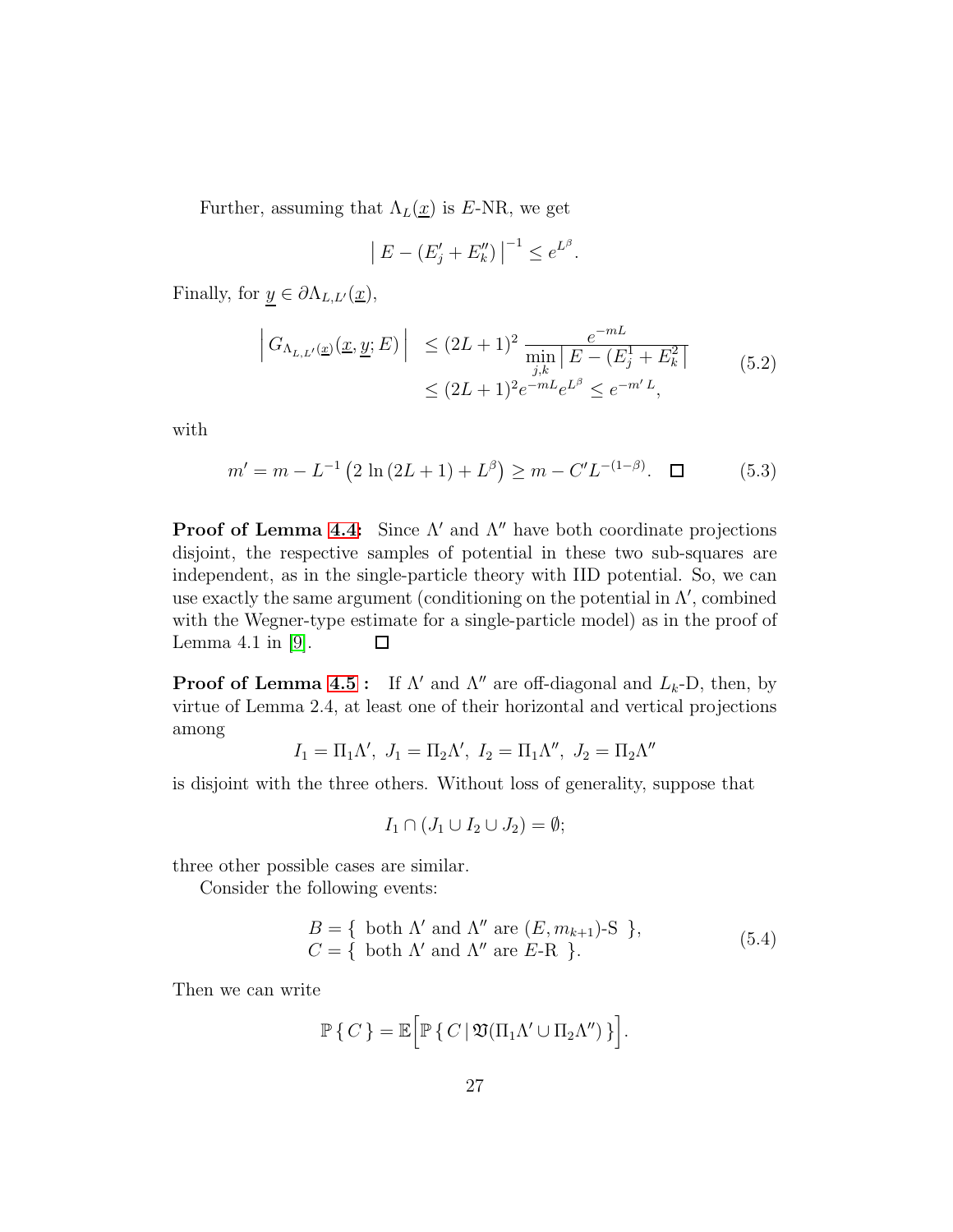where the sigma-algebra  $\mathfrak{V}(\Pi_1 \Lambda' \cup \Pi_2 \Lambda'')$  is generated by potential values  $\{ V(x, \cdot), x \in \Pi_1 \Lambda' \cup \Pi_2 \Lambda'' \}.$ 

By Theorem 2.3, the conditional probability  $\mathbb{P}\{C \mid \mathfrak{V}(\Pi_1 \Lambda' \cup \Pi_2 \Lambda'')\}$  is a.s. bounded by  $L_k^{-q}$  $\kappa^{q}$ , and so is its expectation.

Now let

$$
\tilde{J}=\Pi_1\Lambda'\cup\Pi_1\Lambda''\cup\Pi_2\Lambda'\cup\Pi_2\Lambda''
$$

and consider the event

$$
T = \left\{ \exists \text{ an } (E, m_0 + 1)\text{-}T \text{ interval } J_{L_{k+1}} \subset \tilde{J} \right\}.
$$
 (5.5)

By Lemma 3.2 and Corollary 3.1,  $\mathbb{P}\{T\} \leq L_{k+1}^{-q}$ . On the other hand, if the potential sample belongs to  $\overline{T}$  and both  $\Lambda'$  and  $\Lambda''$  are  $(E, m_{k+1})$ -S, then both sub-squares must be E-R.

Now we can write that

$$
\mathbb{P}\{B\} \leq \mathbb{P}\{B \cap \bar{C} \cap \bar{T}\} + \mathbb{P}\{B \cap C\} + \mathbb{P}\{B \cap T\} \leq \mathbb{P}\{B \cap \bar{C} \cap \bar{T}\} + \mathbb{P}\{C\} + \mathbb{P}\{T\}.
$$

By Lemma 4.3, if  $\Lambda'$  (resp.,  $\Lambda''$ ) is both  $(E, m_{k+1})$ -NT (property  $\overline{T}$ ) and  $E$ -NR (property  $\overline{C}$ ), then it cannot be E-R, so that  $B \cap \overline{C} \cap \overline{T} = \emptyset$ . Finally,

$$
\mathbb{P}\left\{B\right\} \le \mathbb{P}\left\{B \cap C\right\} + \mathbb{P}\left\{B \cap T\right\} < L_{k+1}^{-q} + L_{k+1}^{-q} = 2L_{k+1}^{-q} < L_{k+1}^{-2p}. \quad \Box \tag{5.6}
$$

**Proof of Lemma [4.7:](#page-24-1)** Suppose we have diagonal sub-squares  $\Lambda_{L_k}(\underline{u}^{(1)})$ ,  $\ldots, \Lambda_{L_k}(\underline{u}^{(2n)})$ , such that

a) any two of them are  $L_k$ -D, i.e., are at the distance  $\geq 6L_k + 2d$ ,

b) all the sub-squares  $\Lambda_{L_k}(\underline{u}^{(1)}), \ldots, \Lambda_{L_k}(\underline{u}^{(2n)})$  lie in  $\Lambda = \Lambda_{L_{k+1}(\underline{x})}$ .

Without loss of generality, one can assume that points  $\underline{u}^{(i)} = \begin{pmatrix} u_1^{(i)} \\ u_1^{(i)} \end{pmatrix}$  $\binom{i}{1},u_2^{(i)}$ 2 have

$$
u_1^{(1)} < u_1^{(2)} < \cdots < u_1^{(2n)}.
$$

Indeed, one can always sort entries  $u_1^{(i)}$  $\binom{a}{1}$  in the non-decreasing order, and if two of them coincide, say  $u_1^{(j)} = u_1^{(j+1)}$  $\Lambda_{L_k}(\underline{u}^{(j)})$  and  $\Lambda_{L_k}(\underline{u}^{(j)})$  and  $\Lambda_{L_k}(\underline{u}^{(j+1)})$  cannot be disjoint, which is impossible by our hypothesis. Then it is readily seen that:

(i) By virtue of Lemma 2.3,  $\forall$  pair  $\Lambda_{L_k}(u^{(j)}), \Lambda_{L_k}(u^{(j+1)})$ , the respective (random) LSOs  $H_{\Lambda_{L_k}(\underline{u}^{(j)})}$  and  $H_{\Lambda_{L_k}(\underline{u}^{(j+1)})}$  are independent, and so are their spectra and Green's functions.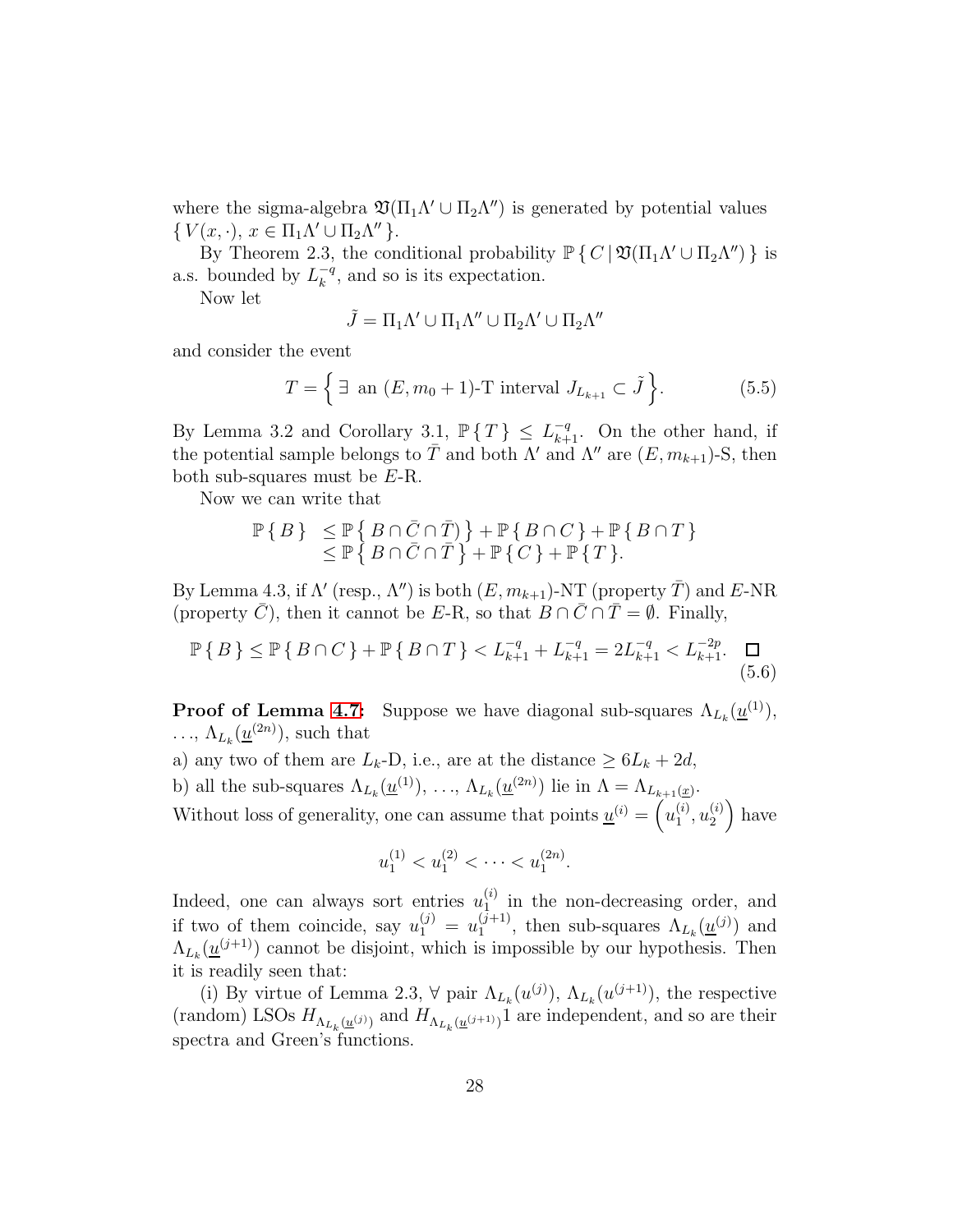(ii) Moreover, the pairs of LSOs,

$$
\left(H_{\Lambda_{L_k}(\underline{u}^{(2j+1)})},H_{\Lambda_{L_k}(\underline{u}^{(2j+2)})}\right), \ \ j=0,\ldots,n-1,
$$

form an independent family. Thus, any collection of events  $A_0, \ldots, A_{n-1}$ related to the corresponding pairs  $\left(H_{\Lambda_{L_k}(\underline{u}^{(2j+1)})}, H_{\Lambda_{L_k}(\underline{u}^{(2j+2)})}\right)$  $\bigg), \, j = 0, \ldots,$  $n-1$ , also form an independent family.

Indeed, LSO  $H_{\Lambda_{L_k}(\underline{u}^{(j)})}$  is measurable with respect to the sigma-algebra  $\mathfrak{V}(I_j \cup J_j)$  generated by random variables  $V(u, \cdot), u \in I_j \bigcup J_j$ , where

$$
I_j = \Lambda_{L_k}^{(1)}(u_1^{(j)}) = \Pi_1(\Lambda_{L_k}(\underline{u}^{(j)})), J_j = \Lambda_{L_k}^{(1)}(u_2^{(j)}) = \Pi_2(\Lambda_{L_k}(\underline{u}^{(j)})).
$$

By virtue of Lemma 2.3, sigma-algebras  $\mathfrak{V}(I_j \cup J_j)$ ,  $j = 1, \ldots, 2n$ , are independent. Then the sigma-algebras

$$
\mathfrak{V}(I_{2j+1}\cup J_{2j+1})\vee \mathfrak{V}(I_{2j+2}\cup J_{2j+2}), \ \ j=0,\ldots,n-1,
$$

generated by subsequent pairs are also independent,

Now, for  $j = 0, \ldots, n-1$ , set

$$
\mathcal{A}_j = \left\{ \exists E \in I : \Lambda_{L_k}(\underline{u}^{(2j+1)}) \text{ and } \Lambda_{L_k}(\underline{u}^{(2j+2)}) \text{ are } (E, m_k)\text{-S} \right\}. \tag{5.7}
$$

Then, by the hypothesis  $DS(k, I)$ ,

$$
\mathbb{P}\left\{\mathcal{A}_{j}\right\} \le L_{k}^{-p}, \ \ 0 \le j \le n-1, \tag{5.8}
$$

and by virtue of independence of events  $A_0, \ldots, A_{n-1}$ , we obtain

$$
\mathbb{P}\left\{\bigcap_{j=0}^{n-1} \mathcal{A}_j\right\} = \prod_{j=0}^{n-1} \mathbb{P}\left\{\mathcal{A}_j\right\} \le \left(L_k^{-q}\right)^n. \tag{5.9}
$$

To complete the proof, it suffices to notice that the total number of different families of 2n sub-squares with required properties is bounded by  $2 \cdot L_k \cdot L_{k+1}$ , since their centres must belong to a strip  $\{(x_1, x_2) \in \mathbb{Z}^2 : x_1 \leq x_2 + 2L_k\} \cap$  $\Lambda_{L_{k+1}}$  of width  $2L_k$  adjoint to the diagonal  $\partial \mathbb{Z}_\geq^2$ .  $\Box$ 

**Proof of Lemma [4.8:](#page-25-0)** The strategy of this proof is very close in spirit to that of Lemma 4.1 in [\[9\]](#page-35-0). This similarity is due to a simple geometrical fact: samples of potential corresponding to two  $L_{k+1}$ -D diagonal sub-squares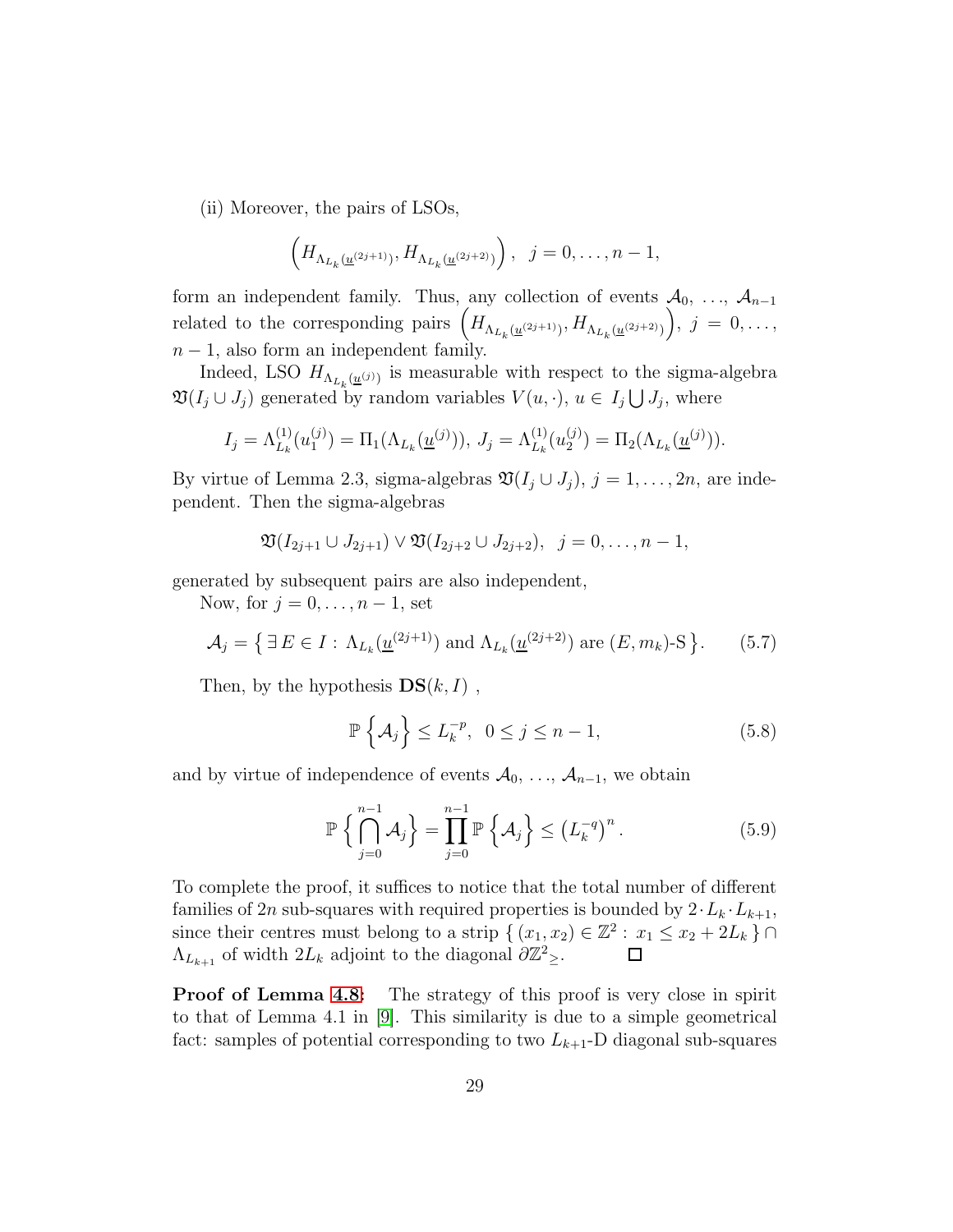$\Lambda'$ ,  $\Lambda''$  of size  $L_{k+1}$  are independent, for both their horizontal projections are disjoint and their vertical projections are disjoint. This makes the situation quite similar to that of lemma 4.1 in [\[9\]](#page-35-0). The difference, though, is that inside each of the sub-squares, smaller scale sub-squares  $\Lambda_{L_k}(\underline{u})$  are not pairwise independent, so we need to use a more involved proof based on our conditional Wegner-type estimates.

Let  $k \in \mathbb{N}$  and  $\Lambda_{L_k}(\underline{u}), \Lambda_{L_k}(\underline{v})$  be two diagonal  $L_k$ -D sub-squares. Consider the following event:

$$
B_k(\underline{u}, \underline{v}) = \left\{ \exists E \in I : \text{ both } \Lambda_{L_k}(\underline{u}) \text{ and } \Lambda_{L_k}(\underline{v}) \text{ are } (E, m_k)\text{-S} \right\}. \tag{5.10}
$$

Assuming that the estimate

$$
\mathbb{P}\left\{B_k(\underline{u}, \underline{v})\right\} \le L_k^{-2p} \tag{5.11}
$$

holds for all diagonal  $L_k$ -D sub-squares  $\Lambda_{L_k}(\underline{u})$ ,  $\Lambda_{L_k}(\underline{v})$ , we have to obtain the similar estimate at scale  $L_{k+1}$ . Namely, fix two diagonal and  $L_{k+1}$ -D sub-squares,  $\Lambda_{L_{k+1}}(\underline{u})$  and  $\Lambda_{L_{k+1}}(\underline{v})$ . Then we have to prove that

$$
\mathbb{P}\left\{B_k(\underline{u}, \underline{v})\right\} \le L_{k+1}^{-2p}.\tag{5.12}
$$

We will do so by covering the event  $B_k(\underline{u}, \underline{v})$  by a union of several events the probability of which will be estimated separately. We shall use shortened notations  $B_k = B_k(\underline{u}, \underline{v}), \Lambda' = \Lambda_{k+1}(\underline{u}), \Lambda'' = \Lambda_{k+1}(\underline{v}).$ 

It is convenient to introduce three events:

- $C = \{$  either  $\Lambda'$  or  $\Lambda''$  contains at least  $2n, (E, m_k)$ -S, pair-wise  $L_k$ -D sub-squares  $\Lambda_k(\underline{u}_i)$ ,  $i = 1, \ldots, 2n\},$
- $D = \{$  either  $\Lambda'$  or  $\Lambda''$  contains at least two disjoint, off-diagonal,  $(E, m_k)$ -S sub-squares  $\Lambda_{L_k}(\underline{x}'), \Lambda_{L_k}(\underline{x}'')\},$ (5.13)
- $E = \{ \text{ both } \Lambda' \text{ and } \Lambda'' \text{ are } E R \}.$

Then  $\mathbb{P} \{ B_k \}$  is bounded by

$$
\mathbb{P}\left\{B_k \cap C\right\} + \mathbb{P}\left\{B_k \cap D\right\} + \mathbb{P}\left\{B_k \cap E\right\} + \mathbb{P}\left\{B_k \cap \bar{C} \cap \bar{D} \cap \bar{E}\right\} \leq \mathbb{P}\left\{C\right\} + \mathbb{P}\left\{D\right\} + \mathbb{P}\left\{E\right\} + \mathbb{P}\left\{B_k \cap \bar{C} \cap \bar{D}\right\}.
$$
\n(5.14)

So, it suffices to estimate probabilities  $\mathbb{P}\{C\}$ ,  $\mathbb{P}\{D\}$ ,  $\mathbb{P}\{E\}$  and  $\mathbb{P}\{B_k \cap \overline{C} \cap \overline{D} \cap \overline{E}\}$ . First of all, note that

$$
B_k \cap \overline{C} \cap \overline{D} \cap \overline{E} = \emptyset.
$$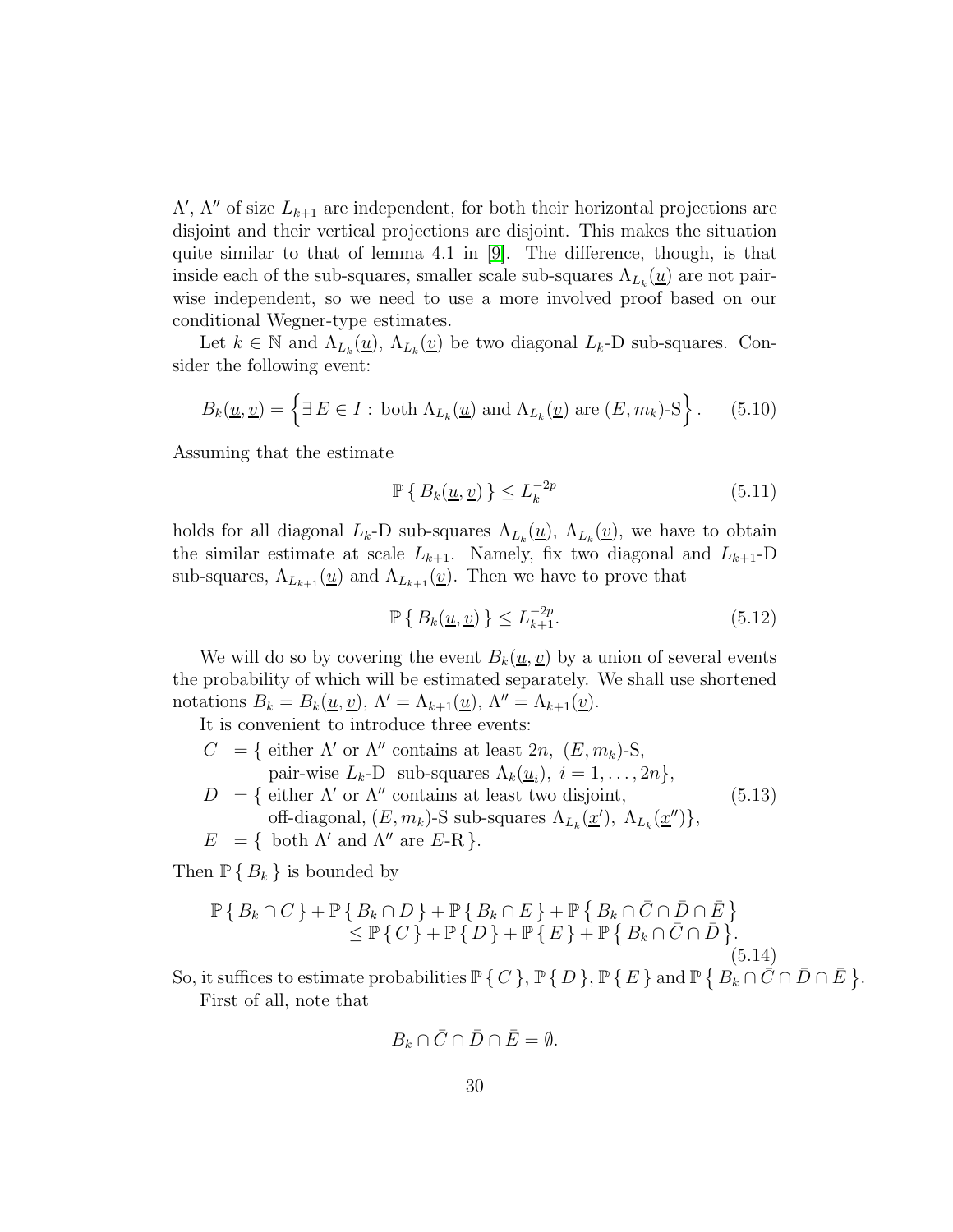Indeed, if the potential sample belongs to  $\overline{C} \cap \overline{D}$ , then either of the subsquares  $\Lambda'$ ,  $\Lambda''$  contain less than  $2n$   $(E, m_k)$ -S sub-squares which are diagonal and  $L_k$ -D, and at most one which is off-diagonal. So, the total number of  $(E, m_k)$ -S sub-squares of size  $L_k$  inside each of the sub-squares  $\Lambda', \Lambda''$  is bounded by  $2n-1+1=2n$ . In addition, property E implies that either  $\Lambda'$  or  $\Lambda''$  must be E-NR. Witout loss of generality, assume that  $\Lambda'$  is E-NR. Then, applying Lemma 4.6 with  $K = 2n$ , we see that  $\Lambda'$  must be  $(E, m_{k+1}$ -NS, which contradicts our hypothesis.

Therefore,

$$
\mathbb{P}\left\{B_k\right\} \le \mathbb{P}\left\{C\right\} + \mathbb{P}\left\{D\right\} + \mathbb{P}\left\{E\right\}.\tag{5.15}
$$

The probability  $\mathbb{P}\{C\}$  can be estimated with the help of Lemma 4.7. Indeed, set

$$
C' = \{ \Lambda' \text{ contains at least } 2n \text{ pair-wise } L_k - D, (E, m_k)-S \text{ sub-squares } \Lambda_k(\underline{u}_i), i = 1, ..., 2n \}, C'' = \{ \Lambda'' \text{ contains at least } 2n \text{ pair-wise } L_k - D, (E, m_k)-S \text{ sub-squares } \Lambda_k(\underline{u}_i), i = 1, ..., 2n \}.
$$
\n
$$
(5.16)
$$

By virtue of Lemma 4.7,

$$
\mathbb{P}\left\{C'\right\} \le L_{k+1}^{-n(p-1-\alpha)/\alpha}, \quad \mathbb{P}\left\{C''\right\} \le L_{k+1}^{-n(p-1-\alpha)/\alpha}.\tag{5.17}
$$

With our choice (4.1) and with  $n \geq 6$ , we get that

$$
\frac{n(p-1-\alpha)}{\alpha} > \frac{6(6-1-3/2)}{3/2} = 14 = 2p + 2 > 2p.
$$

Since  $C \subset C' \cup C''$ , we obtain that

$$
\mathbb{P}\left\{C\right\} < 2L_{k+1}^{-2p-2}.\tag{5.18}
$$

Next, consider the events

$$
D' = \{ \Lambda' \text{ contains at least two disjoint, off-diagonal,} (E, m_k)-S \text{ sub-squares } \Lambda_{L_k}(\underline{x}') \text{ and } \Lambda_{L_k}(\underline{x}'') \},
$$
 (5.19)  
\n
$$
D'' = \{ \Lambda'' \text{ contains at least two disjoint, off-diagonal,} (E, m_k)-S \text{ sub-squares } \Lambda_{L_k}(\underline{x}') \text{ and } \Lambda_{L_k}(\underline{x}'') \}.
$$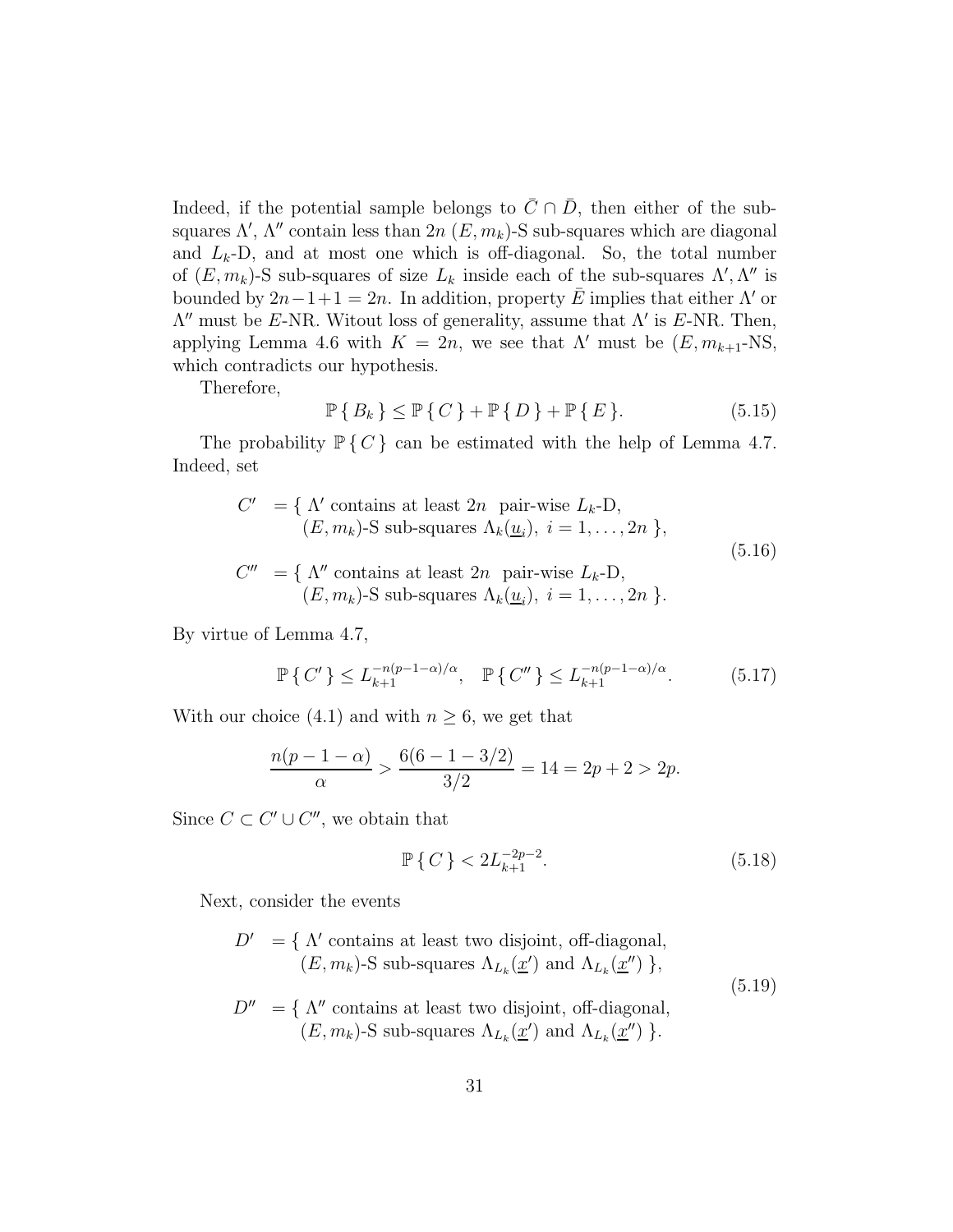Notice that  $D \subset D' \cup D''$ , so that  $\mathbb{P} \{ D \} \le \mathbb{P} \{ D' \} + \mathbb{P} \{ D'' \}$ . Probabilities  $P\{D'\}$  and  $P\{D''\}$  are estimated in a similar way, so consider, say, the event D'. Obviously, D' is a union of events  $D'(\underline{x}, y)$  of the form

$$
D'(\underline{x}, \underline{y}) = \{ \Lambda' \text{ contains two disjoint, off-diagonal,} \qquad (5.20) \qquad (E, m_k)\text{-}S \text{ sub-squares, } \Lambda_{L_k}(\underline{x}) \text{ and } \Lambda_{L_k}(\underline{y}) \},
$$

and the number of such pairs  $(\underline{x}, \underline{y})$  is bounded by  $L^2_{k+1}$ . Hence,

$$
\mathbb{P}\left\{\left.D'\right.\right\} \leq L_{k+1}^2 \max_{\underline{x}, \underline{y}} \mathbb{P}\left\{\left.D'(\underline{x}, \underline{y})\right.\right\}.
$$
\n(5.21)

Now fix a pair of disjoint, off-diagonal sub-squares  $\Lambda_{L_k}(\underline{x})$ ,  $\Lambda_{L_k}(\underline{y})$  and consider either of them, e.g.,  $\Lambda_{L_k}(\underline{x})$ . By virtue of Lemma 4.3, if both coordinate projections  $J_1 = \prod_1 \Lambda_{L_k}(\underline{x})$  and  $J_2 = \prod_2 \Lambda_{L_k}(\underline{x})$  are  $(E, m_k)$ -NT, then either  $\Lambda_{L_k}(\underline{x})$  is E-R or  $\Lambda_{L_k}(\underline{x})$  is  $(E, m_k)$ -NS; the latter is impossible by our hypothesis. Set

$$
\tilde{J} = \Pi_1 \Lambda'_{L_{k+1}} \cup \Pi_1 \Lambda''_{L_{k+1}} \cup \Pi_2 \Lambda'_{L_{k+1}} \cup \Pi_2 \Lambda''_{L_{k+1}}
$$

and consider the event

$$
T = \left\{ \exists \text{ an } (E, m_0 + 1) \text{-} T \text{ interval } J_{L_k} \subset \tilde{J} \right\}. \tag{5.22}
$$

Then

$$
\mathbb{P}\left\{\left.D'(\underline{x}, \underline{y})\right.\right\} = \mathbb{P}\left\{\left.D'(\underline{x}, \underline{y}) \cap T\right.\right\} + \mathbb{P}\left\{\left.D'(\underline{x}, \underline{y}) \cap \bar{T}\right.\right\} \leq \mathbb{P}\left\{\left.T\right\} + \mathbb{P}\left\{\left.D'(\underline{x}, \underline{y}) \cap \bar{T}\right.\right\}.
$$
\n(5.23)

Recall that, in the same way as in Lemma 4.5, the value  $m_0$  is chosen so as to guarantee that properties  $(E, m_0 + 1)$ -NT and E-NR imply property  $(E, m_k)$ -NS for any  $k \geq 0$ .

By Lemma 3.2 and Corollary 3.1,  $\mathbb{P}\{T\} \leq L_k^{-q}$  $\kappa^{q}$ . On the other hand, if the potential sample belongs to  $D'(\underline{x}, \underline{y}) \cap \overline{T}$ , then both  $\Lambda_{L_k}(\underline{x})$  and  $\Lambda_{L_k}(\underline{y})$ must be E-R. Therefore,

$$
\mathbb{P}\left\{\left.D'(\underline{x},\underline{y})\cap\bar{T}\right.\right\}\leq\mathbb{P}\left\{\text{ both }\Lambda_{L_k}(\underline{x})\text{ and }\Lambda_{L_k}(\underline{y})\text{ are }E\text{-R}\right.\right\}.
$$

Recall that both sub-squares are off-diagonal. Then, by Lemma 4.4, the above probability is not greater than  $L_k^{-q}$  $\overline{k}^{q}$ . Finally,

$$
\mathbb{P}\left\{\left|D'(\underline{x},\underline{y})\right|\right\} \le L_k^{-q} + L_k^{-q} \tag{5.24}
$$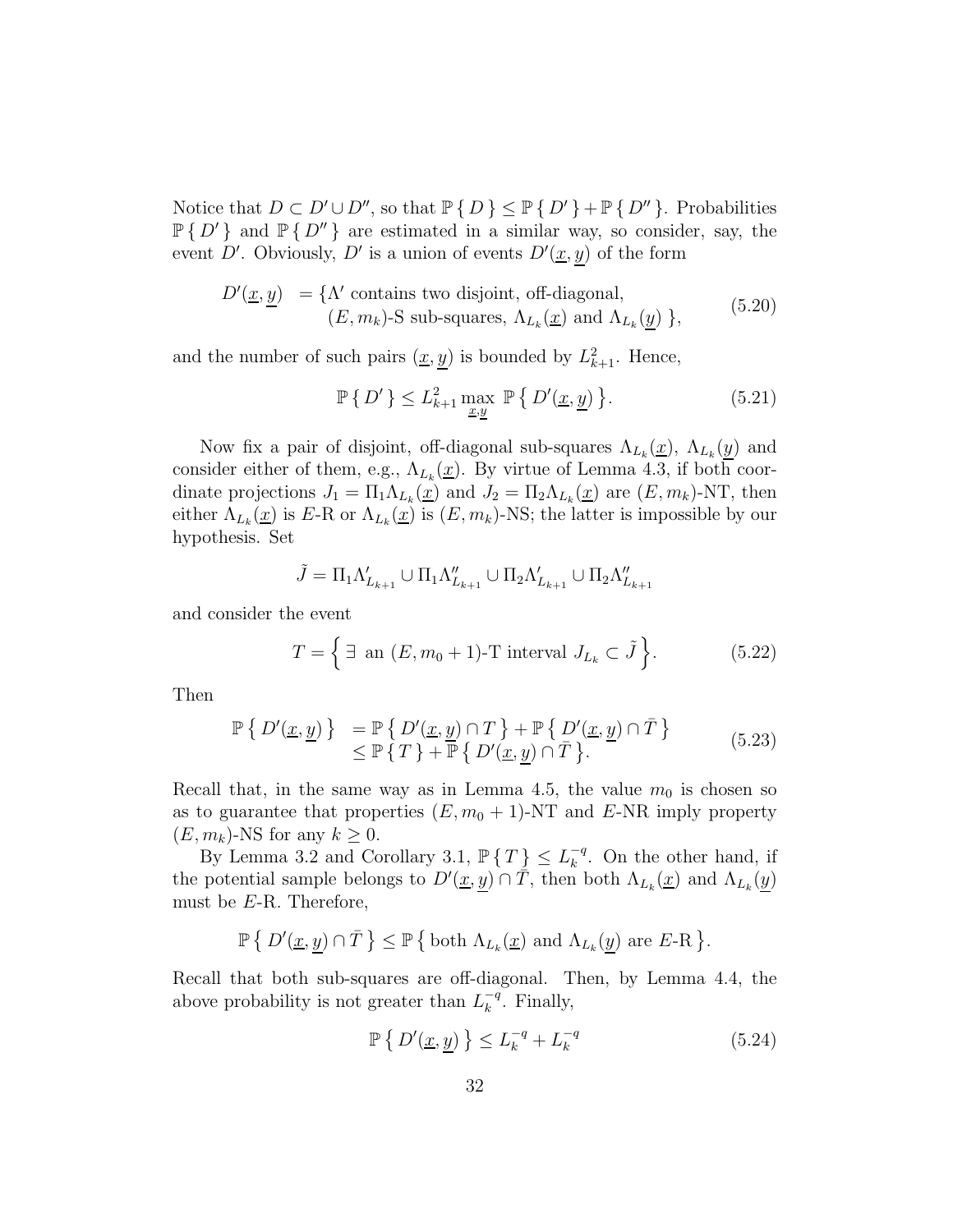and

$$
\mathbb{P}\left\{ D' \right\} \le L_{k+1}^2 \left( L_k^{-q} + L_k^{-q} \right) \tag{5.25}
$$

yielding

$$
\mathbb{P}\left\{D\right\} \le 2L_{k+1}^2 \left(L_k^{-q} + L_k^{-q}\right). \tag{5.26}
$$

Finally, probability  $\mathbb{P} \{ E \}$  is estimated again with the help of Lemma 4.4. In fact, the sub-squares  $\Lambda'$  and  $\Lambda''$ , being diagonal and  $L_k$ -D, have both their horizontal projections disjoint and their vertical projections disjoint. But just one of these properties would suffice for Lemma 4.4 to be applied:

$$
\mathbb{P}\left\{\,E\,\right\} = \mathbb{P}\left\{\text{ both }\Lambda'\text{ and }\Lambda''\text{ are }E\text{-R}\,\right\} \le L_{k+1}^{-q}.\tag{5.27}
$$

Combining bounds  $(5.15)$ – $(5.27)$ , we see that

$$
\mathbb{P}\left\{B_k\right\} \leq \mathbb{P}\left\{C\right\} + \mathbb{P}\left\{D\right\} + \mathbb{P}\left\{E\right\} \n\leq 2L_{k+1}^{-2p} + 2L_{k+1}^2 \left(L_k^{-q} + L_k^{-q}\right) + L_{k+1}^{-q} \n\leq L_{k+1}^{-2p}.
$$
\n(5.28)

This proves  $DS(k+1, I)$ .  $\Box$ 

**Proof of Lemma [4.9:](#page-25-1)** Step 1. Consider sub-squares  $\Lambda' = \Lambda_{L_{k+1}}(\underline{x}')$ ,  $\Lambda'' = \Lambda_{L_{k+1}}(\underline{x}'')$  and set

$$
\tilde{J} = \Pi_1 \Lambda' \cup \Pi_2 \Lambda' \cup \Pi_1 \Lambda'' \cup \Pi_2 \Lambda''.
$$

Let C stand for the following event:

$$
C = \left\{ \begin{array}{ll} \exists \text{ an } (m_k)\text{-T segment } I_{L_k} \subset \tilde{J} \end{array} \right\}.
$$
 (5.29)

As before, the tunneling property (i.e. delocalisation, or insufficient localisation) for segments is related to *single-particle* spectra. Thus, we can use results of the single-particle localisation theory (cf. [\[9\]](#page-35-0)). By Lemma 3.2,  $\mathbb{P}\left\{ C\right\} \leq L_{k}^{-q}$  $\frac{q}{k}$ . Next, for

$$
B_k = \{ \text{ both } \Lambda' \text{ and } \Lambda'' \text{ are } (E, m_{k+1})\text{-S } \}
$$
 (5.30)

we obtain that

$$
\mathbb{P}\left\{B_k\right\} \leq \mathbb{P}\left\{C\right\} + \mathbb{P}\left\{B_k \cap \bar{C}\right\} \leq L_k^{-q} + \mathbb{P}\left\{B_k \cap \bar{C}\right\}.
$$
 (5.31)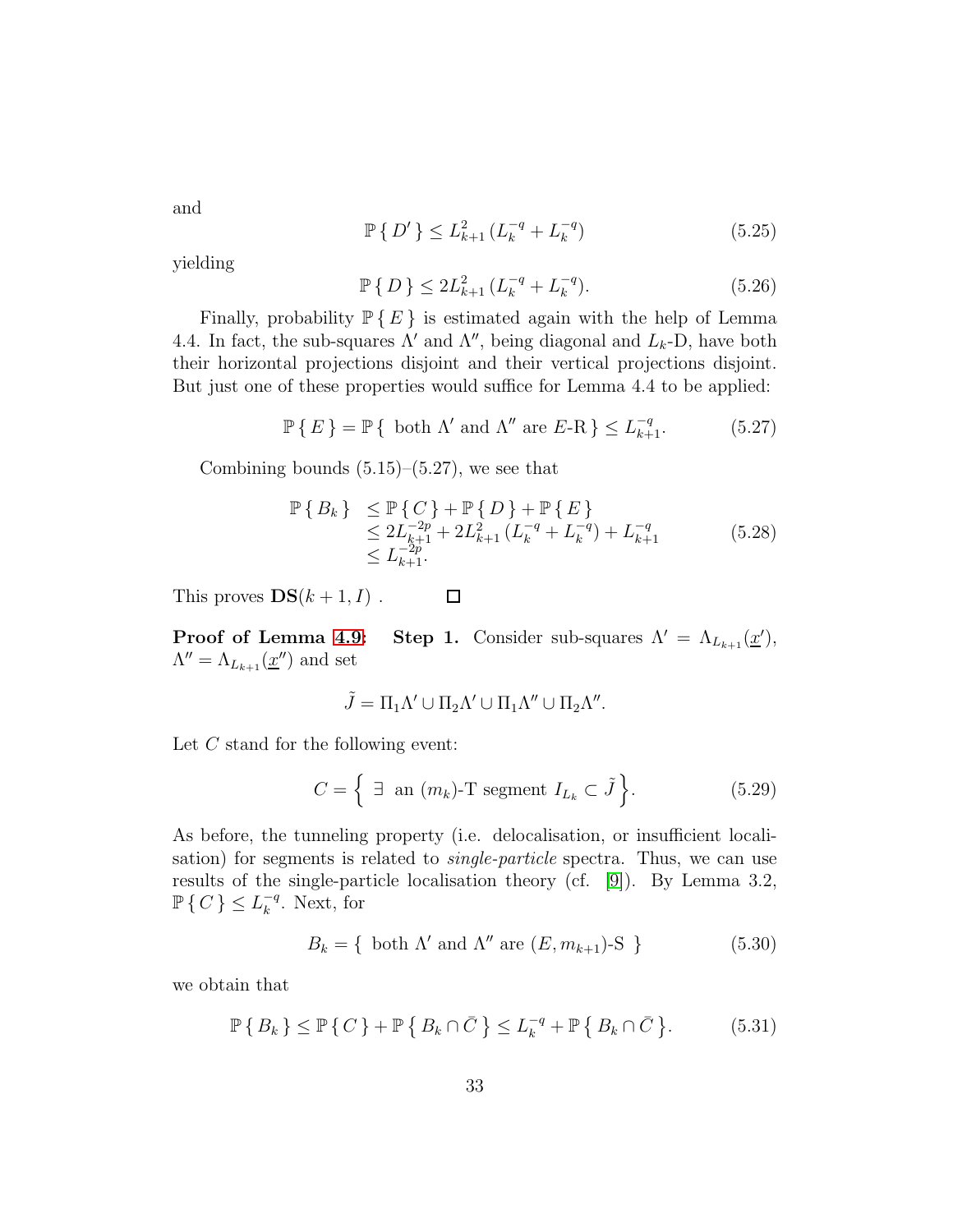It now remains to bound probability  $\mathbb{P}\left\{B_k \cap \bar{C}\right\}$ .

Step 2. By Lemma 4.3, if one-dimensional projections of the off-diagonal sub-square (actually, a square)  $\Lambda''$  are non-tunneling, then either it is E-R, or it is  $(E, m_{k+1})$ -NS. The latter is impossible for potential samples in  $B_k$ (for both  $\Lambda'$  and  $\Lambda''$  must be resonant), so  $\Lambda''$  has to be E-R. Introduce the following event:

$$
D = \{ \text{ both } \Lambda' \text{ and } \Lambda'' \text{ are } E - \mathcal{R} \}.
$$
 (5.32)

Since  $\Lambda' \cap \Lambda'' = \emptyset$  and  $\Lambda''$  is off-diagonal, we can apply Lemma 2.4 and Lemma 4.4 and write

$$
\mathbb{P}\left\{D\right\} \le L_k^{-q},\tag{5.33}
$$

so that

$$
\mathbb{P}\left\{B_k \cap \bar{C}\right\} \le \mathbb{P}\left\{D\right\} + \mathbb{P}\left\{B_k \cap \bar{C} \cap \bar{D}\right\} \le L_k^{-q} + \mathbb{P}\left\{B_k \cap \bar{C} \cap \bar{D}\right\}.
$$
 (5.34)

**Step 3.** Assuming now the non-resonance of  $\Lambda''$  (due to  $\bar{D}$  and the resonance of  $\Lambda'$ ), we see that, due to Lemma 4.6, in order to be resonant, square  $\Lambda''$  must contain at least  $K = 2n \ (E, m_k)$ -S sub-squares  $\Lambda_{L_k}(\underline{u})$  of size  $L_k$ . There are two types of them: diagonal and off-diagonal. By Lemma 4.7, the probability to have  $\geq 2n$  diagonal  $L_k$ -D,  $E$ -R sub-squares  $\Lambda_{L_k}(\underline{u}_i)$ ,  $i = 1, \ldots, 2n$ , is not greater than  $L_k^{n(1+\alpha)} L_k^{-np/2}$  $\binom{-np}{k}$ . On the other hand, the probability to have both an off-diagonal (sub-)square Λ' and an off-diagonal (sub-)square  $\Lambda_{L_k}(\underline{v})$  E-R is bounded by  $L_k^{-q}$  $k^{-q}$ . Combining these two bounds, we conclude that

$$
\mathbb{P}\left\{B_k \cap \bar{C} \cap \bar{D}\right\} \le L_k^{-q} + L_k^{-q} = 2L_k^{-q}.\tag{5.35}
$$

**Step 4.** With estimates of Steps  $1-3$  (see Equations  $(5.31)-(5.35)$ ), we have that

$$
\mathbb{P}\left\{B_k\right\} \le L_k^{-q} + L_k^{-q} + 2L_k^{-q} = 4L_k^{-q} < L_{k+1}^{-2p},\tag{5.36}
$$

 $\Box$ 

with our choice of exponents  $p = 6$ ,  $q = 24$ ,  $\alpha = 3/2$ .

Acknowledgments. VC thanks The Isaac Newton Institute and Department of Pure Mathematics and Mathematical Statistics, University of Cambridge, for the hospitality during visits in 2003, 2004 and 2007. YS thanks Département de Mathematique, Université de Reims Champagne– Ardenne, for the hospitality during visits in 2003 and 2006, in particular, for the Visiting Professorship in the Spring of 2003 when this work was initiated. YS thanks IHES, Bures-sur-Yvette, France, for the hospitality during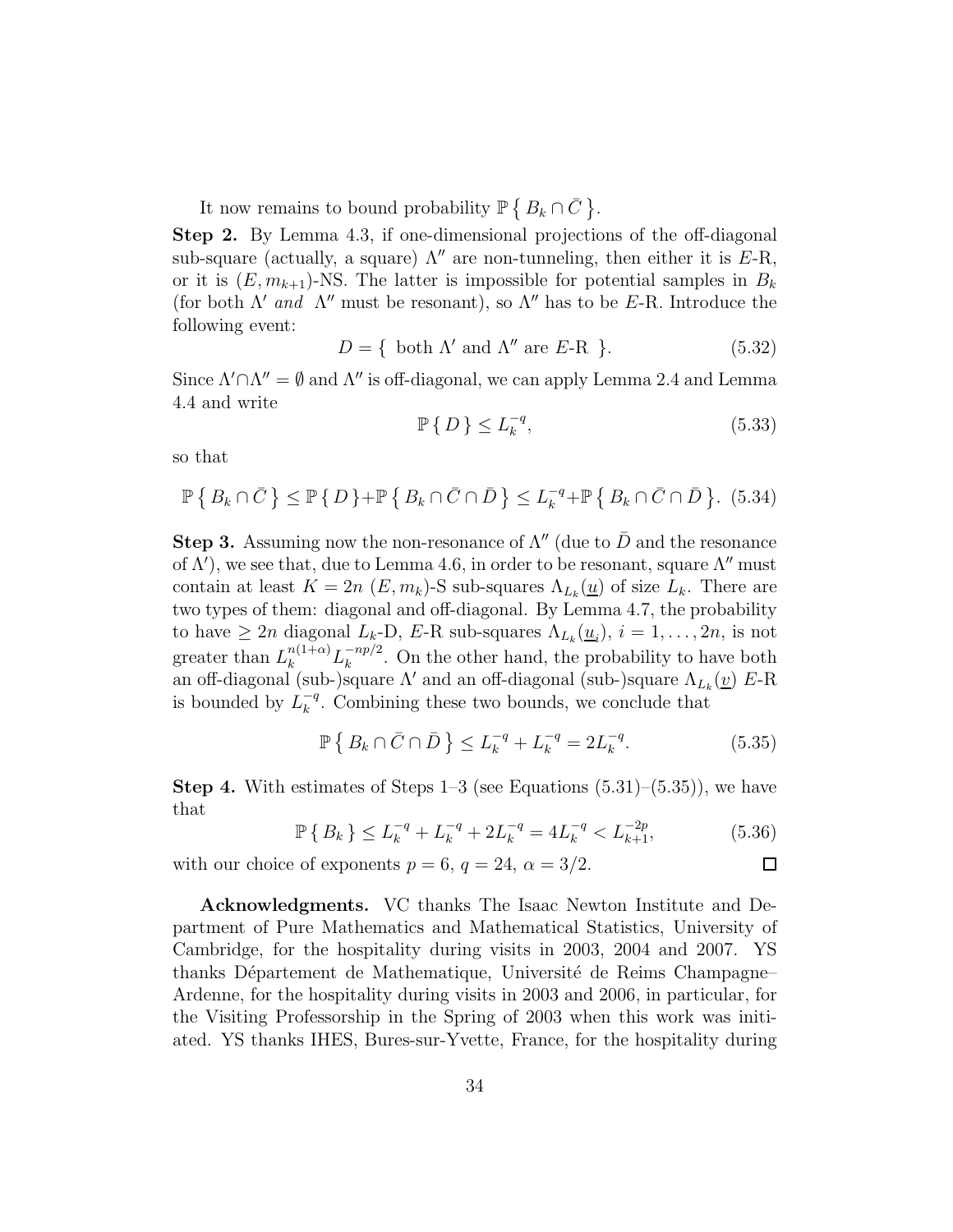numerous visits in 2003–2007. YS thanks School of Theoretical Physics, Dublin Institute for Advanced Studies, for the hospitality during regular visits in 2003–2007. YS thanks Department of Mathematics, Penn State University, for the hospitality during Visting Professorship in the Spring, 2004. YS thanks Department of Mathematics, University of California, Davis, for the hospitality during Visiting Professroship in the Fall of 2005. YS acknowledges the support provided by the ESF Research Programme RDSES towards research trips in 2003–2006.

# <span id="page-34-2"></span>References

- [1] [ASFH] M. Aizenmann, J. H. Schenker, R. M. Friedrich, D. Hundertmark, Constructive fractional-moment criteria for localization in random operators. - Commun. Math. Phys. (2001), 224, 219–254.
- <span id="page-34-1"></span>[2] [AM] M. Aizenmann, S. Molchanov, Localization at large disorder and at extreme energies: an elementary derivation. - Comm. Math. Phys. (1993), 147, 245-278.
- [3] [A] P. Anderson, Abscence of diffusion incertain random lattices. Phys. Rev. (1958), 109, 1492-1505.
- [4] [B] J. M. Berezanskii, Expansions in eigenfuncions of self-adjoint operators. - Transl. Math. Monographs, 17. American Mathematical Society, Providence, R.I., 1968.
- <span id="page-34-4"></span>[5] [C] R. Carmona, Exponential localization in one dimensional disordered systems. - Duke Math. J. (1982), 49, 191-213.
- [6] [CKM] R. Carmona, A. Klein, F. Martinelli, Anderson localization for Bernoulli and other singular potentials. - Comm. Math. Phys. (1987), 108, 41-66.
- <span id="page-34-3"></span><span id="page-34-0"></span>[7] [CL] R. Carmona, J. Lacroix, Spectral Theory of Random Schrödinger Operators. - Birkh¨auser, Boston, 1990.
- [8] [vD] H. von Dreifus, On the effects of randomness in ferromagnetic models and Schrödinger operators. - PhD Thesis, New York University, 1987.